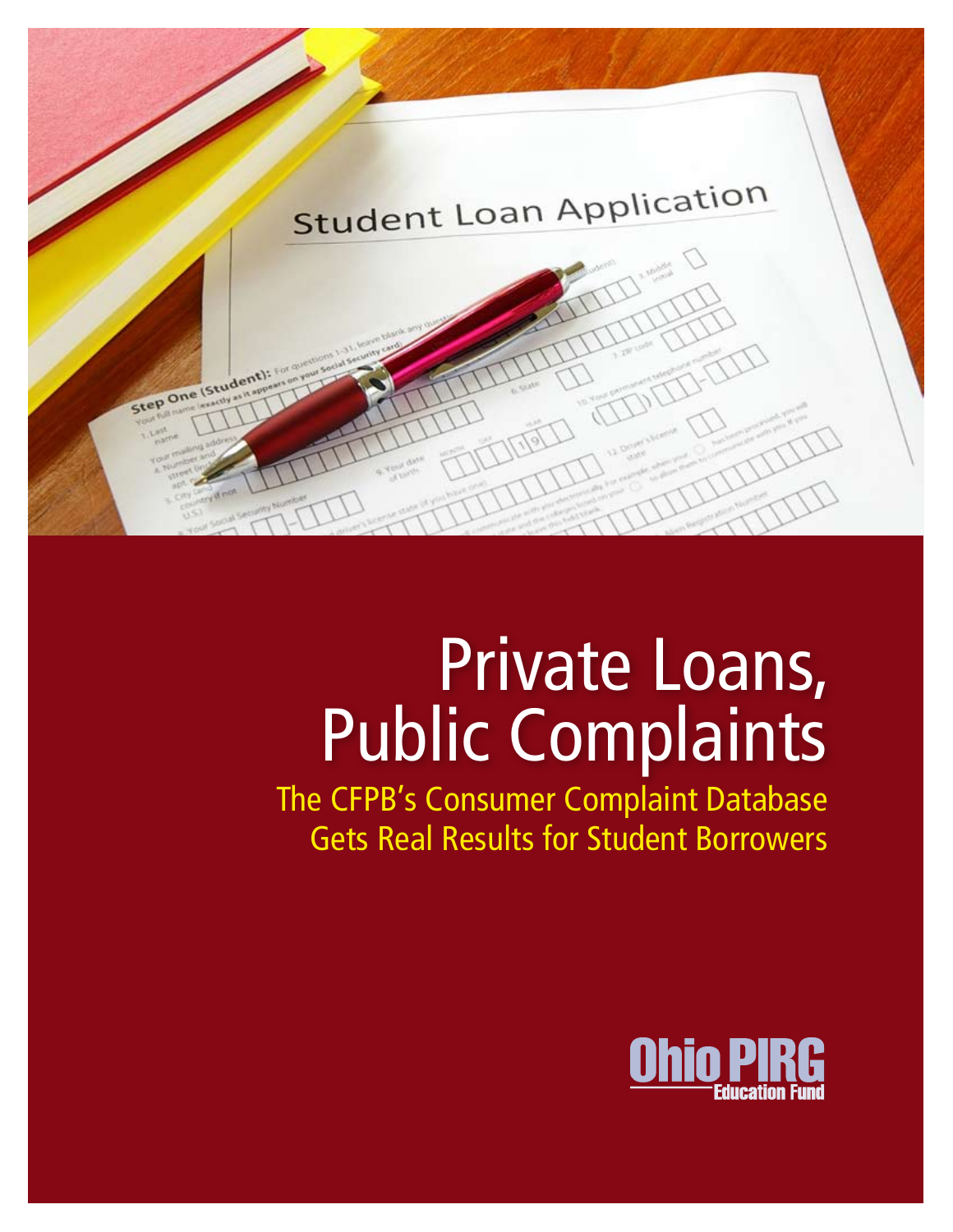# Private Loans, Public Complaints

The CFPB's Consumer Complaint Database Gets Real Results for Student Borrowers

## Ohio PIRG Education Fund

Tony Dutzik and Miles Unterreiner, Frontier Group

Christine Lindstrom, Ed Mierzwinski and Laura Murray, U.S. PIRG Education Fund

Fall 2013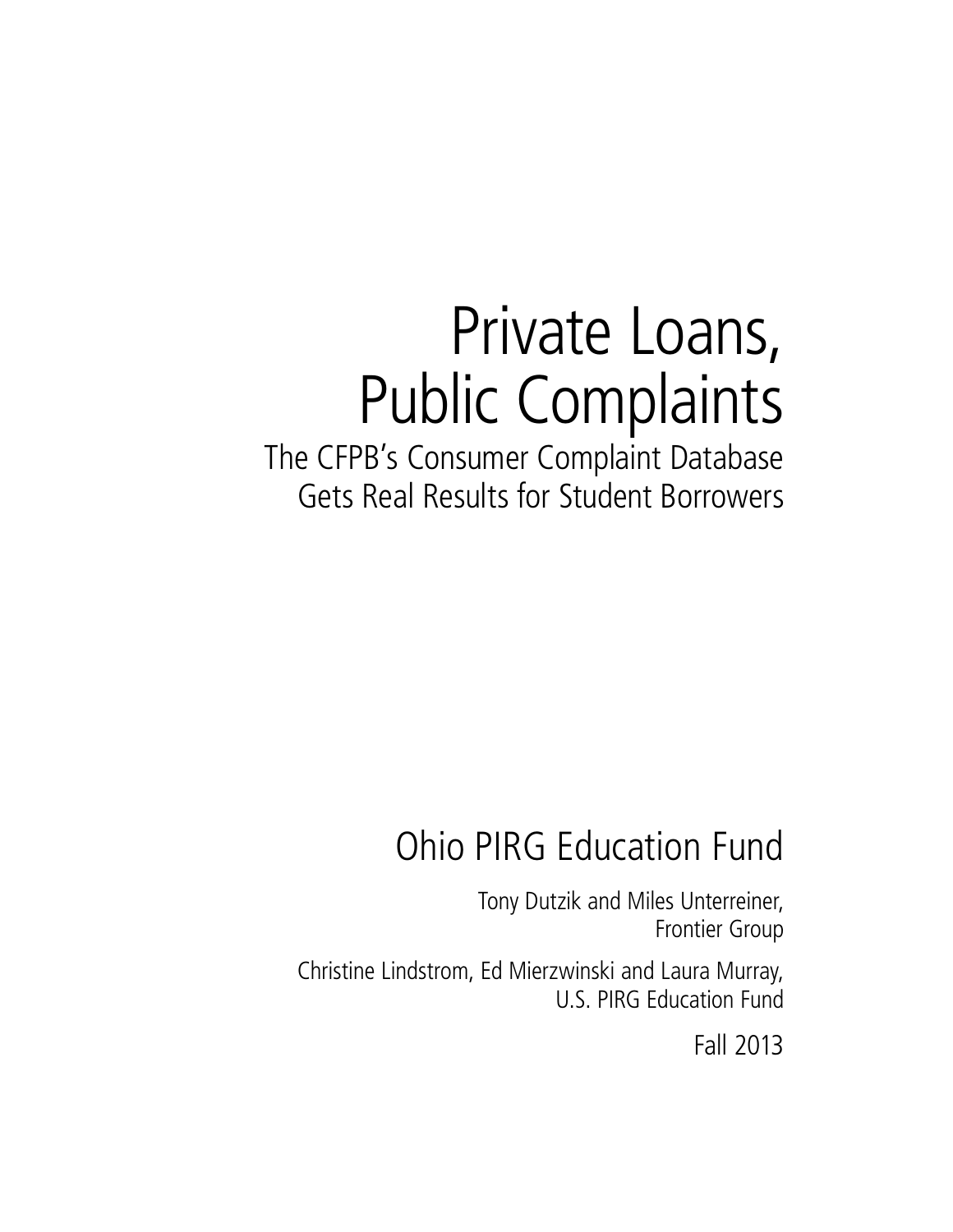## Acknowledgments

Ohio PIRG Education Fund and Frontier Group sincerely thank Barmak Nassirian of the American Association of State Colleges and Universities, Joseph Mais of The Institute for College Access and Success, and Maura Dundon of the Center for Responsible Lending for their review of drafts of this document, as well as for their insights and suggestions. The authors sincerely thank Elizabeth Ridlington of Frontier Group for her editorial assistance, Spencer Alt for his research assistance and Ashleigh Giliberto for her authorship of Appendix B of this report.

Ohio PIRG Education Fund and Frontier Group thank The Ford Foundation for making this report possible.

The authors bear responsibility for any factual errors. The recommendations are those of Ohio PIRG Education Fund. The views expressed in this report are those of the authors and do not necessarily reflect the views of our funders or those who provided review.

 2013 Ohio PIRG Education Fund. Some Rights Reserved. This work is licensed under a Creative Commons Attribution Non-Commercial No Derivatives 3.0 Unported License. To view the terms of this license, visit creativecommons.org/licenses/by-nc-nd/3.0.

With public debate around important issues often dominated by special interests pursuing their own narrow agendas, Ohio PIRG Education Fund offers an independent voice that works on behalf of the public interest. Ohio PIRG Education Fund works to protect consumers and promote good government. We investigate problems, craft solutions, educate the public, and offer citizens meaningful opportunities for civic participation. For more information, please visit our website at www.ohiopirgedfund.org.

Frontier Group conducts independent research and policy analysis to support a cleaner, healthier and more democratic society. Our mission is to inject accurate information and compelling ideas into public policy debates at the local, state and federal levels. For more information about Frontier Group, please visit www.frontiergroup.org.

Design: Harriet Eckstein Graphic Design Cover image: zimmytws/shutterstock.com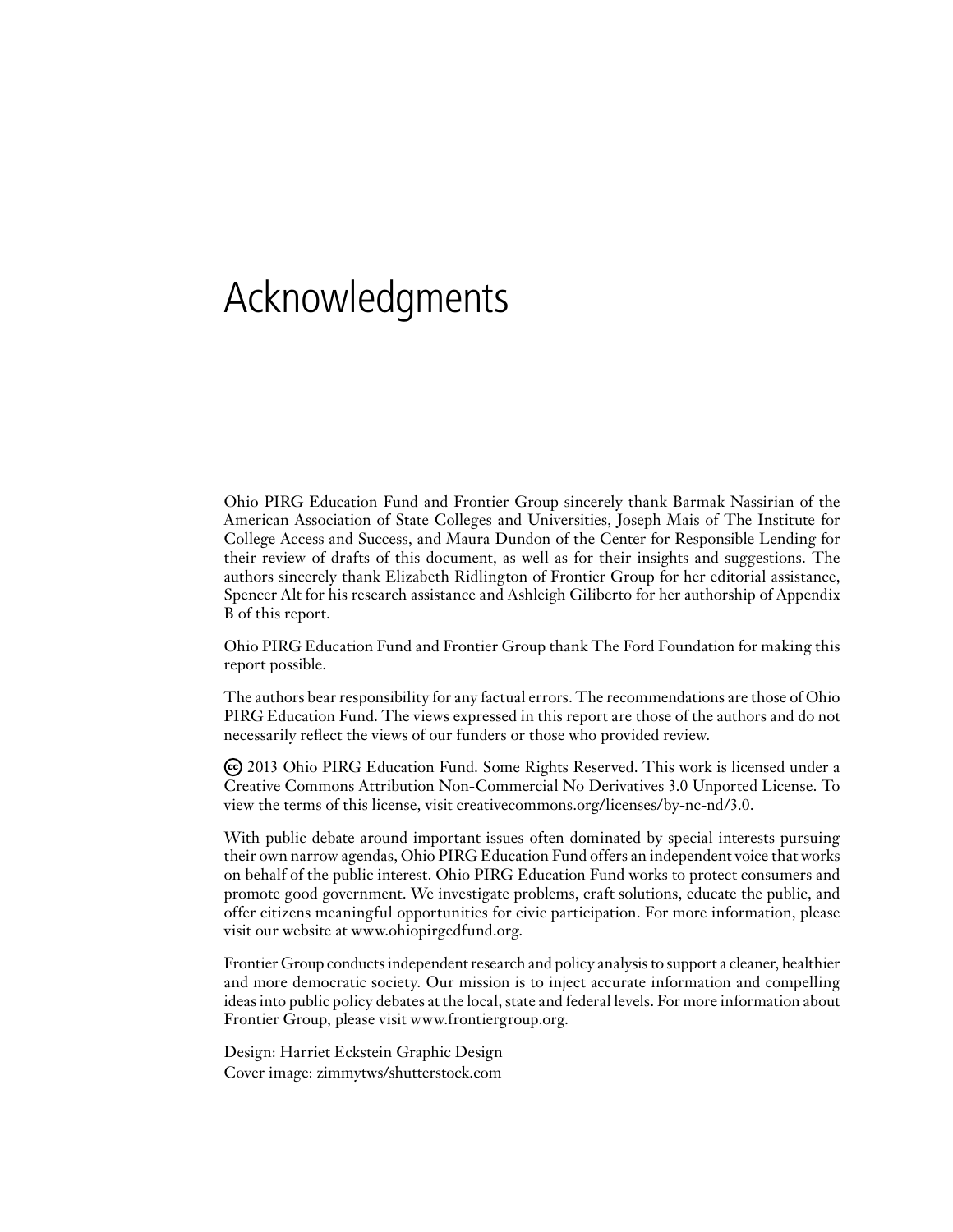## Table of Contents

| <b>Executive Summary</b>                                                                                                                                                                                          | 1                                |
|-------------------------------------------------------------------------------------------------------------------------------------------------------------------------------------------------------------------|----------------------------------|
| Introduction                                                                                                                                                                                                      | 6                                |
| The Consumer Financial Protection Bureau:<br>A Watchdog for Consumers<br>The Private Student Loan Market and the Need for a Strong CFPB<br>The Consumer Complaint Database: A Critical Part of the CFPB's Mission | 8<br>8<br>10                     |
| Consumer Complaints about Private Student Loans<br>Complaints by Loan Type and Issue<br>Complaints by Company<br>Disputed Responses<br>Complaints by State<br>Trends in Complaints over Time                      | 14<br>14<br>15<br>18<br>19<br>27 |
| Conclusions and Recommendations                                                                                                                                                                                   | 28                               |
| Methodology                                                                                                                                                                                                       | 31                               |
| Appendix A: Detailed Data Tables for Complaints<br>Regarding Private Student Loans                                                                                                                                | 32                               |
| Appendix B: Searchable Public Databases of Complaints<br>to Government Agencies                                                                                                                                   | 36                               |
| Appendix C: Partial List of the Lenders and Servicers<br>Mentioned in This Report                                                                                                                                 | 39                               |
| <b>Notes</b>                                                                                                                                                                                                      | 42                               |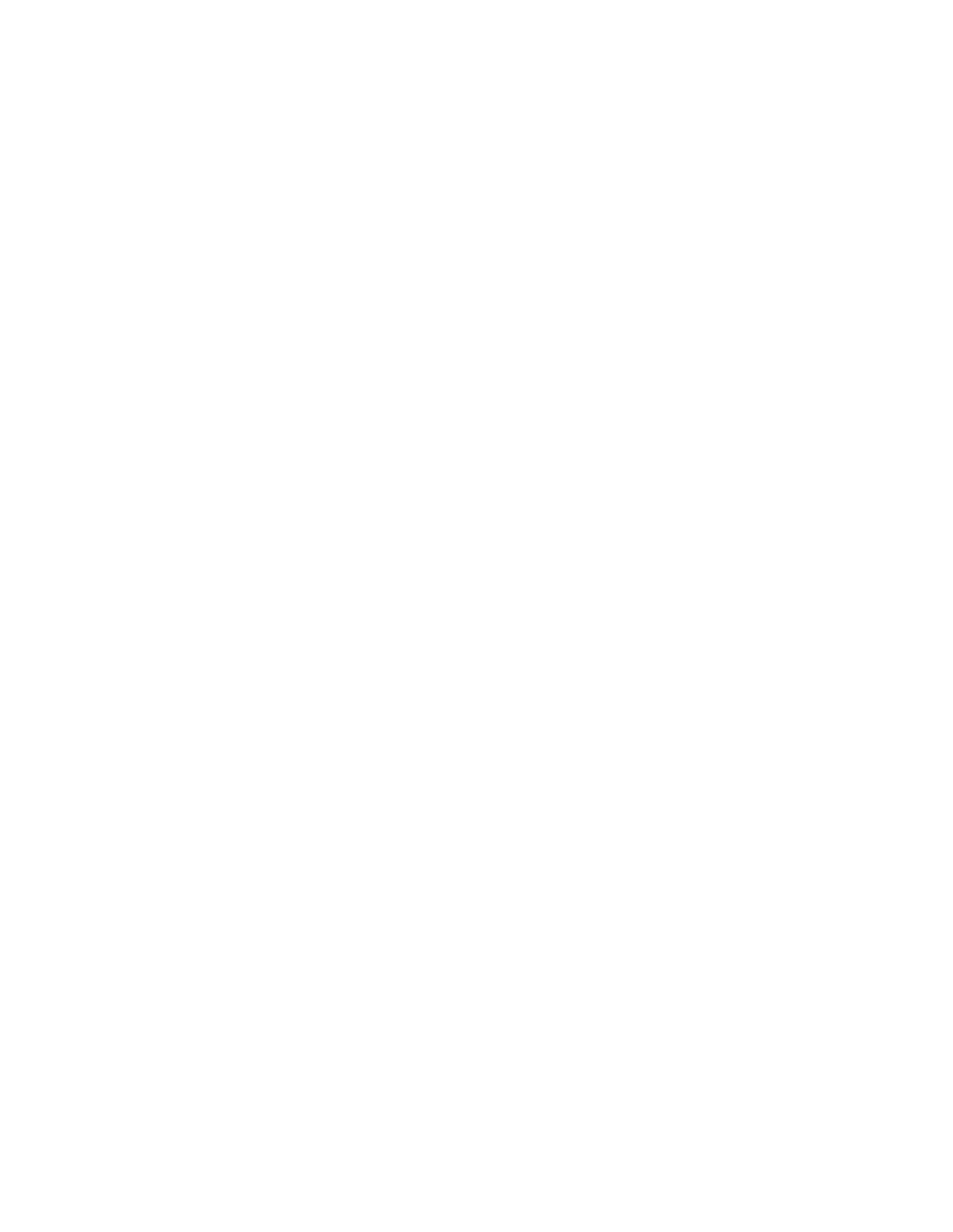### Executive Summary

The Consumer Financial Protection<br>Bureau (CFPB) was established in<br>2010 in the wake of the worst financial<br>crisis in decades. Its mission is to identify he Consumer Financial Protection Bureau (CFPB) was established in 2010 in the wake of the worst financial dangerous and unfair financial practices, to educate consumers about these practices, and to regulate the financial institutions that perpetuate them.

To help accomplish these goals, the CFPB has created and made available to the public the Consumer Complaint Database. The database tracks complaints made by consumers to the CFPB and how they are resolved. The Consumer Complaint Database enables the CFPB to identify financial practices that threaten to harm consumers and enables the public to evaluate both the performance of the financial industry and of the CFPB.

This report is the second of several that will review complaints to the CFPB nationally and on a state-by-state level. In this report we explore consumer complaints in the private student loan sector with the aim of uncovering patterns in the problems consumers are experiencing with their student loans.

Student consumers can obtain federal student loans, private student loans or both

to pay for higher education. Private student loans (PSLs) are typically far more risky and expensive for consumers seeking a way to pay for college. Private student loans, like credit cards, generally offer variable interest rates that are higher for those borrowers with the least means. Repayment options are also severely limited. Federal student loans, by contrast, are typically subsidized at a fixed interest rate and offer repayment options like deferment, incomebased repayment and loan forgiveness that can help the borrowers respond to job changes, job loss, illness or other changes in income.

PSLs accounted for about 7 percent of all student education loans taken out last year, and account for 15 percent of outstanding student loan debt in the United States. The current debt owed by consumers in the United States on their private student loans is estimated to be approximately \$165 billion.

**Since the Consumer Financial Protection Bureau began collecting data on private student loans in March 2012, the CFPB has recorded more than 4,300 complaints about problems with private student loans.\***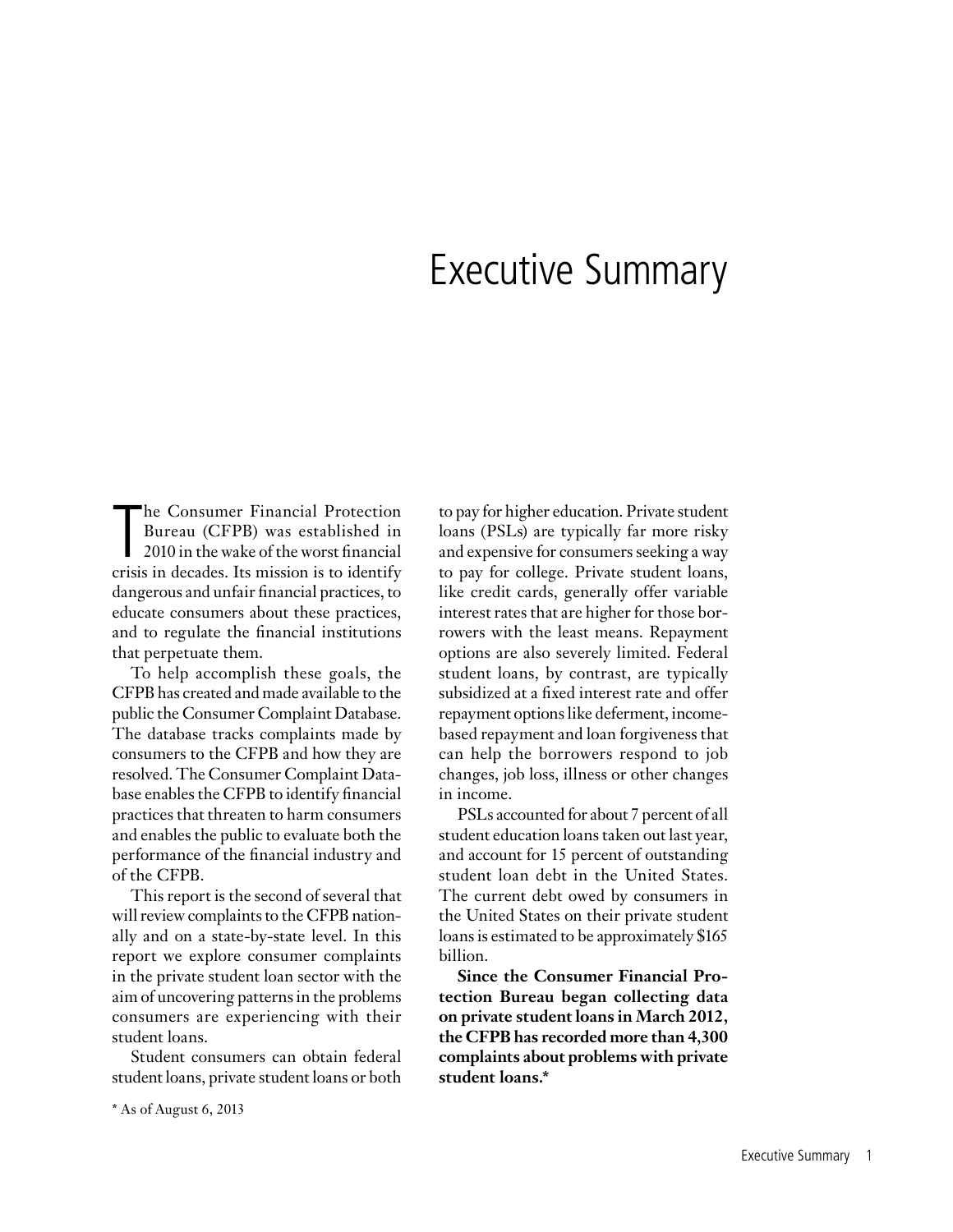- Sallie Mae was by far the most complained-about private student loan firm. Sallie Mae is a behemoth in the PSL marketplace, with an estimated 50 percent market share. However, its share of total complaints to the CFPB was lower than its market share. The Pennsylvania Higher Education Assistance Authority (AES/PHEAA), which has purchased several private student loan portfolios and acts as the servicer for other private student lenders, ranked second. Wells Fargo, which is the second largest private student lender behind Sallie Mae, ranked third. Ten U S. private student lenders and servicers account for about 90 percent of all complaints to the CFPB.
- Repayment of loans (including fees, billing, deferment, forbearance, fraud and credit reporting) was by far the most common subject of complaints to the CFPB. Loan repayment was the subject of nearly 65 percent of complaints filed.
- Sallie Mae, the largest PSL lender, received the largest number of complaints in all three complaint categories that the CFPB tracks. The company received 1,983 complaints more than the next nine companies combined, and 46 percent of all student complaints filed with the CFPB.
- In most cases, lenders and servicers that received high total numbers of



**Figure ES-1. Most Complained-About Private Student Loan Firm (other than Sallie Mae) in Each State1**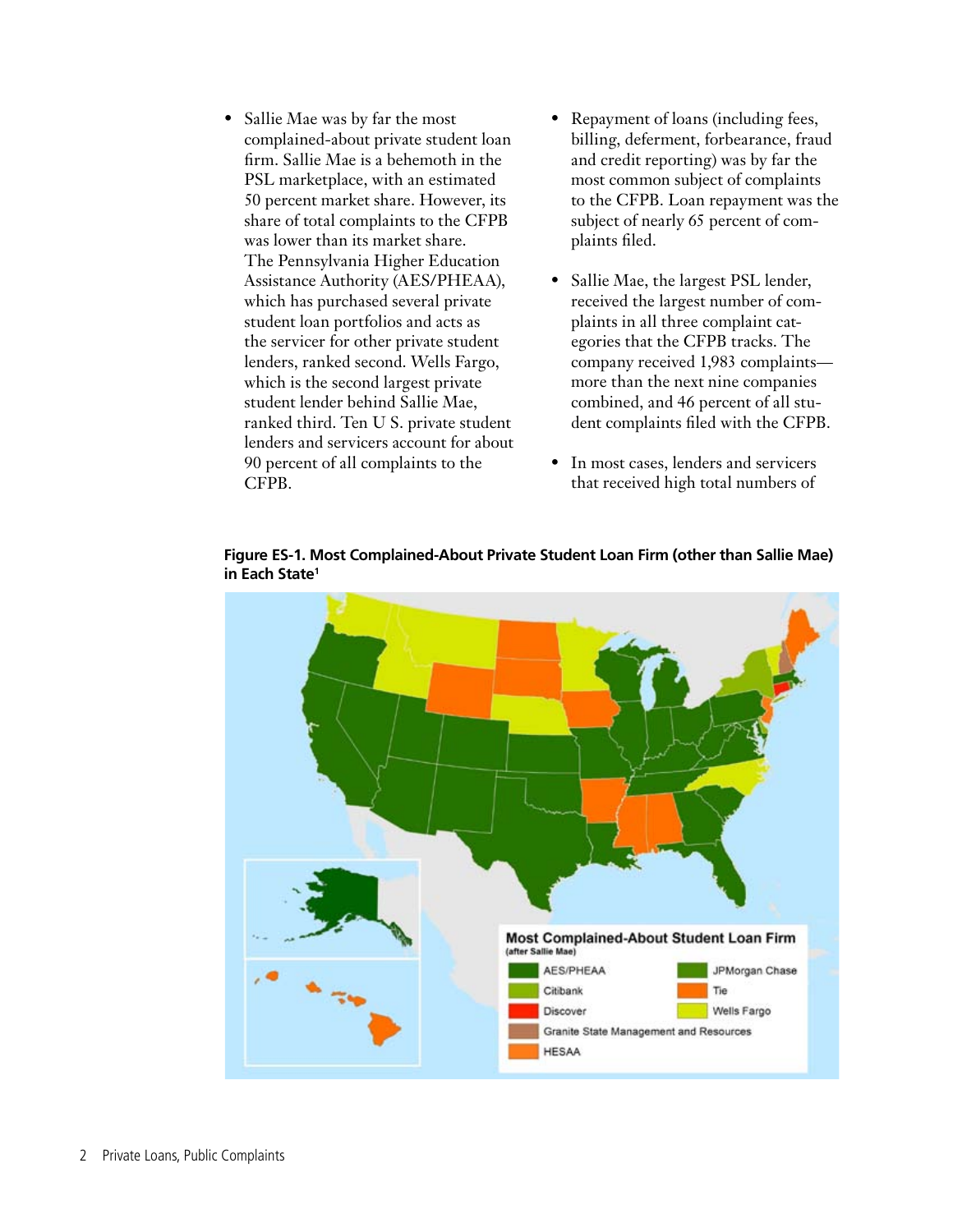

#### **Figure ES-2. Complaints about Private Student Loans per 100,000 Student Borrowers, by State**

complaints also ranked toward the top for complaints across all three issues tracked by the CFPB (issues related to getting loans, inability to pay and loan repayment). AES/PHEAA, for example, was second in both complaints about loan repayment and problems resulting from inability to pay (such as issues related to default, debt collection and bankruptcy), as well as second in complaints overall.

**Complaints about private student loans vary by state, and state residents vary in their tendency to reach out to the CFPB.**

• Sallie Mae was the most complainedabout lender in 48 states. However, its size and dominance in the PSL market renders comparison to other lenders difficult.

- Excluding Sallie Mae, AES/PHEAA was the most complained-about private student loan firm in 28 states. Wells Fargo was the most complained-about company (other than Sallie Mae) in seven states, while Citibank was most complained-about in three and Discover in one.
- Student loan borrowers in Northeastern states are most likely to complain about PSLs, while borrowers in the Midwest and South are least likely. The District of Columbia had the highest complaint-to-borrower ratio,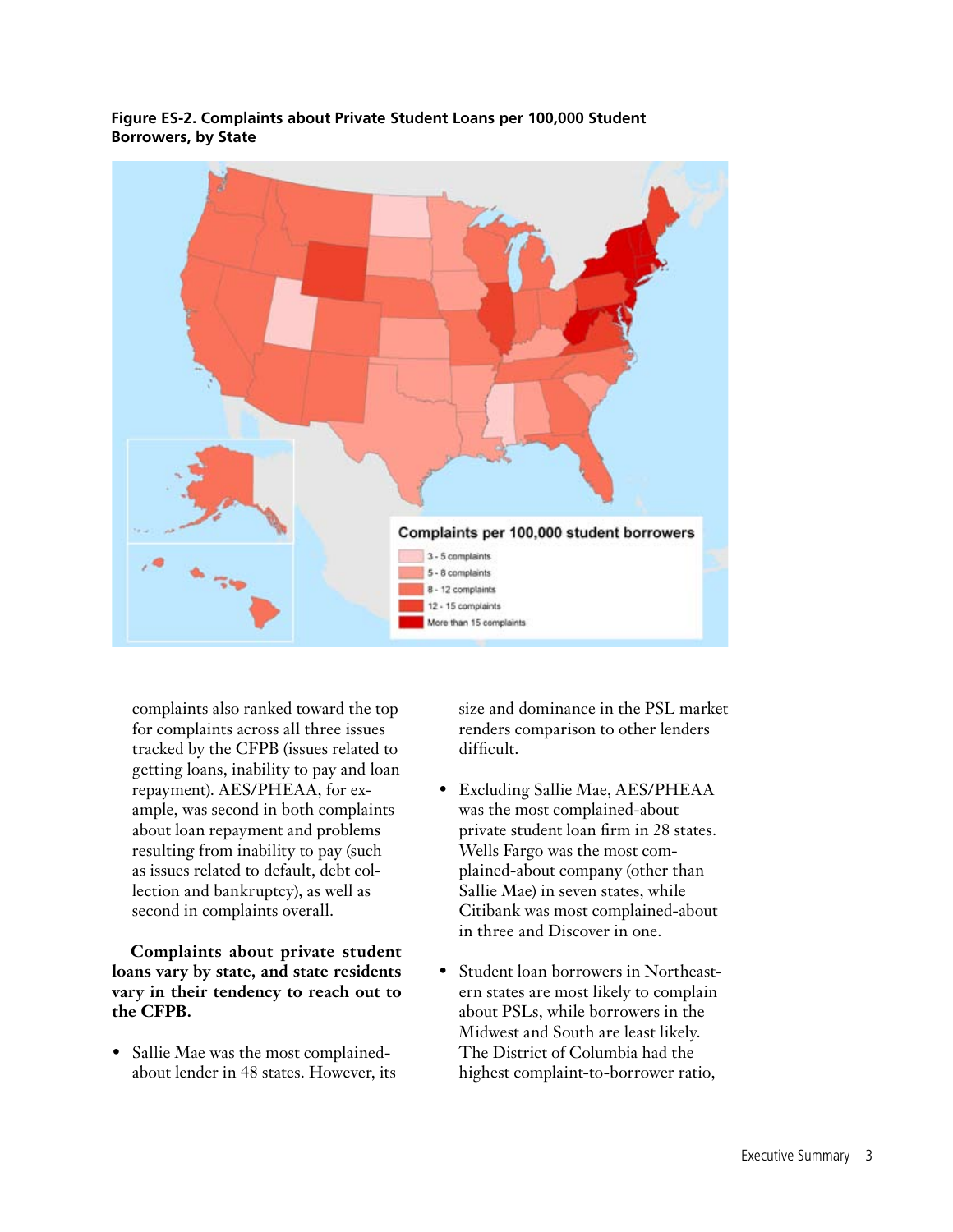followed by New Hampshire, Connecticut, Massachusetts, New York, Maryland and Vermont.

- The variation in the ratio of complaints to student borrowers by state may reflect differences in the propensity of residents of each state to rely on private student loans, or other factors, such as differing levels of awareness of the CFPB database on the part of that state's residents. States with higher average student loan debt tend to have borrowers who complain more frequently about private student lenders to the CFPB. Private student loans are disproportionately used by highdebt borrowers.
- The District of Columbia, Vermont, Massachusetts, Connecticut, Maryland, New York and New Jersey all ranked among the top 10 for complaints per 100,000 borrowers in both categories of issues that attracted large numbers of complaints to the CFPB (problems related to inability to pay and loan repayment). However, some states experienced large numbers of complaints in one category but not the other. Rhode Islanders were seventh most-likely to complain about problems resulting from an inability to pay, for example, but were 40th in complaints about loan repayment. Pennsylvanians were in the top 10 for complaints about loan repayment, but 22nd in complaints about problems resulting from inability to pay.

**The CFPB is making a significant difference for student borrowers facing difficulty with their financial institutions.** 

• The CFPB has helped more than 330 consumers, or just under 8 percent, to receive monetary compensation to

resolve their student loan complaints, with a median amount of monetary relief of \$700 and maximum relief of over \$75,000. More than 500 additional consumers, or 12 percent, have had their complaints closed with some form of non-monetary relief.

- Private student loan companies vary greatly in the degree to which they respond to consumer complaints with offers of monetary relief. Almost 15 percent of consumers complaining to Discover Financial received offers of monetary relief, compared with slightly fewer than 2 percent of complaints regarding Nelnet.
- About 20 percent of responses received from private student loan firms to complaints filed with the CFPB were deemed unsatisfactory by consumers and were subject to further dispute.
- Of companies with 10 or more overall complaints, the firm with the greatest proportion of disputed responses was First Associates Loan Servicing LLC, with 40 percent of complaint responses disputed by consumers. Of these same firms, PNC Bank had the highest proportion of complaints resolved without dispute, with less than 6 percent of complaint responses disputed.

**The Consumer Financial Protection Bureau's Consumer Complaint Database is a key resource for consumer protection. To enhance the effectiveness of the CFPB in addressing consumer complaints:**

• The CFPB should make the Consumer Complaint Database more user-friendly by adding, among other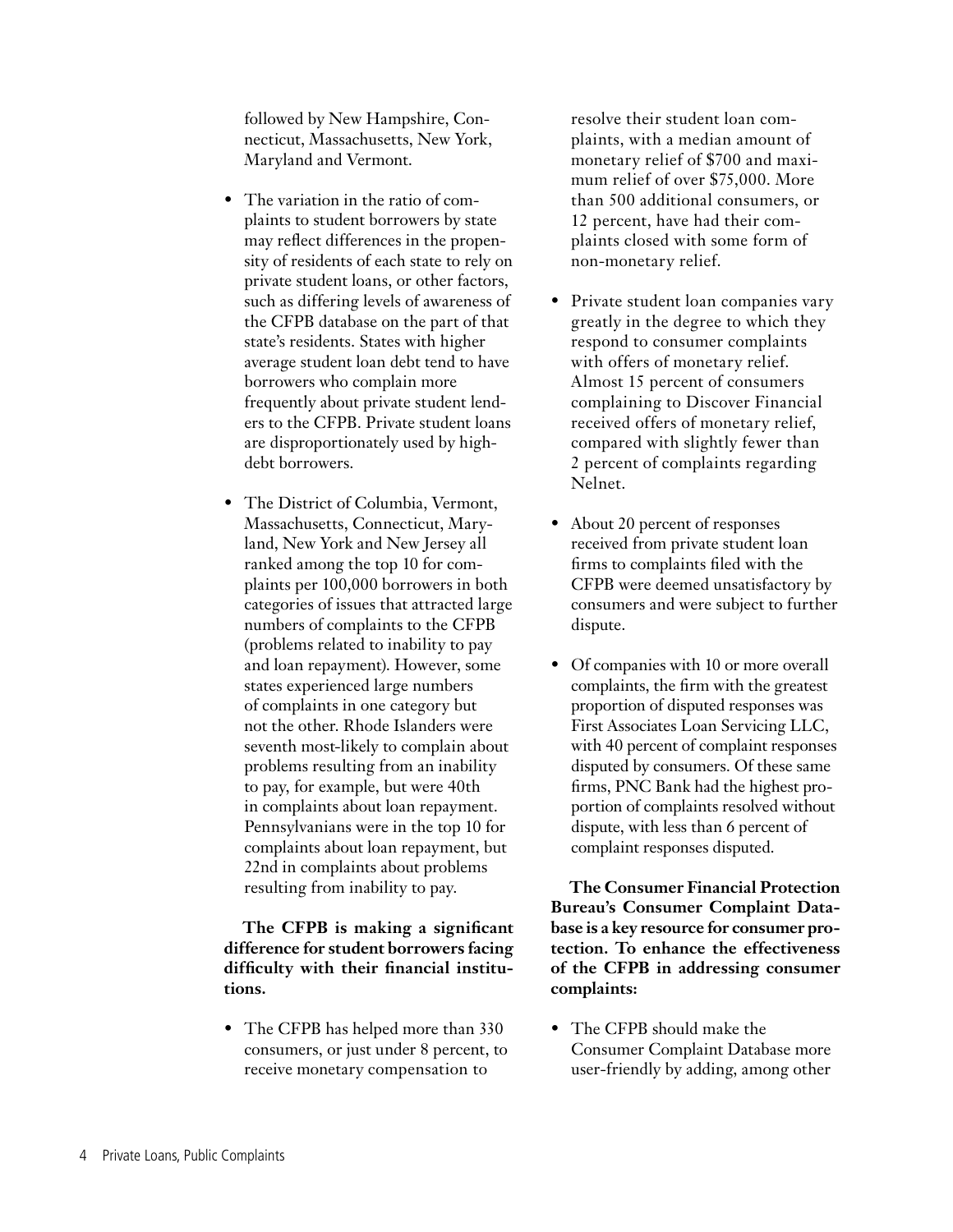data, more narrative information and detailed information about consumer complaints, including how they were resolved, and the reasons for and outcomes of any disputes, with specific monetary relief amounts, if any, included. The CFPB should also conduct more frequent analyses of trends and give users the tools to undertake their own analyses of the data. In addition, the CFPB should make it easier for analysts to link the Consumer Complaint Database to other government databases.

- The CFPB should expand public awareness of how to file complaints and access the Consumer Complaint Database by working with regulators to disseminate information about the complaints process to consumers.
- The CFPB should develop free smartphone applications ("apps") for consumers to access information about how to complain about a firm and how to review complaints in the database.
- The CFPB should conduct surveys among consumers and companies

involved in disputes, and continue to improve its own customer service capacity through the complaints system.

#### **To improve the effectiveness of the CFPB, the agency should:**

- Move quickly to implement strong consumer protection rules based on additional research into the opaque and heavily concentrated student loan market, in order to protect student loan borrowers from predatory practices.
- Where problems are identified, use the information gathered from the database, from supervisory and examination findings, and from other sources to require a high, uniform level of consumer protection, through guidance and rules, to protect consumers and ensure that responsible industry players can better compete with those who are using harmful practices.
- Press colleges and universities to certify the safety and quality of private student loans before encouraging their students to borrow.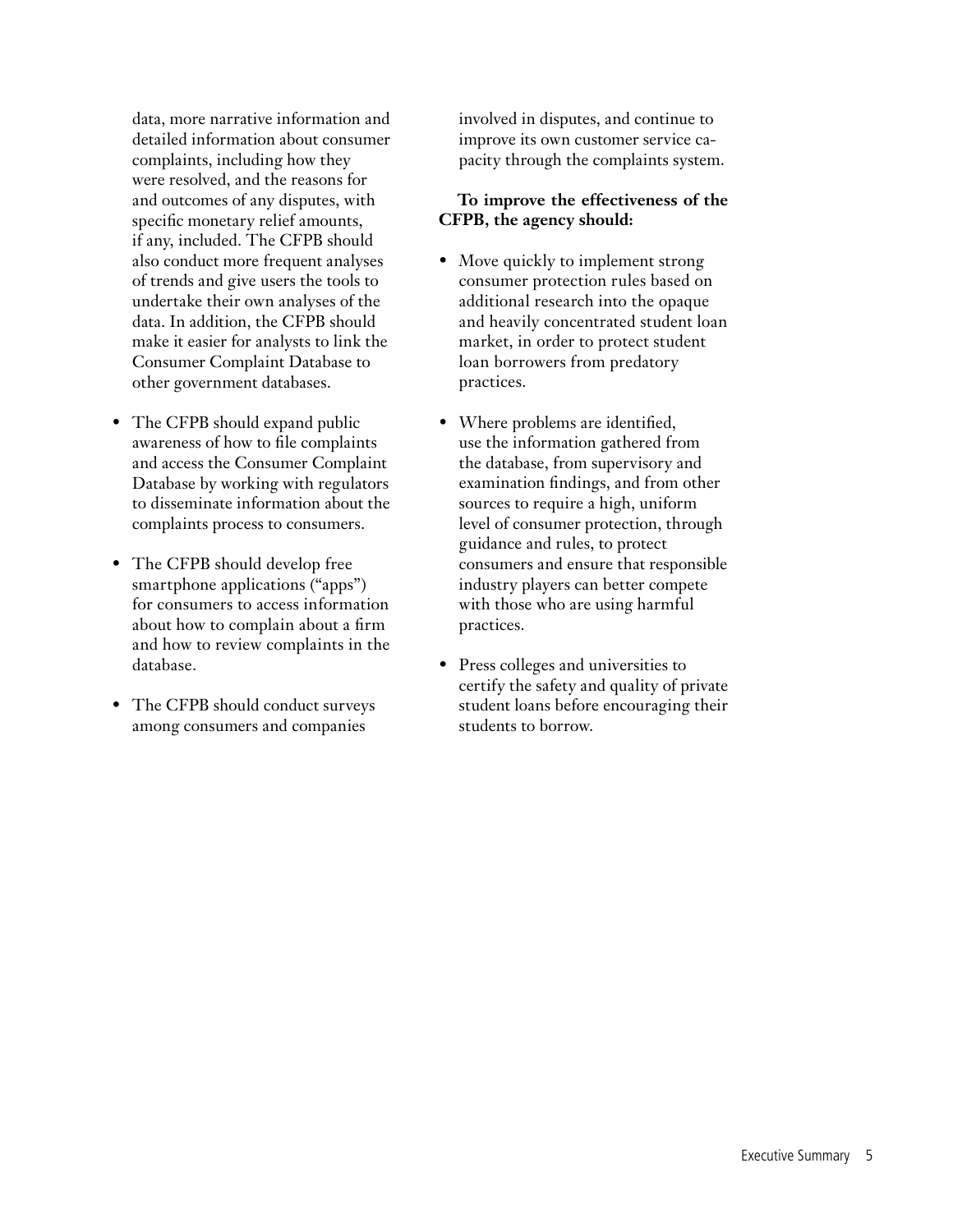## Introduction

F<br>that or many Americans aspiring to upward economic mobility, no financial product is as important as the one that enables them to get an education: a student loan.

A college education is increasingly necessary for success in the global economy. While 12.4 percent of workers over age 25 without high school degrees were unemployed in 2012, only 4.5 percent of workers with a bachelor's degree were. Those with master's, doctoral and professional degrees had even lower unemployment rates. Those with associate's degrees had an unemployment rate of 6.2 percent, compared to 8.3 percent for those with just a high school education. College-educated workers also earned more: workers with bachelor's degrees earned 163 percent of the average salary of workers with only a high-school education.<sup>2</sup>

As states have cut college budgets, many students hoping to attend college have been forced to pay more. But they often lack clear information to help them fully understand total college costs, and may fall prey to troubling institutional or lending practices that could lead them to take on expensive private student loans (PSLs).

Choosing to pay for college through a private student loan is no better than paying for it on a credit card. Private student loans are generally more expensive and risky for consumers than more-common federal student loans, and dealing with private student lenders can be a tremendous hassle.

Take Helen (not her real name), for example, who wrote to the Consumer Financial Protection Bureau (CFPB) in response to the bureau's 2011 public request for information about private student loans and private student lenders. When she decided to go to graduate school, she took out GradAssist loans from Citibank for over \$60,000, eventually settling in New York City after graduation to look for a job. Helen says she received loan terms stating that she had two six-month deferment opportunities available to her in case of unexpected financial difficulty. When the New York job market crashed and she applied to Citibank for her second deferment, Helen says customer service informed her that the bank had changed its policy the previous week, and that the original terms of her agreed-upon deferment no longer applied. Helen also reported that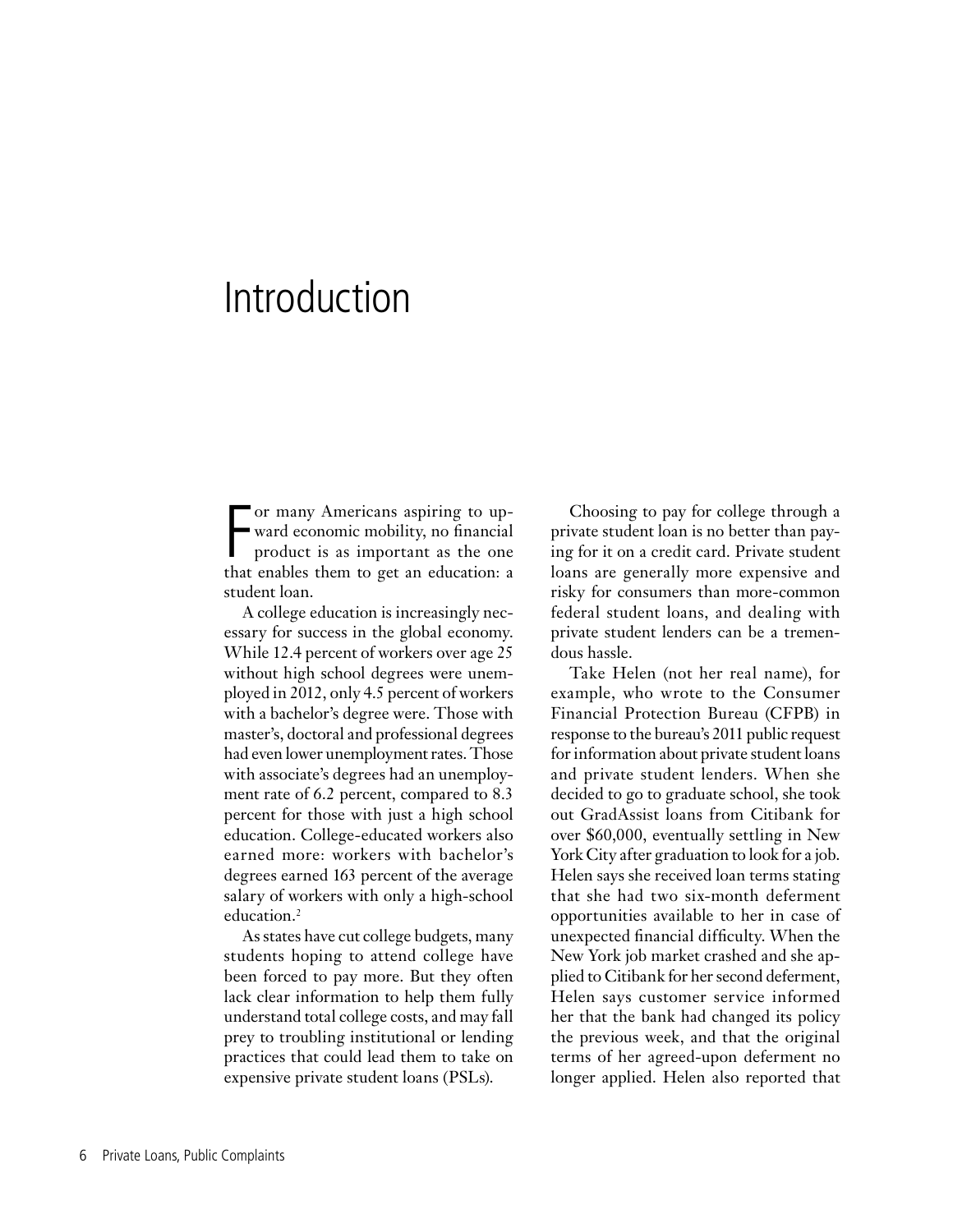a Citibank representative had unilaterally changed the due date on one of her loans, causing her to fall further behind and eventually into default. "Citibank," concludes Helen, "has ruined my credit and perhaps my financial future."

John (also not his real name) remembered a similarly frustrating experience with the holders of his two private student loans. "Both of them have made countless errors in the administration of my loans," he wrote. It was only after taking out his PSLs from Access Group and Citibank, John said, that he realized that "many of their internal policies seem to be designed to force borrowers into missing payments." Access Group, for instance, allegedly lost the form John had submitted to sign up for automatic monthly payment, and customer service, he said, refused to help. "These companies," concluded John, "are preying on borrowers and need to be regulated or stopped."3

John and Helen are just two of the more than 2,000 people who responded to the CFPB's 2011 public request for information about private student loans. Among them were consumers who reported being harassed, misled or otherwise mistreated.

That outpouring of consumer dissatisfaction with private student loan firms underscores the need for a watchdog whose sole purpose is to look out for the interests of consumers in the financial marketplace, including student borrowers. Consumers need a watchdog with the power to investigate new lending schemes, work on consumers' behalf in disputes with financial services firms, and stop the most egregious anti-consumer practices.

Today, in the form of the CFPB, consumers have that watchdog. Created in 2010, the CFPB has already made a big difference for consumers in many areas of consumer financial protection. The agency has cracked down on illegal kickbacks from mortgage insurers to mortgage companies.4 It has investigated abusive "overdraft protection" policies by banks that can result in consumers paying hundreds of dollars in fees for a single overdraft. It has exposed the sale of inaccurate credit scores to consumers that differ from the scores used by lenders to make credit decisions.<sup>5</sup> It has imposed nearly half a billion dollars in civil enforcement penalties and restitution to consumers for unfair practices by three large credit card companies.<sup>6</sup> And much more.

In this, the second of a series of analyses of the Consumer Complaint Database, we focus on complaints regarding student lending. An average of roughly 250 consumers each month have complained to the CFPB about problems with their private student loans. By reviewing patterns of consumer complaints, citizens can determine which companies in their region have been subject to the most complaints and which have been the most effective at resolving consumer complaints.

The consumer complaints reviewed in this report indicate that America is a long way from having a financial marketplace that serves consumers. America needs a strong CFPB.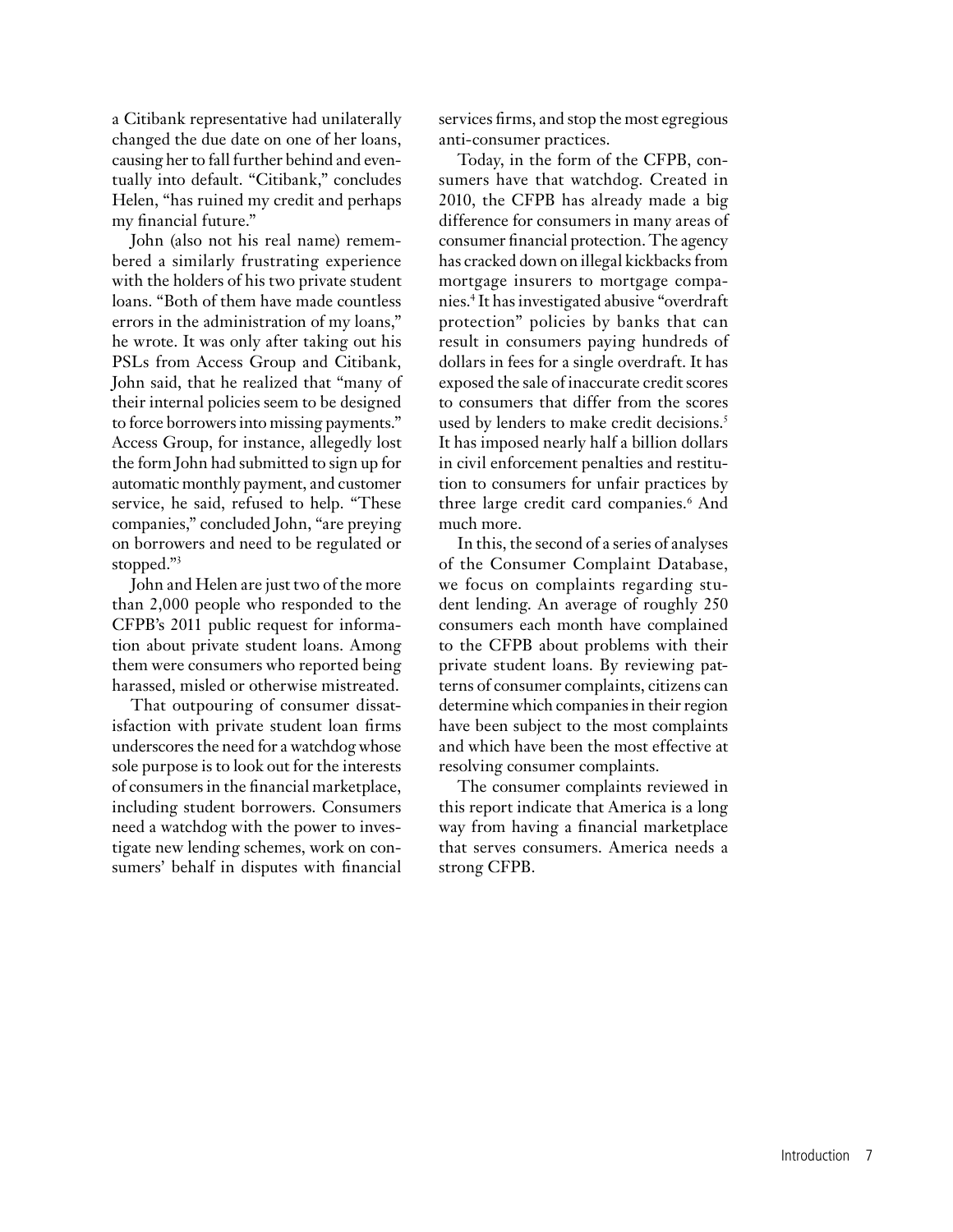## The Consumer Financial Protection Bureau: A Watchdog for Consumers

The U.S. financial crisis of 2008 was<br>the product of an under-regulated<br>financial system run amok. Millions<br>of consumers were lured into mortgages he U.S. financial crisis of 2008 was the product of an under-regulated financial system run amok. Millions whose terms they could not understand and which they had little hope of ever being able to repay. Easy credit inflated the housing bubble which, when it collapsed, brought down the fortunes of millions of families as well as the broader economy.

The mortgage crisis highlighted the need for more stringent financial regulations and better consumer education. But the problem extended far beyond mortgages—for decades, consumers had increasingly fallen prey to a growing list of predatory financial practices, from payday loans to exorbitant credit card and bank fees to onerous private student loans—with little help from Washington, D.C.

#### The Private Student Loan Market and the Need for a Strong CFPB

Private student loans accounted for about 7 percent of all student education loans taken out last year, and account for about 15 percent of outstanding student loan debt in the United States.7 The current debt owed by consumers in the United States on their private student loans is estimated to be approximately \$165 billion.<sup>8</sup>

The private student loan market was considered the "Wild West" of student lending prior to the financial crash and recession of 2008. Then, as now, the cost of college outstripped the aid dollars that were available to students. Taking advantage of this dynamic, banks and lenders aggressively pushed their expensive, risky private student loan products in a largely unregulated environment that benefited them over the student consumer.

While some PSL borrowers assumed the maximum they could in federal student loans, and then took on a private loan, most did not. In 2008, a majority of PSL borrowers took out less in federal student loans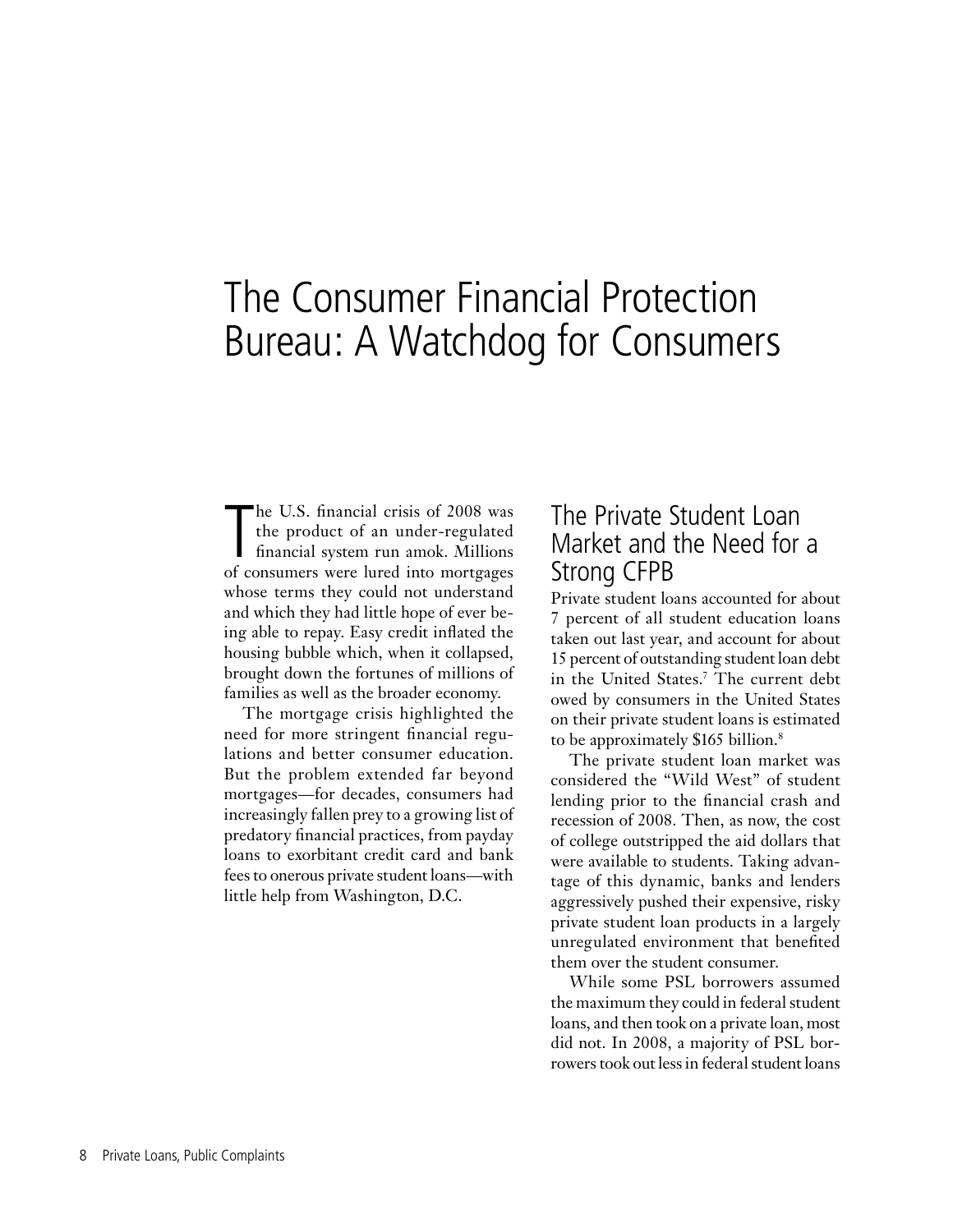than they could have. Of these borrowers, a full quarter took out no federal student aid whatsoever.<sup>9</sup>

In some cases, students signed on for private student loans without regard for their onerous terms and fees. But in large part, private student borrowers fell prey to a range of unsavory marketing tactics. For example, fly-by-night private student lenders engaged in "direct-to-consumer" marketing through television ads, mailings and the Internet, offering easy credit with just the click of a button.<sup>10</sup> Some lenders deliberately misled borrowers into believing that their private student loan products were superior to federal loans.<sup>11</sup>

In a major scandal uncovered by the New York Attorney General's office in 2007, banks offered inducements and kickbacks to college financial aid offices, which in turn pushed their PSL products to their students.12 For-profit colleges pushed high-cost PSLs on their students in order to work around a federal rule meant to protect taxpayers from supporting lowquality schools with federal financial aid.13 Some top lenders, when giving student loan advice to families, pushed their private loan products first over the availability of federal loans, and failed to mention the high fees and dubious terms of those private loans.14 Lawmakers at the state and federal levels cracked down on some of these abusive tactics that thrived before the recession, such as collusion between college financial aid offices and banks. Other tactics like direct-to-consumer marketing disappeared, along with the lenders themselves, as the credit markets tightened up.

But the damage had been done. Hundreds of thousands of PSL borrowers who intended to better their lives instead faced a bleak future, hindered by unnecessarily deep debt. These borrowers ensnared in bad private student loans before the recession required action to better their circumstances. In 2010, Congress passed the Dodd-Frank Wall Street Reform and

Consumer Protection Act, which created the Consumer Financial Protection Bureau (CFPB), whose mission is to "make markets for consumer financial products and services work for Americans—whether they are applying for a mortgage, choosing among credit cards, or using any number of other consumer financial products."15 The bureau started work on July 21, 2011.

Congress considered the need to protect young people in the student loan marketplace to be a very important part of the CFPB's mission.

- Congress established, within the CFPB, a statutory Office of the Student Loan Ombudsman, which specializes in helping young borrowers and students deal with the difficulties presented by private student loans and private student lenders.
- Congress designated just three nonbank sectors of the financial marketplace for special CFPB authority. In addition to its regulation and enforcement authority over all non-bank lenders, the CFPB was specifically empowered to supervise (or examine the books and activities at any time) payday lenders, non-bank mortgage companies and private student lenders of any size.<sup>16</sup>

The CFPB is a critical asset for consumers, educating the public about financial practices, enforcing consumer protection laws, and analyzing available data to keep track of current trends in the consumer marketplace.17 To fulfill these roles, the CFPB maintains a strong connection with the public it serves.

That connection is crucial to student loan borrowers now more than ever, as the PSL market, which grew at a rapid pace before the recession, is expanding once again. Sallie Mae, Wells Fargo and Discover Financial are some of the PSL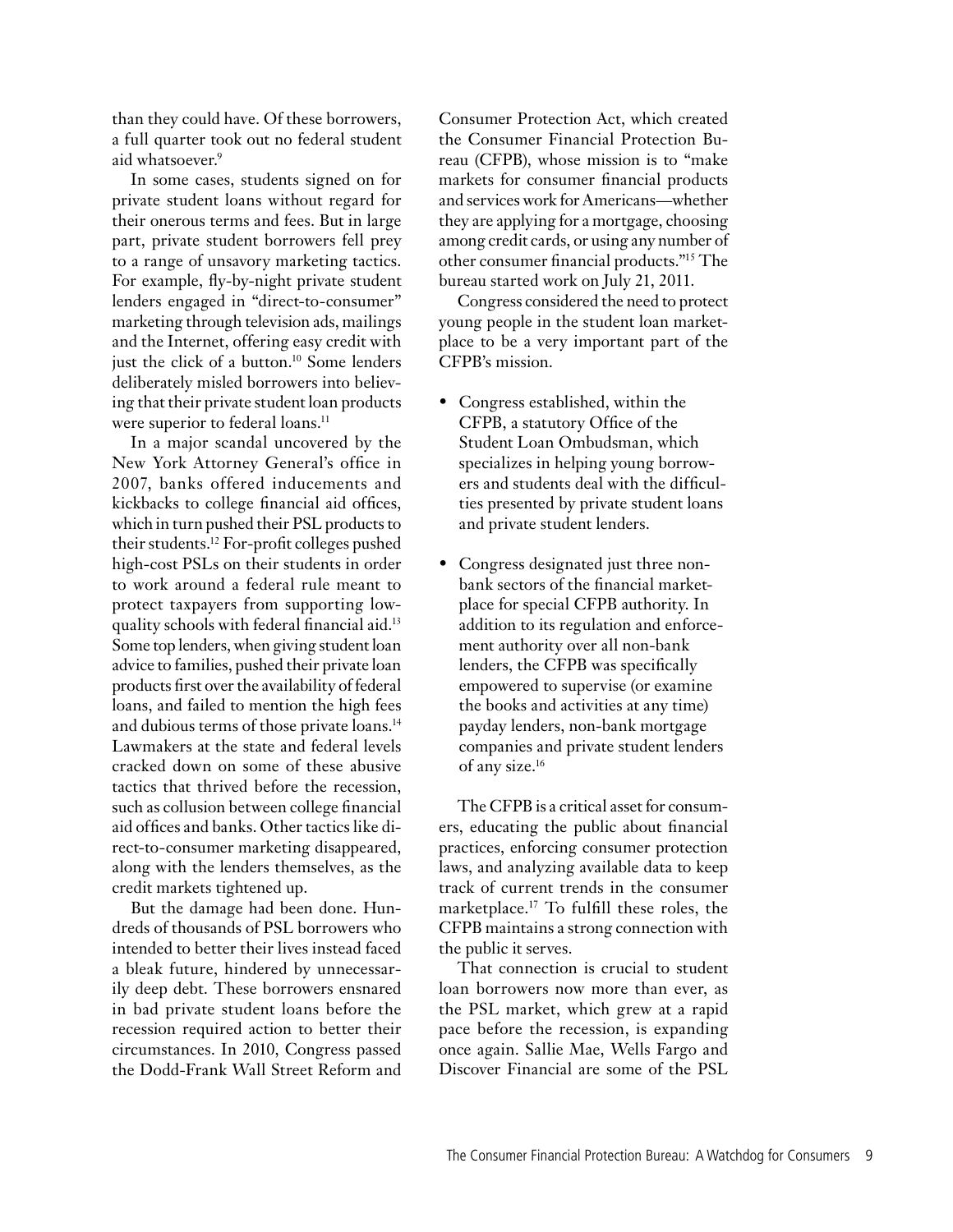lenders that are experiencing strong market growth.18 Hopeful college students still face the same basic market dynamic that existed before 2008, which is that college costs are outpacing the availability of lowcost government aid. Not only do Wall Street analysts expect the value of banks offering PSLs to skyrocket, $19$  but experts predict that private student loan volume will outpace federal student loan volume by 2030.20

Even in a sluggish economic climate that may not seem conducive to aggressive PSL marketing, student consumers are still being misled into purchasing these products. The CFPB's own report on PSLs estimates that more than 54 percent of PSL borrowers did not maximize their federal loan aid before turning to private student loans.<sup>21</sup> Given the trends, the CFPB must make sure that stronger rules, and more checks and balances, are built into the system so that today's student borrowers are not participating in a market rigged against them as occurred prior to the financial crash in 2008.

The CFPB consumer complaints database not only enables the bureau to receive and act upon consumer complaints against financial institutions, but it also allows the bureau to identify systemic problems through analysis of the database that can be resolved through strong guidance and rules.

#### The Consumer Complaint Database: A Critical Part of the CFPB's Mission

The CFPB engages in many tasks as part of its mission to protect consumers. According to the agency's website, the CFPB:

• Writes rules, supervises companies, and enforces federal consumer

financial protection laws;

- Restricts unfair, deceptive or abusive acts or practices;
- Takes consumer complaints;
- Promotes financial education;
- Researches consumer behavior;
- Monitors financial markets for new risks to consumers; and
- Enforces laws that outlaw discrimination and other unfair treatment in consumer finance.<sup>22</sup>

Collecting and responding to consumer complaints is a key part of the CFPB's mission, one that contributes to achieving several of the above goals. In particular, consumer complaints enable the CFPB to:

- **Learn about new threats to consumers:** The complaint process is designed to engage consumers when they believe that they have been wronged. The CFPB Office of Consumer Response "hears directly from consumers about the challenges they face in the marketplace, brings their concerns to the attention of companies, and assists in addressing their complaints."23
- **Identify trends in issues and potential unfair practices:** The CFPB can use the complaint data in aggregate to identify common issues or sectors where more enforcement is needed.
- **Hold financial services firms accountable:** Making complaint data available to the public and monitoring the remedial process increases the accountability of financial institutions.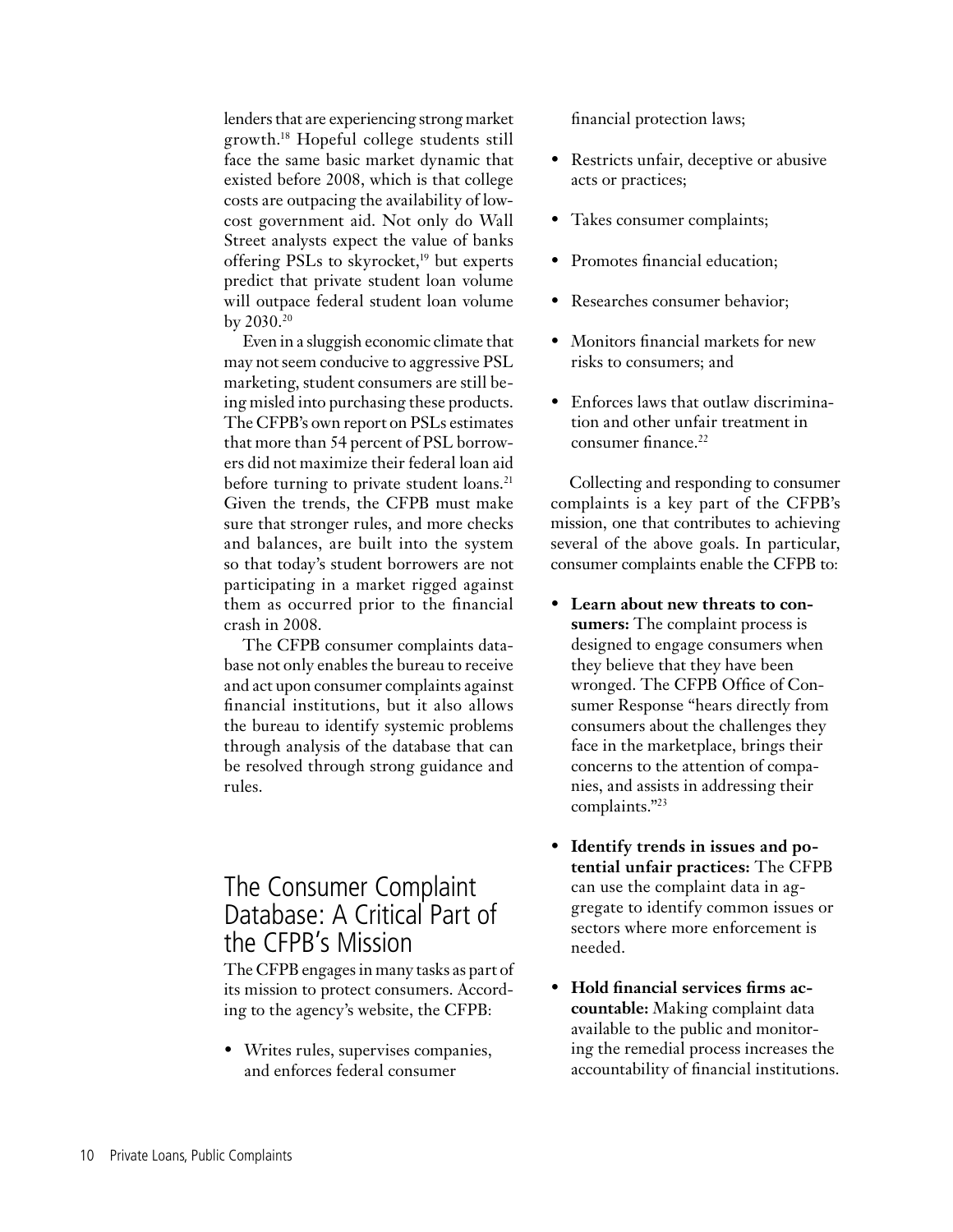Ideally, these institutions will be less likely to engage in unfair practices out of the fear that they will be held accountable by the public for any resulting increase in complaints. The complaint data also alert the agency about potential enforcement actions that may need to be taken.

#### **How the Consumer Complaint Process Works**

When a consumer believes that he or she has been subject to an unfair financial practice, he or she may file a complaint with the CFPB. Filing a complaint triggers a process through which the CFPB passes the complaint along to the relevant financial institution, and later follows up with the consumer to ensure the resolution was adequate.

The steps are as follows:<sup>24</sup>

- **Filing** The consumer submits a complaint form via the CFPB's consumer complaint website (www. consumerfinance.gov/complaint) or by phone (at 855-411-2372). Consumers can track the progress of their complaint using a variety of tools, including e-mail updates.
- **Review and routing** CFPB staff review the complaint and, if appropriate, send it to the relevant company (or, if the issue is outside of the CFPB's jurisdiction, to another government agency).
- **Company response** The company that is the subject of the complaint responds to the consumer and the CFPB and proposes a resolution to the complaint. The consumer can then provide any response or feedback to the company and the CFPB.
- **Investigation** CFPB staff review

the complaint, the company's response and the consumer's feedback to prioritize any complaints for investigation or enforcement action.

• **Analysis and reporting** – The CFPB aggregates data about consumer complaints in its complaints database, analyzes those data for trends, and reports regularly to Congress and the public.

#### **The Consumer Complaint Database**

Maintaining the Consumer Complaint Database is a key part of the CFPB's mission. The database provides the agency, the media and consumers with the information needed to monitor trends in consumer complaints and industry's response to those complaints.

The CFPB's complaints program and the Consumer Complaint Database have gradually expanded in scope over the two years since the agency began collecting consumer complaints in July 2011. Initially, the CFPB received complaints about credit cards, and it has gradually added banks, student loans, credit reporting and other financial services to the complaints program. In July 2013, the agency began accepting complaints about debt collection practices.25 The agency has also gradually expanded the amount of data available to the public through the database—in May 2013, for instance, the CFPB enabled complaints to be identified by state.

Complaints submitted to the CFPB include information on a variety of topics, including:

- The specific issue or problem the consumer had with that service,
- The company that provided the service,
- The date on which the complaint was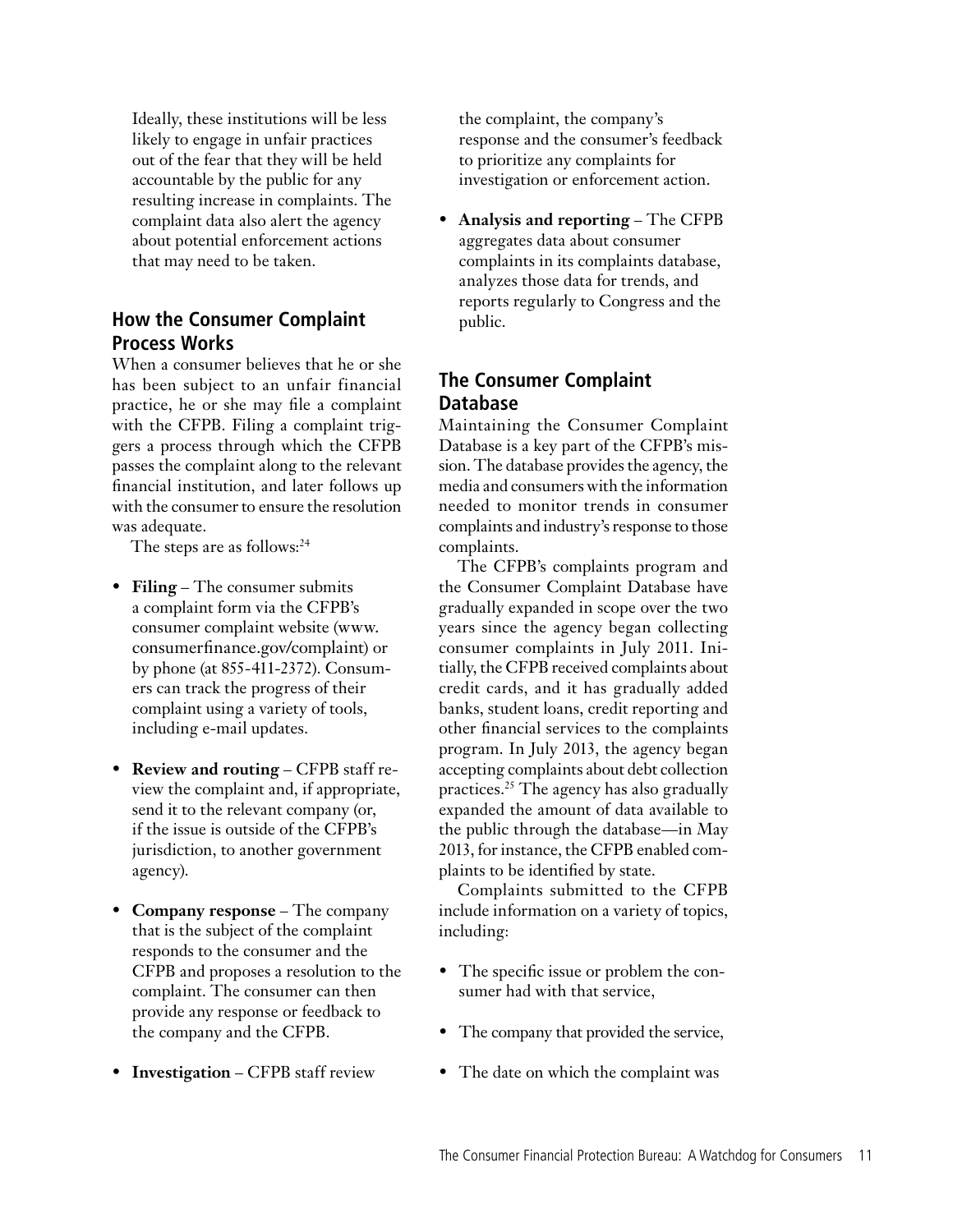filed and state from which it was filed, and

• Several data points associated with the complaint's resolution (including the steps taken to respond to the complaint and whether the outcome was disputed by the consumer).

Because much of the data entered into the complaint database is public, consumers can sift through the data themselves, enabling them to make decisions with more information. Financial institutions can also use the data to maintain and improve their performance.

The CFPB also analyzes complaints in the database in order to spot systemic problems within a particular financial marketplace or with particular financial institutions, and to determine the bureau's possible course of action. In July 2012, CFPB chief Richard Cordray noted that, "the information we have been gathering is very valuable, as it helps to inform our

supervisory exams, enforcement actions, and rulemaking. Indeed, Congress authorized us to develop our priorities out of this data, which reinforces its potential value to the broader public."26

The Bureau's commitment to public disclosure is what has enabled U.S. PIRG Education Fund to undertake this analysis. Other complaints databases offered through other federal agencies do not provide nearly the transparency and amount of accessible data of the CFPB database. Other federal agencies do not review consumer complaints regularly and communicate with both parties. That the CFPB uses the customer complaints to determine broader policy initiatives sets its Consumer Complaint Database apart. (See Appendix B for an overview of other federal consumer databases.)

The Consumer Complaint Database is updated nightly and includes a breakdown of complaints by financial sector. The CFPB also publishes quarterly summaries of patterns in consumer complaints.

**Figure 1. Screenshot of the CFPB's Consumer Complaint Database**

|             | Student loan complaints      |                            |                             |                                       |                    |                   | 云 十 乡 四       | Ed S E Q Fedin his Data of                   | E)                                |
|-------------|------------------------------|----------------------------|-----------------------------|---------------------------------------|--------------------|-------------------|---------------|----------------------------------------------|-----------------------------------|
|             | Haterton Consumer Complaints |                            |                             |                                       |                    |                   |               | O Heap Oblivation Title Minima Chast Dillant | Other Blood                       |
|             | Complaint ID                 | Product                    | $0 \equiv$ Sub-product      | $0 \equiv$ links                      | $0 \equiv 2P$ cade | Submitted val     | Data received | Data sent to company                         | Congany                           |
| $+ 35$      |                              | 525820 Suggest toas        | Non-Rederal situzent loan   | Phesiopaling your loven               |                    | 76209 Web         | 05/12/2013    |                                              | ON13Q013 _Playgan Chase           |
| 文庫          |                              | 521534 Dodsettican         | Non-federal student loan    | Repaying your loon                    |                    | 43412 Vies        | 00/10/2012    |                                              | 03/11/2013 Wels Fargo             |
| $3 \equiv$  |                              | 516980 Student isse.       | Nob-ledwal student inter-   | Problems when you are unable to plu-  |                    | 10009 Postal mail | EF00/UNK      |                                              | OR/JR/DC13 KayBank74A             |
| $+ 12$      |                              | 558014 Student loan        | Non-lederal student loan    | Prepaying your loan                   |                    | 08128 Web         | 09/05/2013    | DIVISION1 Discover                           |                                   |
| $1 \equiv$  |                              | 616340 Student issa        | Non-forbinal chatters loan  | Rapaying your loan                    |                    | 07024 Vist        | 00/06/2013    |                                              | DB/36/2013 KayBank NA             |
| 8.76        |                              | <b>SINGLE Shiplantinas</b> | Non-lederal shirterd in Mr. | Ford averag your listen               |                    | 15838 Web         | WW.5c2013     | OWNACC13 Salla Mae                           |                                   |
| 上三          |                              | 510431 Bludent loan        | Non-federal student loan    | Plassia ping your lisan               |                    | preso yes         | 09/05/2013    | OMIGD013 CHEWVE                              |                                   |
| $x \equiv$  |                              | 51527E : Studentican       | Non-lederal student loan    | Rupsing your loan                     |                    | 06518 Postal mail | 09/05/2011    |                                              | 00/06/2013 Wells Fargo            |
| $u =$       |                              | 513770 Sludedi iban.       | Not-lederal student loan.   | PAID BATIQ VIILE ISSN.                |                    | BD075 Web         | 09/04/2013    |                                              | OBG5GC11 PMordan Chase            |
| $n \equiv$  |                              | S15491 Dudenticas          | Non-lederal student loan    | Repaying your loan.                   |                    | 33914 Web         | 09/04/2013    | DIVIS/2013 Discover                          |                                   |
| 11.76       |                              | E14556 Gludentican         | Nan-luderal student loan    | Rassing your loan                     |                    | 025.03 Viab.      | 09/04/09 13   | DB/35/DC13 Sallie May                        |                                   |
| 业基          |                              | 514549 Student (pas)       | Non-regeral student loan    | FILDNOTIS WINN YOU ARE LITABLE TO DOG |                    | 10032 Web         | 09/04/2013    | OWIEGO13 Salte Main                          |                                   |
| 位置          |                              | 514007 Divolent loan       | Non-Inderal student loan    | Repaying your loan                    |                    | 23235 Web         | 05/04/2013    |                                              | 00/35/2013 KeyBank NA             |
| 样子          |                              | 514496 Student max.        | Non-bedeck shoterfloor      | Finchlems when you are unable to pay  |                    | 02377 USAb        | 110040013     |                                              | 09/25/2011 PMinrosn Chase         |
| 11 三        |                              | 53433C Student town        | Not-World student town      | Problems when you are unable to pay   |                    | 77651 Web         | 09/04/2013    | DMISOC13 HONELA                              |                                   |
| 拉温          |                              | S13952 Diudentioan         | Non-federal student loan    | Problems when you are unable to pay   |                    | 20001 Web         | 00/04/2013    | 09/34/2013 Critians                          |                                   |
| 计平          |                              | 511521 Riversitions        | Non-lederal student loan    | Research visat loan                   |                    | 27404 Wat         | 09/01/2013    |                                              | 09/33/2013 KeyRank NA             |
| 日三          |                              | 511554 Student loan        | Non-hideral student loan    | Riegiaying your loan                  |                    | 30097 Postal mail | 08/30/2013    |                                              | 09/34/2013 Bank of America        |
| 丝带          |                              | 519304 Disdections         | Non-federal student loan    | Fliesaying your loan                  |                    | ST524 Viet        | 00/30/2013    |                                              | 09/03/2013 Wells Fargo            |
| $10 \equiv$ |                              | 510967 Studettone          | Nite-Sedecal Abaders loan   | Redaving your loan                    |                    | T7050 Viat        | 00/30/2013    |                                              | DMM2011 _PMorpin Chase            |
| 11.22       |                              | 553720 Bluckerf loan       | Non-federal student issen   | Prepasing your loan                   |                    | ce/V 0800E        | 08/30/2013    | DIVISIONS Discover                           |                                   |
| 丝藻          |                              | E10440 Dudantiage          | Non-federal student loan    | Problems when you are unable to pay   |                    | 62003 Viet        | 09/30/2313    |                                              | 09/33/2013 Wells Fargo            |
| 29 年        |                              | 510422 Student Inak        | Non-Indecal student loan    | Researches Isaa                       |                    | 10006 Web         | 08/30/2013    | 09/33/2013 Saliw Mare                        |                                   |
| $56 - 32$   |                              | 510320 Sudentiour          | Nan-federal student juan    | Pinsaying your loan                   |                    | 21402 Email       | 08/30/2013    | 08/90/2011 Sallie Max                        |                                   |
| 36 三        |                              | E10361 Chalentinae         | Non-Noderol shadlers loon   | Riebaving your loan                   |                    | 06516 Viab.       | 09/20/2013    | DEGOCC13 Sallie Max.                         |                                   |
| 耳王          |                              | SCB440 Sludent loan        | Non-lederal student loan    | Regauing your loan                    |                    | JUTIS Web         | 01/29/2311    |                                              | DB/25/2013 ACS Education Services |
| D.2         |                              | <b>CC9431 Cludentions</b>  | Non-lederal student loan    | Problems when you are unable to pay   |                    | DOZGZ Wiet:       | 00/29/2013    | 00/30/2013 Dall e Max                        |                                   |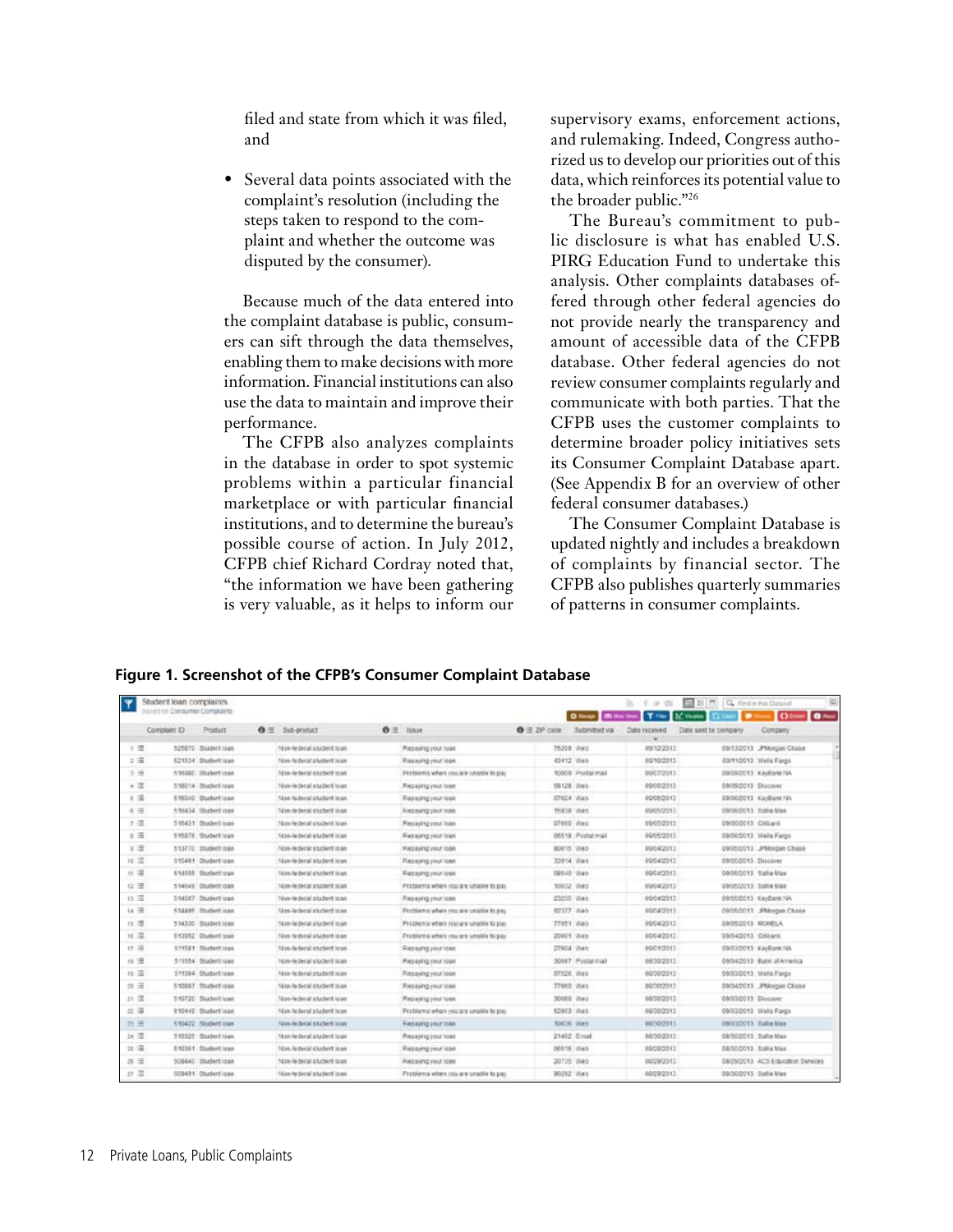![](_page_17_Figure_0.jpeg)

#### **Figure 2. Overall Complaints Received by the CFPB by Issue28**

As of August 6, 2013, the CFPB had published data<sup>27</sup> on approximately 128,000 complaints. Of these complaints, roughly 4,300 were related to student loans. More than half of all complaints related to mortgages, with credit cards, credit reports and consumer loans also attracting thousands of complaints each.

This report is the second in a series of reports tracking trends in consumer complaints to the CFPB. Each report will review a specific sector of the financial services industry. In this second report, we focus on a vital issue of importance to many Americans: student loans.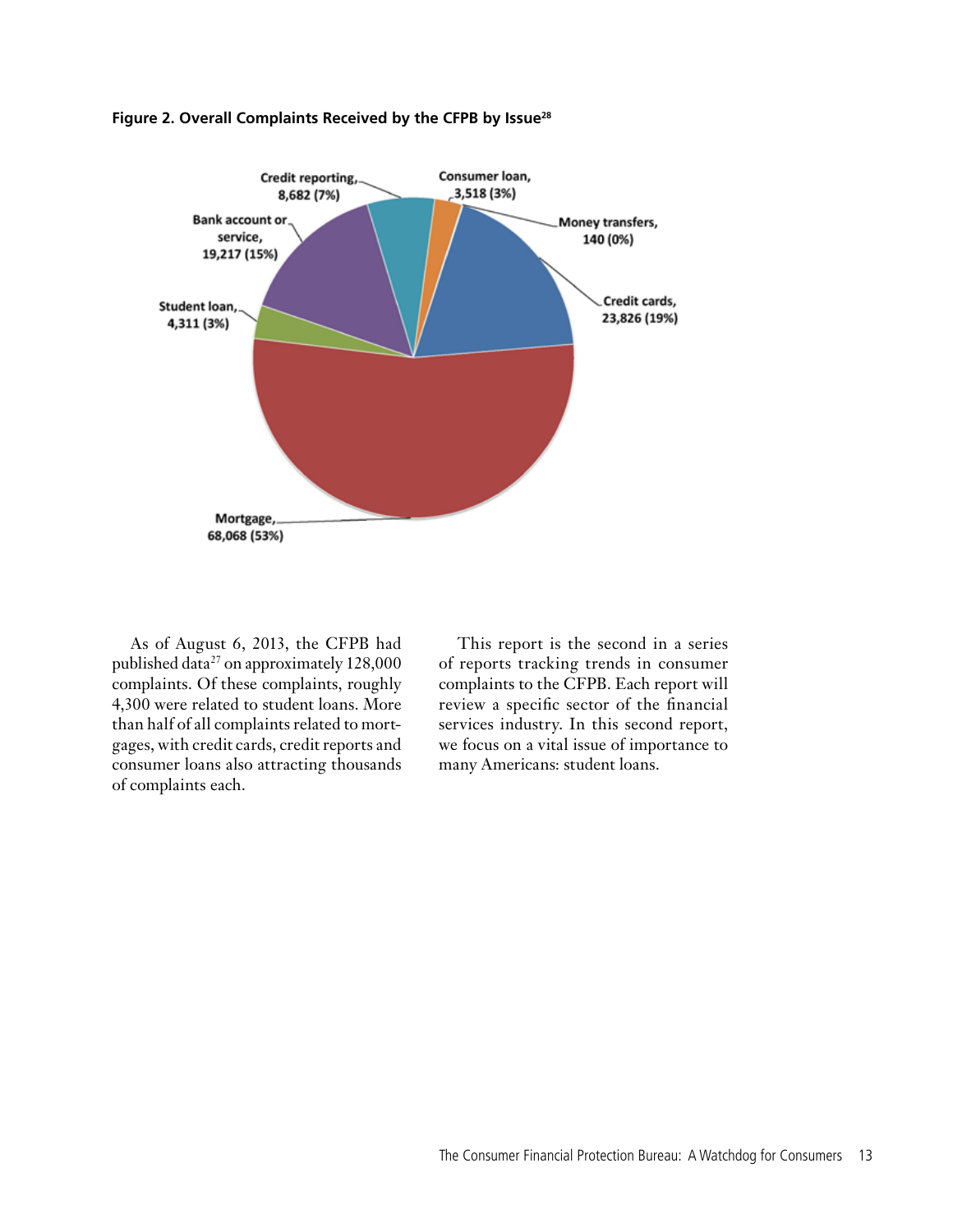## Consumer Complaints about Private Student Loans

The Consumer Financial Protection<br>Bureau has received responses to<br>roughly 4,300 complaints about pri-<br>vate student lenders since it began accepthe Consumer Financial Protection Bureau has received responses to roughly 4,300 complaints about priing those complaints in March 2012. The CFPB's Consumer Complaint Database provides a rich source of information about the types of student loan services that most frequently cause problems for consumers, as well as which companies in which states are the most frequent subjects of consumer dissatisfaction.

#### Complaints by Loan Type and Issue

The Consumer Financial Protection Bureau has limited rule-making jurisdiction over the largest sector of the student loan market: federally backed student loans. In March 2013, the CFPB proposed a rule to supervise federal and private student loan servicers handling over one million borrower accounts, which applies to the seven largest federal and private student loan servicers.<sup>29</sup>

However, this authority is unrelated to the CFPB complaints system. Complaints about federal student loans are received by the Department of Education's Federal Student Aid Ombudsman Group. As a result, 99.4 percent of complaints handled by the CFPB concern non-federal private student loans, which make up only 7 percent of the overall student loan market.<sup>30</sup>

Given the opaque and varied nature of the private student loan marketplace, PSL borrowers often do not know if their complaint is with a lender, or a servicer retained by their lender to handle the loan in repayment. In addition, some firms engage in both the issuance of private student loans and in servicing loans made by themselves and other firms. The CFPB Consumer Complaint Database does not differentiate between complaints made about student lenders and student loan servicers, meaning that both types of firms are represented in the data presented below. (See Appendix C for an overview of key players in the private student loan market.)

The CFPB accepts consumer complaints in three categories of issues related to student loan activity (see Figure 3):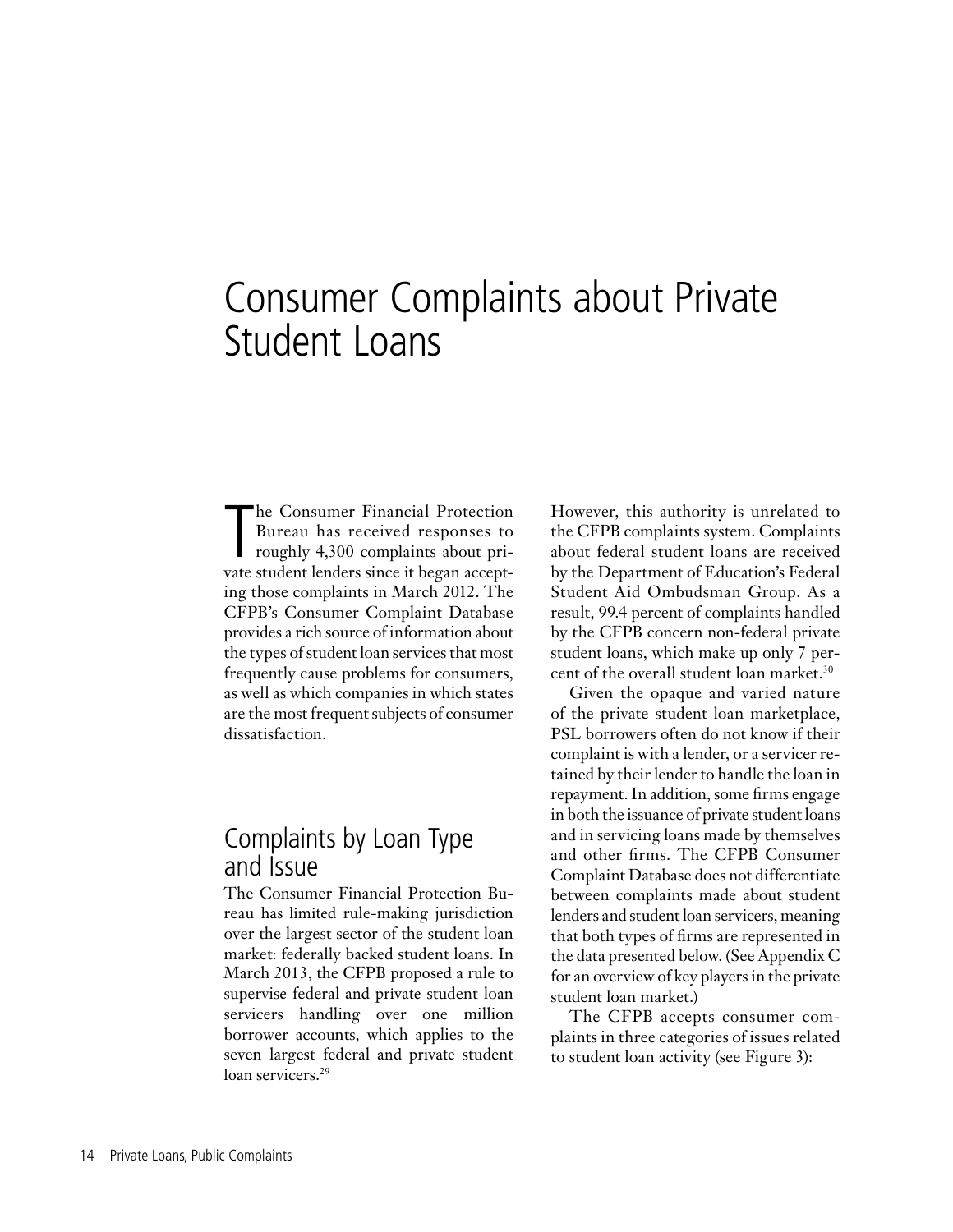- **Getting loans** (including confusing terms, rates, denial, confusing advertising or marketing, sales tactics or pressure, financial aid services and recruiting): 162 complaints (4 percent).
- **Problems related to inability to pay**  (including default, debt collection and bankruptcy): 1,334 complaints (31 percent).
- **Repaying loans** (including fees, billing, deferment, forbearance, fraud and credit reporting): 2,815 complaints (65 percent).<sup>31</sup>

#### Complaints by Company

The CFPB database also enables consumers to compare the number of complaints filed against private student loan firms in their area—providing a window into consumers' level of overall satisfaction with student loan services.

#### **Total Complaints**

Table 1 (next page) ranks the 10 most complained-about firms by absolute number of complaints. The company receiving the highest number of complaints was Sallie Mae, which is, at around 50 percent of overall market share, by far the largest provider of private student loans, as well as a prominent servicer for other private student loan providers. Sallie Mae, however, received 46 percent of all consumer complaints to the CFPB about PSLs, a lower percentage than would be expected given its total share of the PSL market. Pennsylvania-based loan manager AES/PHEAA, Wells Fargo Bank, Citibank, and JPMorgan Chase rounded out the top five for total complaints.

The top 10 lenders and servicers by overall number of complaints received 90 percent of all consumer complaints filed with the CFPB.

#### **Responses to Complaints**

The CFPB tracks how companies respond to complaints by consumers, and whether consumers disputed the companies' responses.

![](_page_19_Figure_10.jpeg)

**Figure 3. Breakdown of Complaints by Issue**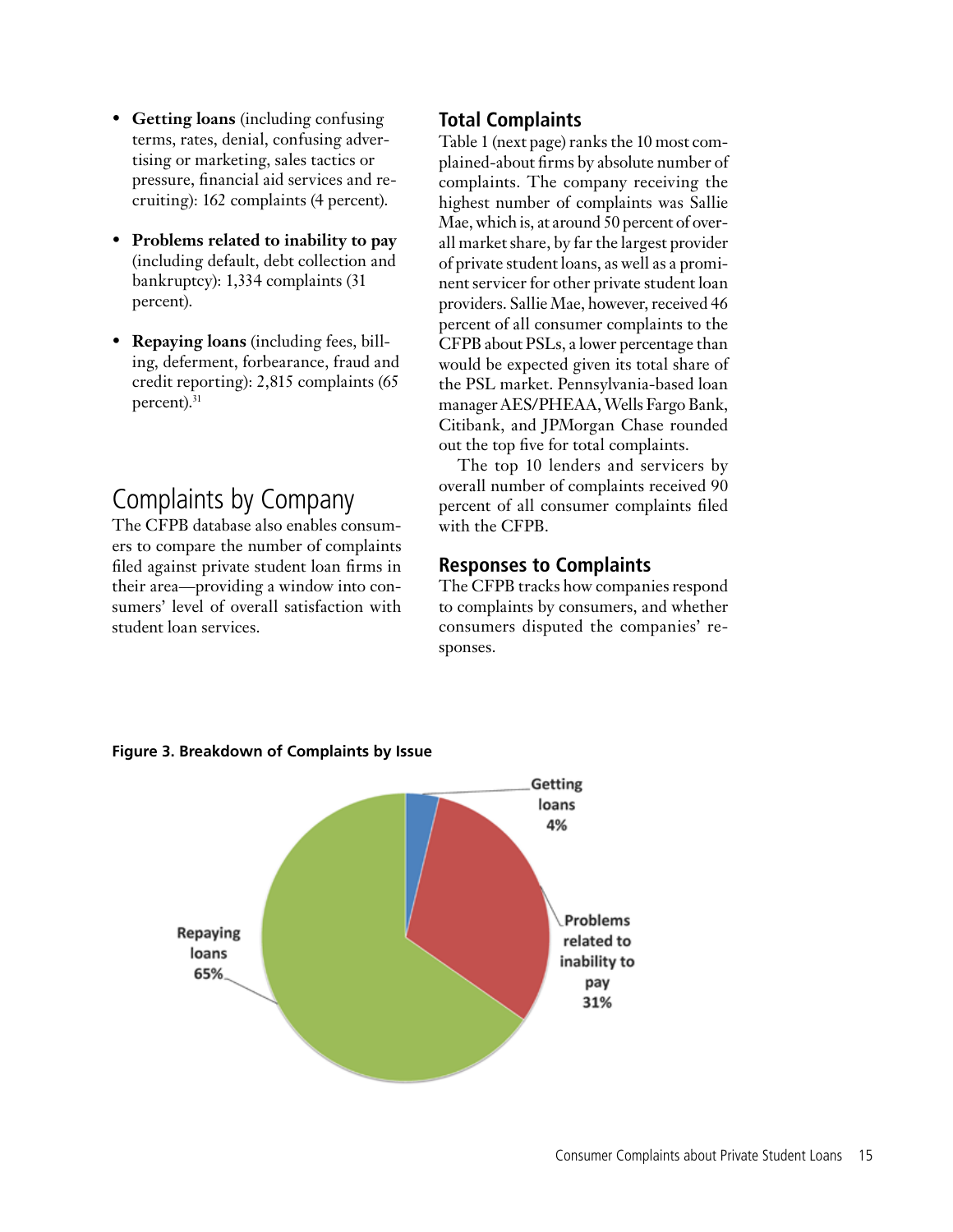| <b>Rank</b>    | Company                       | <b>Complaints</b> | Percent of<br><b>Complaints</b> |
|----------------|-------------------------------|-------------------|---------------------------------|
| 1              | Sallie Mae                    | 1,983             | 46.0%                           |
| 2              | AES/PHEAA                     | 503               | 11.7%                           |
| 3              | Wells Fargo                   | 330               | 7.7%                            |
| 4              | Citibank                      | 268               | 6.2%                            |
| 5              | JPMorgan Chase                | 239               | 5.5%                            |
| 6              | <b>Discover</b>               | 177               | $4.1\%$                         |
| $\overline{7}$ | KeyBank NA                    | 167               | 3.9%                            |
| 8              | <b>ACS Education Services</b> | 155               | 3.6%                            |
| 9              | <b>Nelnet</b>                 | 55                | 1.3%                            |
| 10             | <b>Bank of America</b>        | 36                | 0.8%                            |
|                | <b>Total</b>                  | 3,913             | 90.8%                           |

**Table 1. Top 10 Private Student Loan Firms by Total Number of Complaints**

Over 77 percent of all complaints to the CFPB regarding student loans were resolved with an explanation from the bank to the consumer. In just under 8 percent of cases, consumers received some form of monetary relief from their lending institution. From October 1, 2012, to March 31, 2013, the CFPB helped consumers receive

median monetary relief of \$700 per complaint, with a maximum amount of monetary relief of more than \$75,000.32

Just over 12 percent of all complaints were closed with non-monetary relief—for example, modifying collection proceedings or providing assistance with documentation. Since June 2012, when the CFPB

![](_page_20_Figure_5.jpeg)

**Figure 4. Responses to Consumer Complaints to the CFPB about Student Loans33**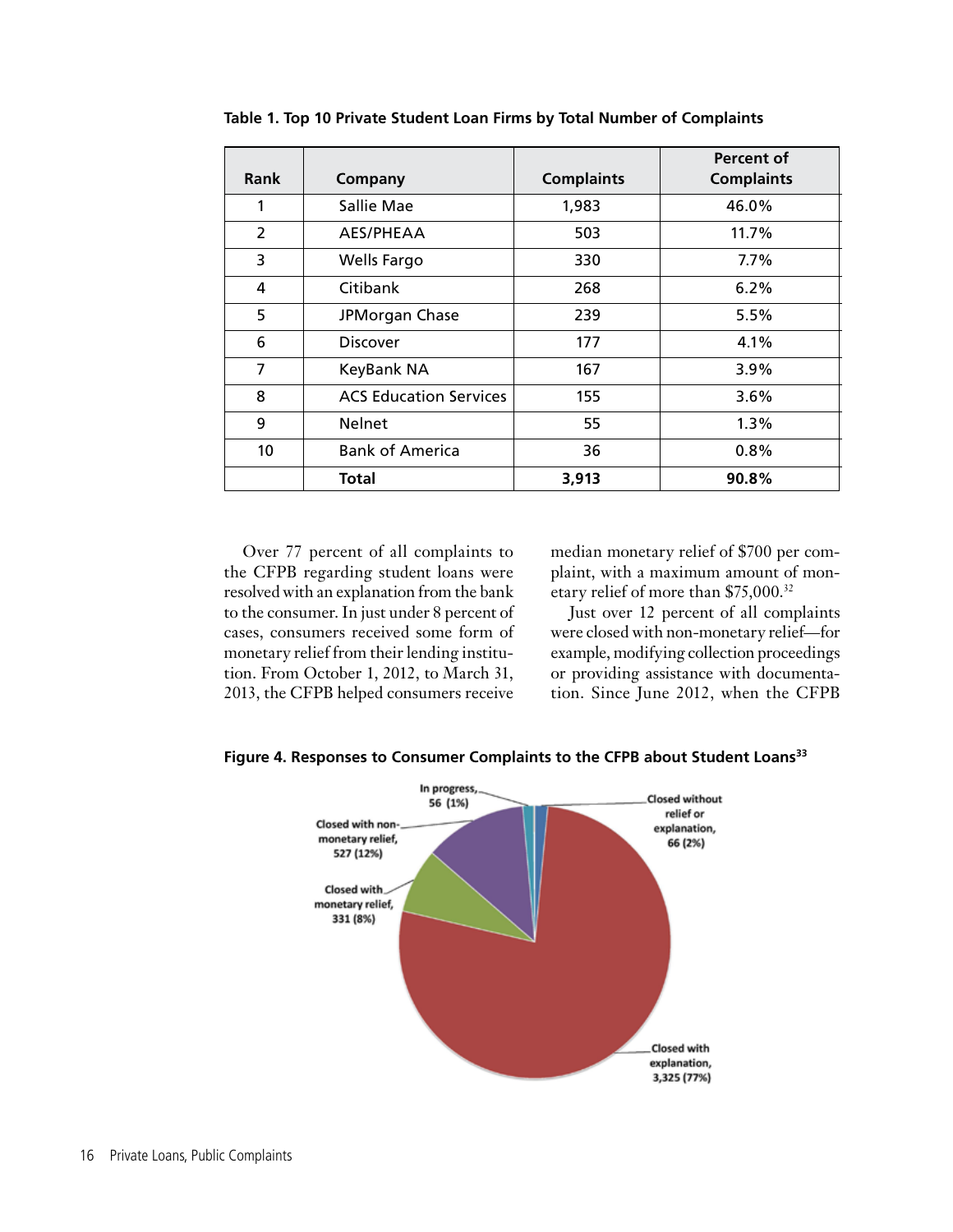began tracking non-monetary relief as a separate category, more than 500 consumers have had their complaints resolved with some form of non-monetary relief. (See Figure 4.)

Private student lenders vary greatly in the degree to which they extend monetary relief to customers who complain. Of the companies receiving the greatest number of complaints, Discover (14 percent of 177 complaints) and Sallie Mae (12 percent of 1,983 complaints) were the most likely to extend monetary relief.<sup>34</sup> Wells Fargo, by contrast, responded with monetary relief to six of its 330 complaints—a monetary relief

rate of about 1.8 percent. AES/PHEAA granted monetary relief to seven of 503 consumers, a relief rate of approximately 1.4 percent. U.S. Bancorp (35 complaints) and RBS Citizens (31 complaints) granted no monetary relief to any of their complainants. (See Table 2.)

There is little variation in lender response by issue type. Problems with missing payments resulted in an explanation to the consumer 78 percent of the time, while problems with loan repayment resulted in an explanation in 76 percent of cases. (See Figure 5.)

The only significant difference in

| Rank           | Company                                     | Closed<br>with<br><b>Monetary</b><br><b>Relief</b> | <b>Total</b><br><b>Complaints</b> | Percent<br>with<br><b>Monetary</b><br><b>Relief</b> |
|----------------|---------------------------------------------|----------------------------------------------------|-----------------------------------|-----------------------------------------------------|
| 1              | <b>First Associates Loan Servicing LLC</b>  | 2                                                  | 10                                | 20.0%                                               |
| $\overline{2}$ | <b>Bank of America</b>                      | 7                                                  | 36                                | 19.4%                                               |
| 3              | <b>Discover</b>                             | 25                                                 | 177                               | 14.1%                                               |
| 4              | Sallie Mae                                  | 240                                                | 1,983                             | 12.1%                                               |
| 5              | <b>PNC Bank</b>                             | $\overline{2}$                                     | 17                                | 11.8%                                               |
| 6              | Loan To Learn                               | $\overline{2}$                                     | 22                                | 9.1%                                                |
| 7              | <b>SunTrust Bank</b>                        | 1                                                  | 16                                | 6.3%                                                |
| 8              | Citibank                                    | 16                                                 | 268                               | 6.0%                                                |
| 9              | KeyBank NA                                  | 9                                                  | 167                               | 5.4%                                                |
| 10             | <b>HESAA</b>                                | 1                                                  | 25                                | 4.0%                                                |
| 11             | JPMorgan Chase                              | 6                                                  | 239                               | 2.5%                                                |
| 12             | <b>Wells Fargo</b>                          | 6                                                  | 330                               | 1.8%                                                |
| 12             | <b>Nelnet</b>                               | 1                                                  | 55                                | 1.8%                                                |
| 14             | AES/PHEAA                                   | 7                                                  | 503                               | 1.4%                                                |
| 15             | <b>ACS Education Services</b>               | $\overline{2}$                                     | 155                               | 1.3%                                                |
| 16             | U.S. Bancorp                                | 0                                                  | 35                                | 0.0%                                                |
| 16             | <b>RBS Citizens</b>                         | $\Omega$                                           | 31                                | 0.0%                                                |
| 16             | <b>First Marblehead Education Resources</b> | 0                                                  | 29                                | 0.0%                                                |
| 16             | Expert Global Solutions, Inc.               | 0                                                  | 27                                | 0.0%                                                |
| 16             | <b>Access Group</b>                         | 0                                                  | 24                                | 0.0%                                                |
| 16             | <b>MOHELA</b>                               | $\Omega$                                           | 17                                | 0.0%                                                |
| 16             | <b>Iowa Student Loan</b>                    | 0                                                  | 12                                | 0.0%                                                |

**Table 2. Percentage of Complaints Granted Monetary Relief by Company35**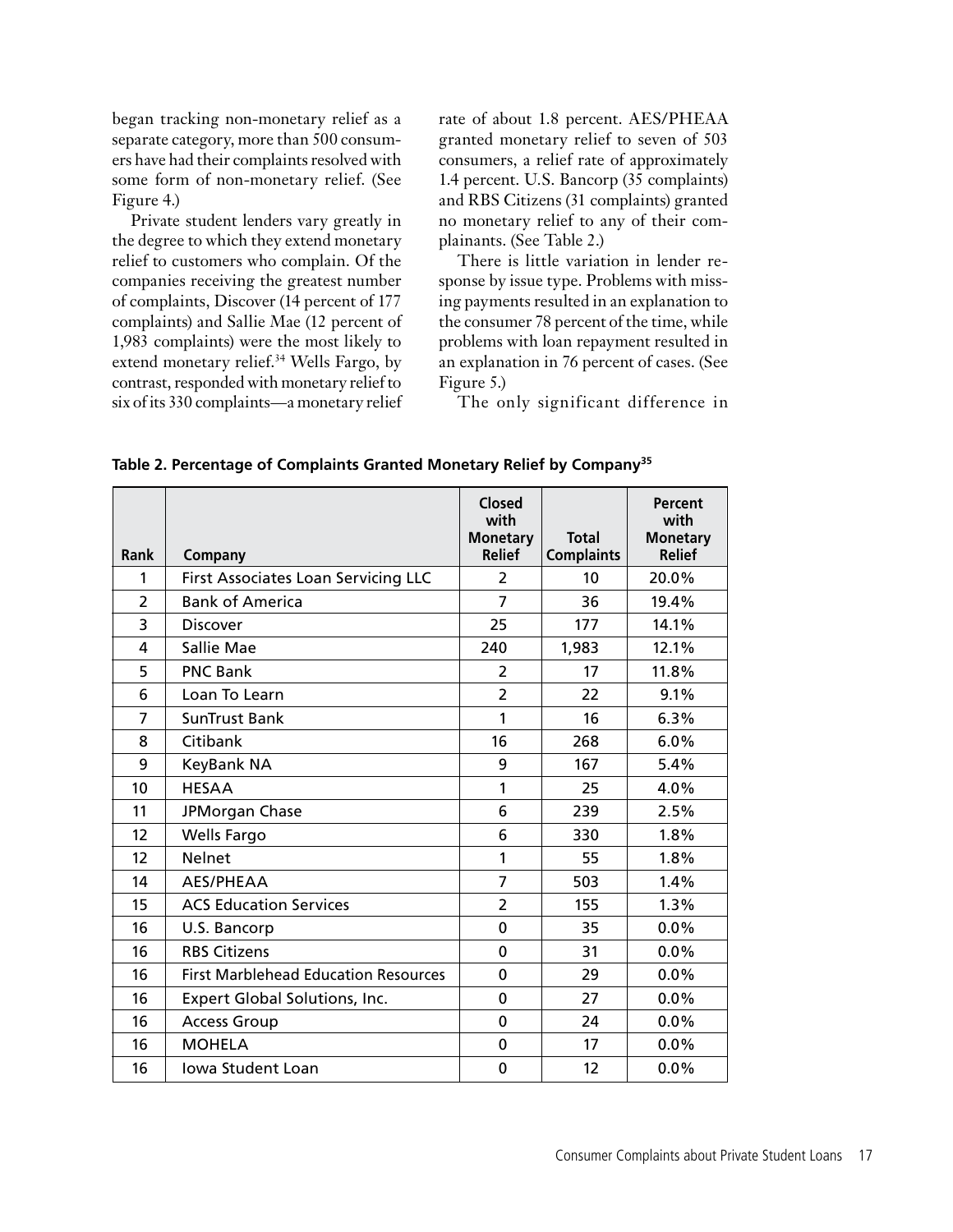![](_page_22_Figure_0.jpeg)

**Figure 5. Variations in Response to Consumer Complaints by Issue**

complaint resolution by issue type was that a lower percentage of complaints about initial loan acquisition were resolved with monetary relief from the private student loan firm to the consumer than other types of complaints. Consumers who complain about not getting a loan could be expected to be less likely to receive monetary relief than those whose complaints are based on an existing relationship with private student loan firm.

#### Disputed Responses

In about one out of every five cases, a consumer is sufficiently dissatisfied with a private student loan firm's response to the complaint that he or she disputes it via the CFPB. The lenders and servicers with the most consumer-disputed responses were Sallie Mae with 362 disputes, AES/PHEAA with 78 disputes and Wells Fargo with 75 disputes. These three firms also had the largest number of complaints overall.

The ratio of disputed cases to overall complaints offers an alternative measure of consumer dissatisfaction that helps control for absolute number of complaints. Table 3 ranks lenders by dispute-to-complaint ratio.

JPMorgan Chase, Citibank, Wells Fargo, ACS Education Services, KeyBank NA and RBS Citizens had their consumers file disputes at higher-than-average rates. Sallie Mae, AES/PHEAA and Discover had consumers file disputes at lower-than-aver-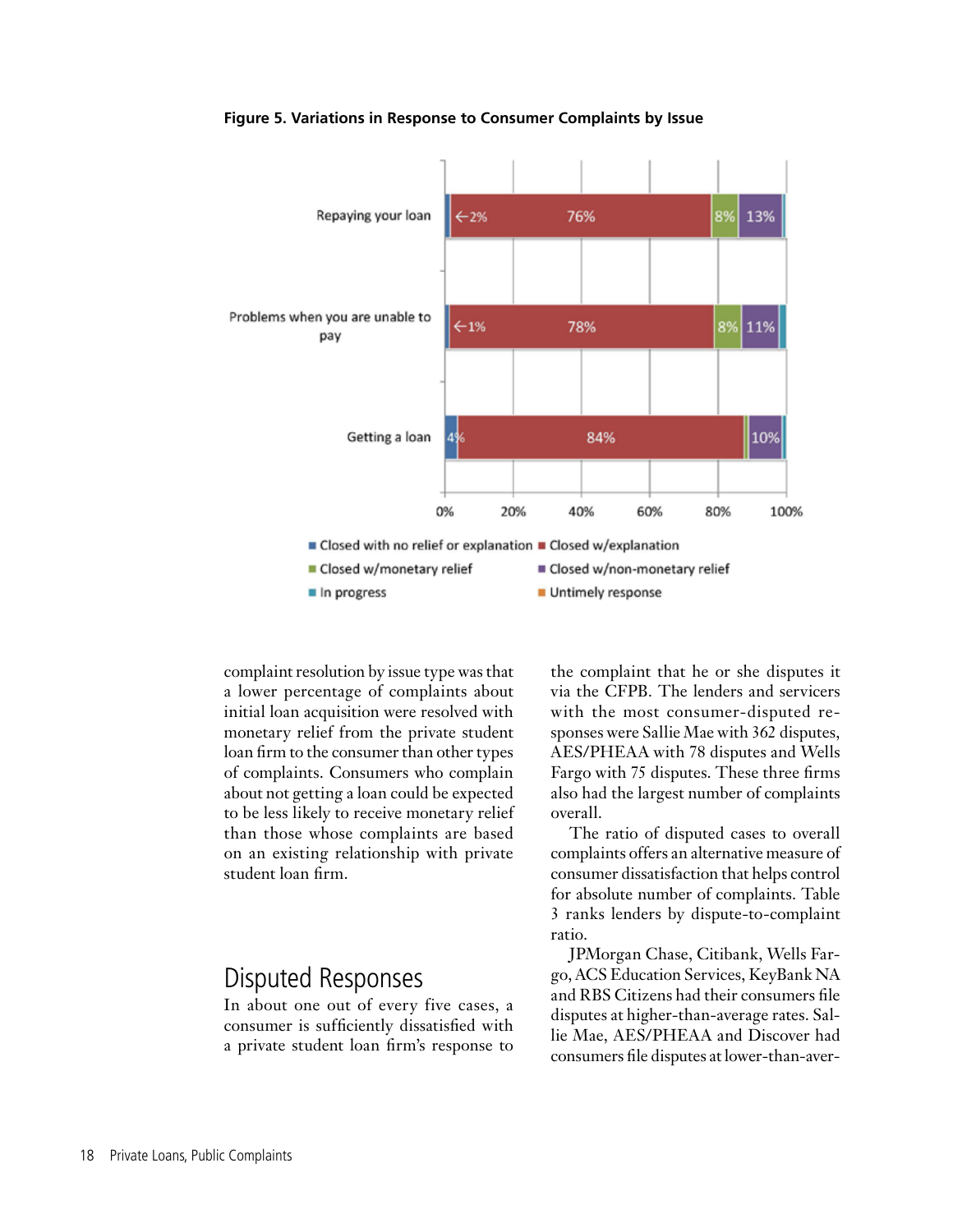| <b>Rank</b>    | Company                                     | <b>Disputed</b> | <b>Total</b><br><b>Complaints</b> | Percent<br><b>Disputed</b> |
|----------------|---------------------------------------------|-----------------|-----------------------------------|----------------------------|
| 1              | <b>First Associates Loan Servicing LLC</b>  | 4               | 10                                | 40.0%                      |
| $\overline{2}$ | Loan To Learn                               | 8               | 22                                | 36.4%                      |
| 3              | <b>Access Group</b>                         | 8               | 24                                | 33.3%                      |
| 4              | <b>RBS Citizens</b>                         | 10              | 31                                | 32.3%                      |
| 5              | KeyBank NA                                  | 44              | 167                               | 26.3%                      |
| 6              | Expert Global Solutions, Inc.               | 7               | 27                                | 25.9%                      |
| 7              | <b>Iowa Student Loan</b>                    | 3               | 12                                | 25.0%                      |
| 8              | <b>ACS Education Services</b>               | 36              | 155                               | 23.2%                      |
| 9              | <b>Wells Fargo</b>                          | 75              | 330                               | 22.7%                      |
| 10             | Citibank                                    | 56              | 268                               | 20.9%                      |
| 11             | JPMorgan Chase                              | 49              | 239                               | 20.5%                      |
| 12             | <b>Nelnet</b>                               | 11              | 55                                | 20.0%                      |
| 13             | <b>SunTrust Bank</b>                        | 3               | 16                                | 18.8%                      |
| 14             | Sallie Mae                                  | 362             | 1,983                             | 18.3%                      |
| 15             | <b>MOHELA</b>                               | 3               | 17                                | 17.6%                      |
| 16             | <b>First Marblehead Education Resources</b> | 5               | 29                                | 17.2%                      |
| 17             | U.S. Bancorp                                | 6               | 35                                | 17.1%                      |
| 18             | <b>HESAA</b>                                | 4               | 25                                | 16.0%                      |
| 19             | AES/PHEAA                                   | 78              | 503                               | 15.5%                      |
| 20             | <b>Bank of America</b>                      | 5               | 36                                | 13.9%                      |
| 21             | <b>Discover</b>                             | 21              | 177                               | 11.9%                      |
| 22             | <b>PNC Bank</b>                             | 1               | 17                                | 5.9%                       |

**Table 3. Highest Percentage of Disputed Responses among Most Complained-About Firms36**

age rates. First Associates Loan Servicing LLC had customers dispute responses most frequently, with 40 percent of its responses disputed by consumers.<sup>37</sup>

Consumers disputed fewer responses that involved monetary relief than other responses. Only about one in 11 consumers who were offered monetary relief disputed the response to their complaint, compared with nearly one in four consumers whose complaints were closed with only an explanation. (See Figure 6, next page.)

#### Complaints by State

The number of complaints about private student loan firms varies greatly from state to state, even when adjusted for the number of borrowers taking out student loans in each state. The CFPB tracks complaints by the consumer's state of residence, not the location of the private student loan firm or the state where the consumer attended college. So, while these data shed light on which states have the borrowers most likely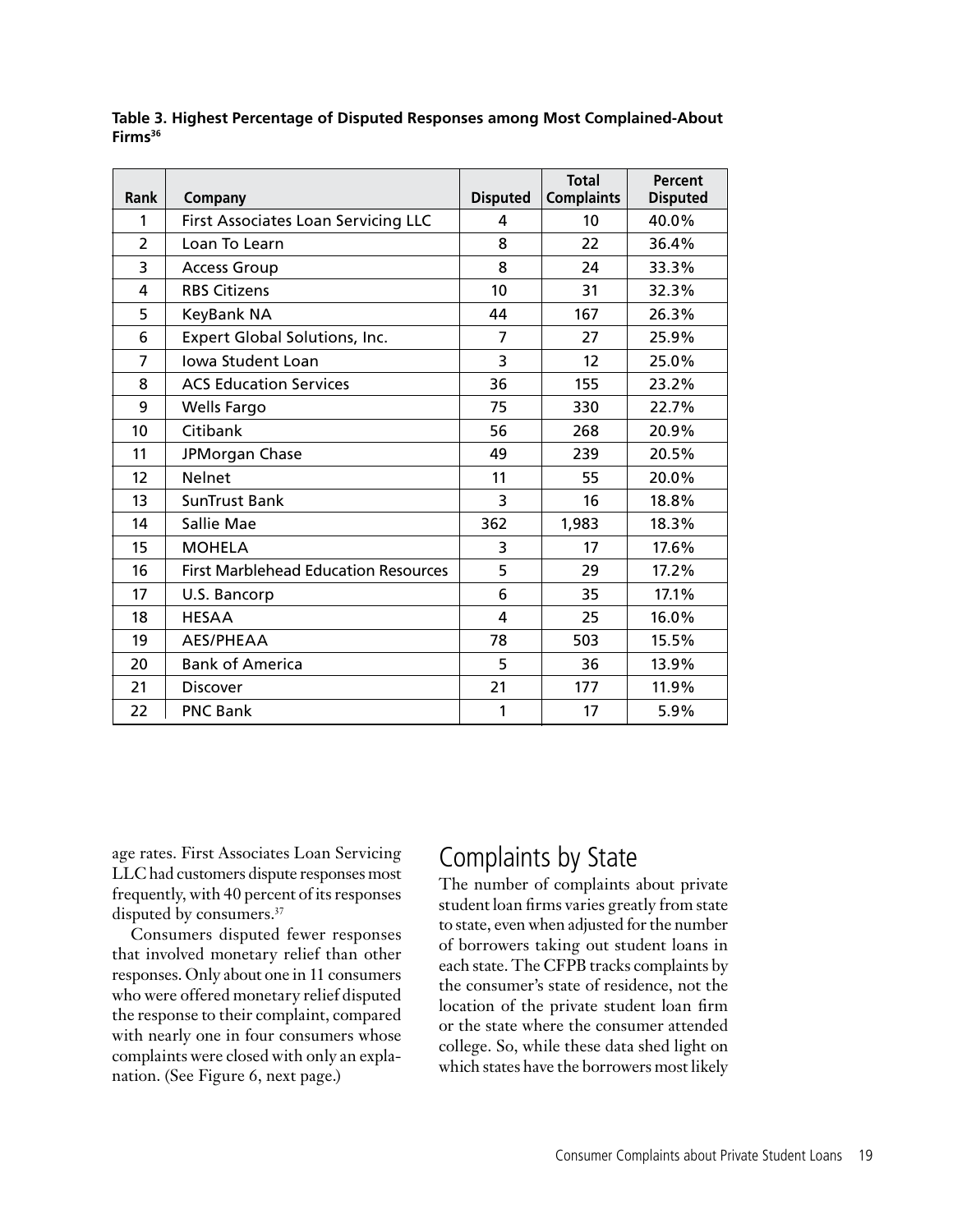![](_page_24_Figure_0.jpeg)

#### **Figure 6. Percentage of Responses Disputed by Response Type**

to complain, they are an imperfect metric of the behavior of firms doing business in various states.

Unsurprisingly, the most populous states tended to generate the greatest number of total complaints. The states from which the most complaints were filed were New York with 442 complaints, California with 413 complaints, Pennsylvania with 267 complaints, Florida with 255 complaints, and Illinois with 181 complaints. (See Figure 7.)

To account for the different sizes of the student loan markets in the states, we also compared the number of complaints filed by borrowers in each state with the number of student loan borrowers in each state.

The states with the highest ratios of complaints to borrowers for CFPB-regulated firms are the District of Columbia, New Hampshire, Connecticut, New York, Maryland and Vermont, each with between 17 and 37 complaints per 100,000 borrowers. The states with the lowest ratios of complaints to borrowers are North Dakota, Utah and Mississippi. (See Figure 8.)

The geographic distribution of states with the highest ratios of complaints to borrowers shows a strong regional trend. With the exception of West Virginia, the top 13 states by complaint-to-borrower ratio are all located in the Northeast, from New England to the Middle Atlantic states of Pennsylvania, Maryland and Delaware. The Mountain West and West Coast largely occupy the middle of the complaintborrower distribution, while student loan borrowers from the Midwest and South tend to complain least frequently about private student loans. Of the 10 states with student loan borrowers least likely to complain to the CFPB, six are located in the South. Texas is a particular outlier, ranking second-highest for number of borrowers overall but 43rd in complaintto-borrower ratio.

However, the variation in the frequency of complaints about private student loans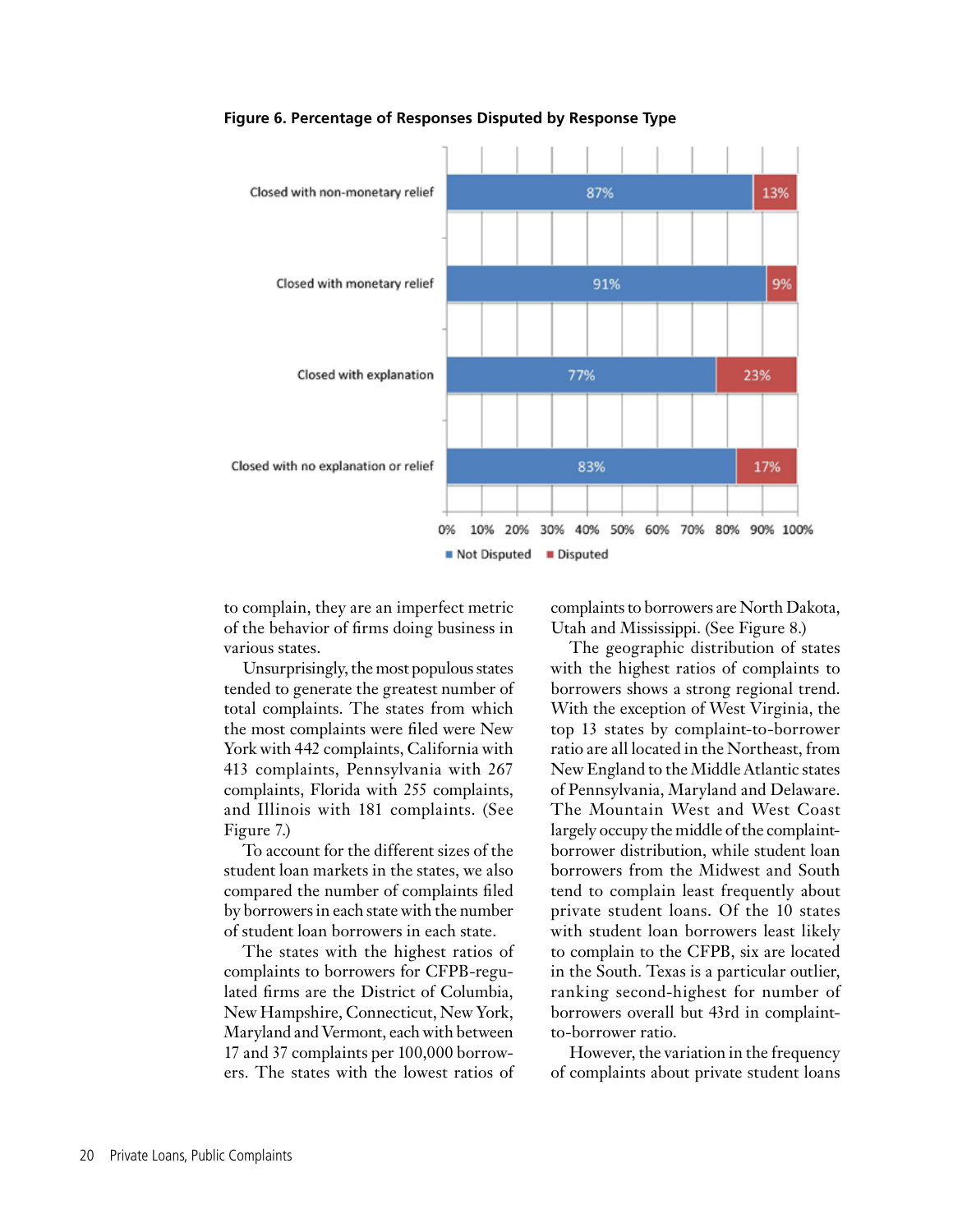![](_page_25_Figure_0.jpeg)

**Figure 7. Total Student Loan Complaints by State**

**Figure 8. Student Loan Complaints per 100,000 Borrowers**

![](_page_25_Figure_3.jpeg)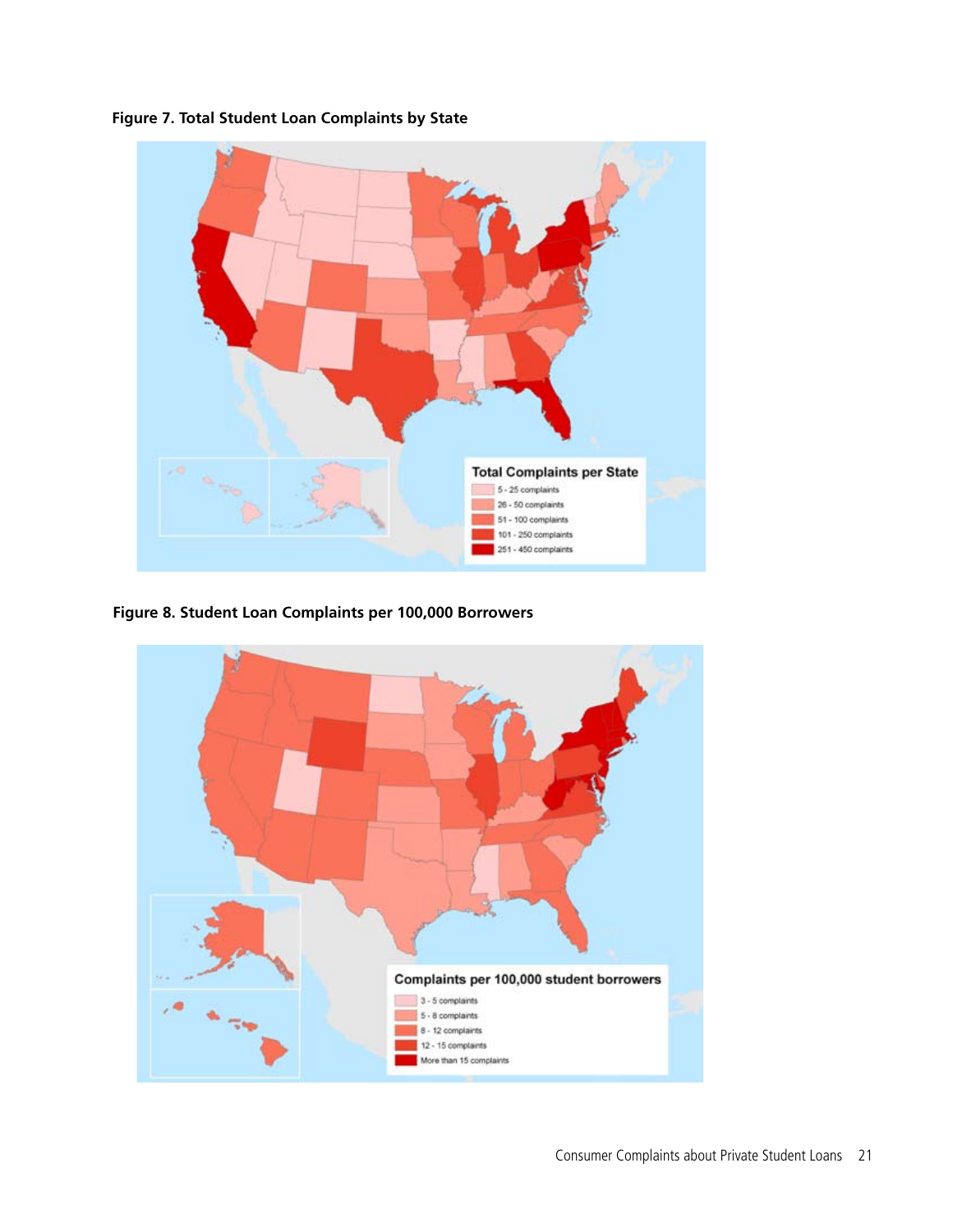among states may be driven more by variations in dependence on private student loans than by differences in borrowers' propensity to complain. Reliable, stateby-state data on the number of private student loan borrowers are not available. However, a comparison of student loan debt per borrower by state suggests that the states where student debt is highest are often those with the greatest volume of complaints to the CFPB.38

To analyze the relationship between student loan debt and complaints-to-borrowers ratio, we plotted average student loan debt per borrower by state against each state's complaint-to-borrower ratio. The line of best fit demonstrates a positive correlation between average student loan debt by state and the frequency of complaints about private student lenders to the CFPB.

States with low levels of average student loan debt tended to have residents who complained less frequently to the CFPB about problems with private student loans. Residents of South Dakota, North Dakota and Utah, for example, with three of the lowest four average student loan burdens in the nation, were also among the five states whose student borrowers were least likely to complain to the CFPB. Maryland, New York and Massachusetts, by contrast, had among the 10 highest student debt burdens and the residents most likely to complain to the CFPB about private student loans.

These findings are consistent with the CFPB's finding that private student loans are disproportionately used by high-debt borrowers. The agency found that four out of five borrowers with student loan debt in excess of \$40,000 who graduated around the time of the financial crisis had used private student loans.<sup>40</sup> However, it is also possible that other factors—such as variations in awareness of the CFPB complaint process—may also contribute to differences in the frequency of complaints among residents of various states.

![](_page_26_Figure_5.jpeg)

**Figure 9. Student Loan Debt Correlates Positively with Complaint Frequency39**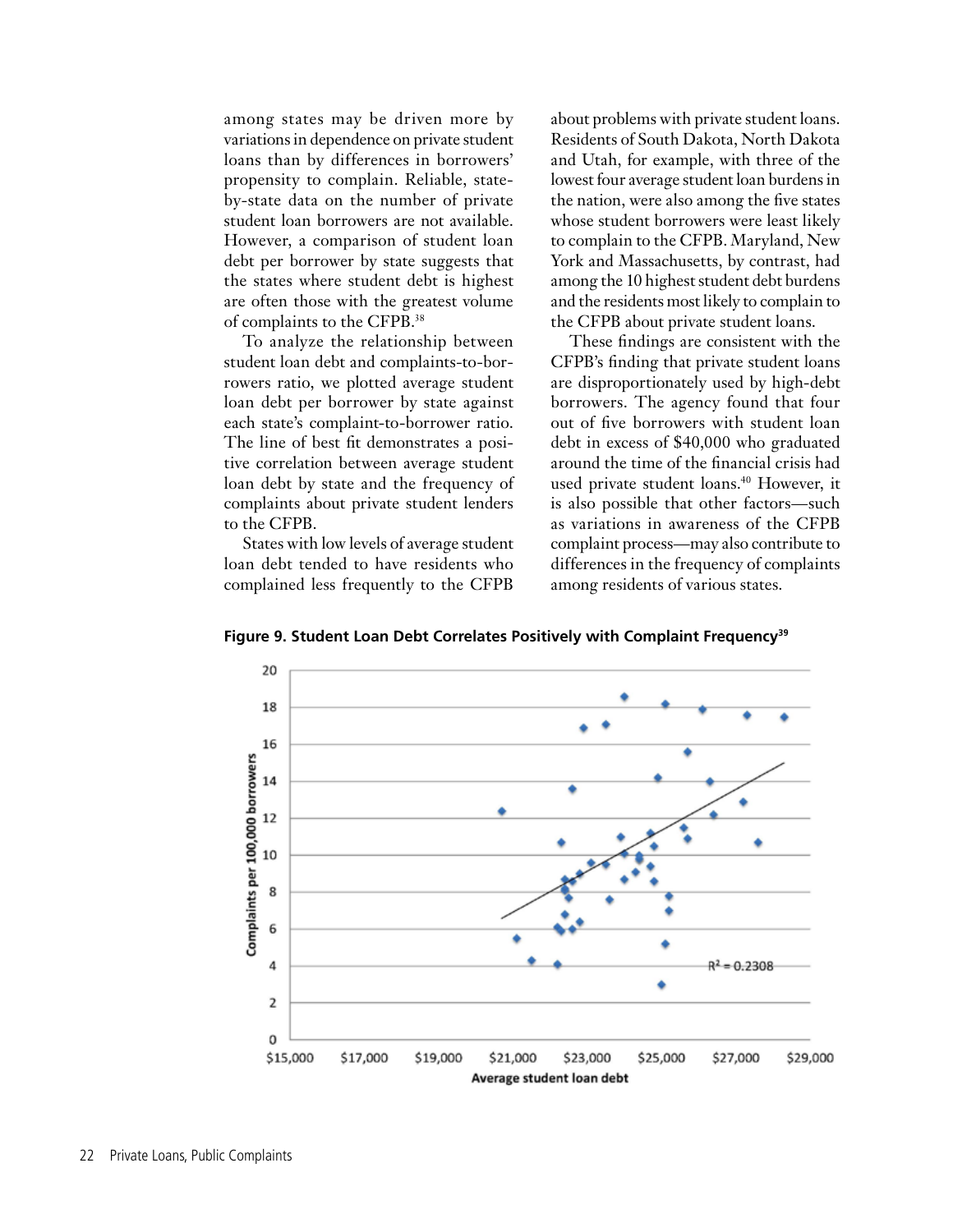| Table 4. Complaints per 100,000 Borrowers by State by Issue <sup>41</sup> |  |  |  |  |
|---------------------------------------------------------------------------|--|--|--|--|
|---------------------------------------------------------------------------|--|--|--|--|

|    | <b>Inability to Pay</b> | <b>Issues Related to</b> | Loan<br>Repayment |           |                                            |  |
|----|-------------------------|--------------------------|-------------------|-----------|--------------------------------------------|--|
|    |                         |                          | Rap.              |           | -   Per 1961 15<br>  Per 1960 15<br>Compt. |  |
| 1  | NΗ                      | 8.6                      | 1                 | DC        | 29.4                                       |  |
| 2  | DC                      | 7.2                      | 2                 | CT        | 12.6                                       |  |
| 3  | WV                      | 6.6                      | 3                 | MA        | 12.3                                       |  |
| 4  | VT                      | 6.4                      | 4                 | <b>NY</b> | 12.3                                       |  |
| 5  | MD                      | 6.0                      | 5                 | MD        | 11.3                                       |  |
| 6  | NJ                      | 5.2                      | 6                 | <b>WY</b> | 10.9                                       |  |
| 7  | RI                      | 5.1                      | 7                 | VT        | 10.7                                       |  |
| 8  | MA                      | 5.0                      | 8                 | PA        | 10.4                                       |  |
| 9  | <b>CT</b>               | 4.9                      | 9                 | VA        | 10.1                                       |  |
| 10 | NY                      | 4.8                      | 10                | NJ        | 9.7                                        |  |
| 11 | МE                      | 4.7                      | 11                | NΗ        | 9.5                                        |  |
| 12 | NV                      | 4.7                      | 12                | WV        | 9.4                                        |  |
| 13 | DE                      | 4.6                      | 13                | NΜ        | 9.1                                        |  |
| 14 | MI                      | 4.1                      | 14                | MЕ        | 8.9                                        |  |
| 15 | FL.                     | 4.0                      | 15                | МΤ        | 8.4                                        |  |
| 16 | IL                      | 4.0                      | 16                | DE        | 8.3                                        |  |
| 17 | AK                      | 3.9                      | 17                | IL        | 7.8                                        |  |
| 18 | ID                      | 3.9                      | 18                | OН        | 7.6                                        |  |
| 19 | GA                      | 3.7                      | 19                | WA        | 7.2                                        |  |
| 20 | HI                      | 3.4                      | 20                | FL.       | 7.2                                        |  |
| 21 | ΙN                      | 3.4                      | 21                | ΝE        | 7.1                                        |  |
| 22 | <b>WA</b>               | 3.4                      | 22                | ΝC        | 6.8                                        |  |
| 23 | CA                      | 3.4                      | 23                | CA        | 6.8                                        |  |
| 24 | PA                      | 3.4                      | 24                | AΚ        | 6.6                                        |  |
| 25 | <b>VA</b>               | 3.4                      | 25                | GА        | 6.5                                        |  |
| 26 | AZ                      | 3.3                      | 26                | AZ        | 6.3                                        |  |

|    | <b>Issues Related to</b><br><b>Inability to Pay</b> |                     | Loan<br>Repayment |    |                         |  |
|----|-----------------------------------------------------|---------------------|-------------------|----|-------------------------|--|
|    | State                                               | $\mathcal{S}^{\xi}$ | R <sub>an</sub>   |    | <b>Der</b> 100.00<br>တ် |  |
| 27 | OR                                                  | 3.2                 | 27                | ΟR | 6.2                     |  |
| 28 | OН                                                  | 3.0                 | 28                | CO | 6.2                     |  |
| 29 | CO                                                  | 3.0                 | 29                | нı | 6.0                     |  |
| 30 | ΤN                                                  | 2.7                 | 30                | MO | 6.0                     |  |
| 31 | AL                                                  | 2.6                 | 31                | WI | 5.8                     |  |
| 32 | LA                                                  | 2.5                 | 32                | МN | 5.7                     |  |
| 33 | MO                                                  | 2.5                 | 33                | мі | 5.5                     |  |
| 34 | TХ                                                  | 2.4                 | 34                | AL | 5.2                     |  |
| 35 | SC                                                  | 2.4                 | 35                | ΤN | 5.1                     |  |
| 36 | ΚS                                                  | 2.3                 | 36                | ΚS | 5.1                     |  |
| 37 | WI                                                  | 2.1                 | 37                | ID | 4.9                     |  |
| 38 | ΙA                                                  | 2.1                 | 38                | SC | 4.6                     |  |
| 39 | ОΚ                                                  | 2.0                 | 39                | AR | 4.5                     |  |
| 40 | NC                                                  | 2.0                 | 40                | RI | 4.3                     |  |
| 41 | AR                                                  | 1.9                 | 41                | ΝD | 4.3                     |  |
| 42 | МN                                                  | 1.7                 | 42                | IN | 4.3                     |  |
| 43 | SD                                                  | 1.6                 | 43                | KY | 4.0                     |  |
| 44 | ΝE                                                  | 1.6                 | 44                | ОΚ | 4.0                     |  |
| 45 | <b>WY</b>                                           | 1.6                 | 45                | NV | 3.9                     |  |
| 46 | мт                                                  | 1.5                 | 46                | ТX | 3.8                     |  |
| 47 | ΚY                                                  | 1.5                 | 47                | IΑ | 3.8                     |  |
| 48 | ΜS                                                  | 1.3                 | 48                | SD | 3.2                     |  |
| 49 | UT                                                  | 1.0                 | 49                | UT | 2.7                     |  |
| 50 | NΜ                                                  | 0.5                 | 50                | LA | 2.5                     |  |
| 51 | ND                                                  | 0.0                 | 51                | ΜS | 1.6                     |  |

The District of Columbia, Vermont, Massachusetts, Connecticut, Maryland, New York and New Jersey all ranked in the top 10 for complaint-to-borrower ratio for both categories of issues: problems when you are unable to pay and loan repayment.

Some states, however, received a high number of complaints in one category but not the other. Rhode Islanders were seventhmost-likely to complain about problems with missing payments, for example, but were 40th in frequency of complaints about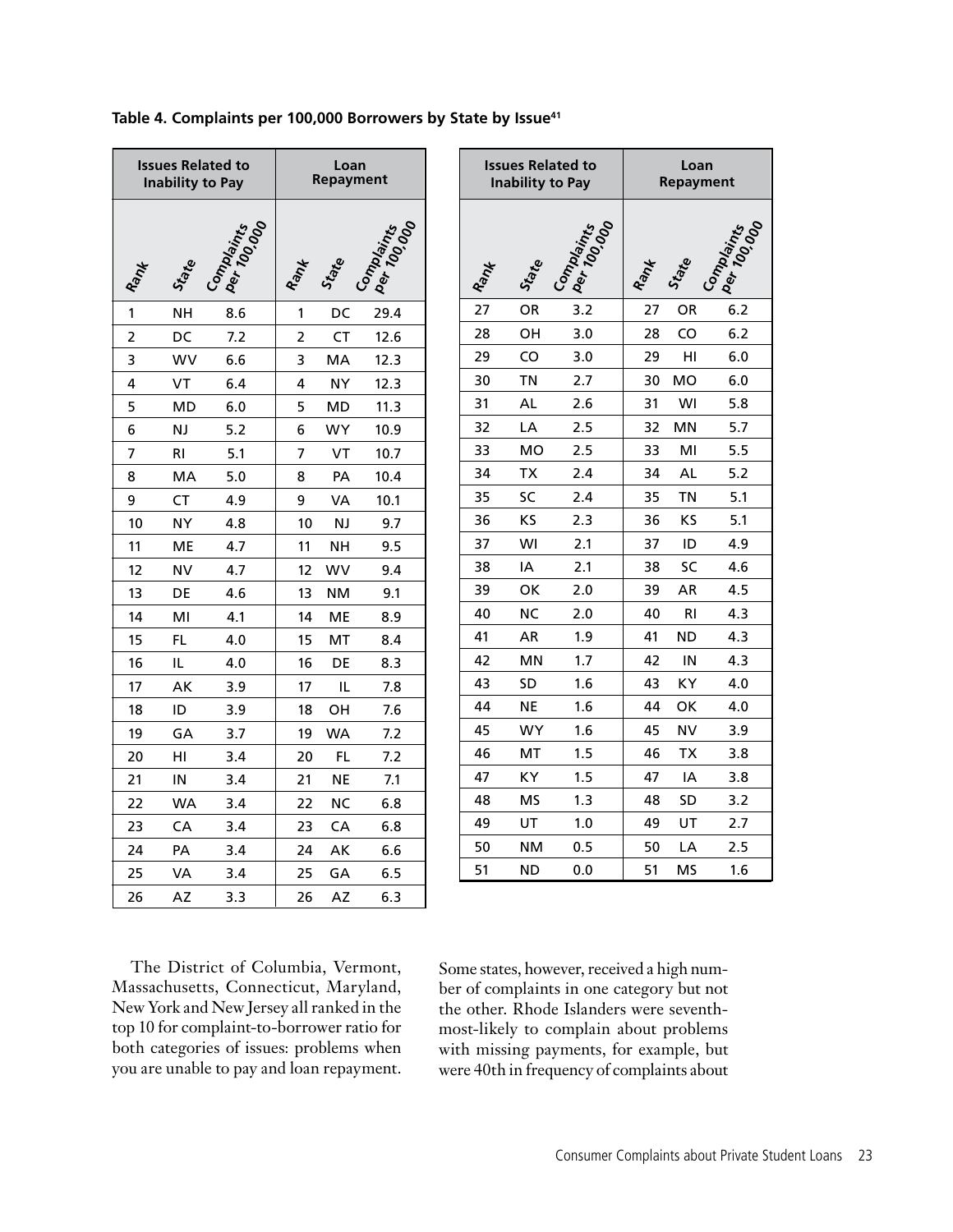| <b>State</b> | <b>Sallie Mae</b><br><b>Complaints</b> | <b>State</b> | <b>Sallie Mae</b><br><b>Complaints</b> | <b>State</b> | <b>Sallie Mae</b><br><b>Complaints</b> | <b>State</b> | <b>Sallie Mae</b><br><b>Complaints</b> |
|--------------|----------------------------------------|--------------|----------------------------------------|--------------|----------------------------------------|--------------|----------------------------------------|
| AK           | 3                                      | ID           | 10                                     | МT           | 6                                      | <b>RI</b>    | 10                                     |
| AL           | 27                                     | IL           | 98                                     | NС           | 45                                     | SC           | 17                                     |
| <b>AR</b>    | 13                                     | IN           | 38                                     | <b>ND</b>    | $\overline{2}$                         | <b>SD</b>    | 4                                      |
| AZ           | 31                                     | ΚS           | 20                                     | <b>NE</b>    | 6                                      | <b>TN</b>    | 22                                     |
| CA           | 187                                    | KY           | 17                                     | <b>NH</b>    | 16                                     | <b>TX</b>    | 83                                     |
| <b>CO</b>    | 32                                     | LA           | 14                                     | NJ           | 81                                     | UT           | 9                                      |
| <b>CT</b>    | 48                                     | MA           | 88                                     | <b>NM</b>    | $\overline{7}$                         | VA           | 71                                     |
| DC           | 17                                     | <b>MD</b>    | 58                                     | <b>NV</b>    | 15                                     | VT           | 7                                      |
| DE           | 10                                     | ME           | 15                                     | NY.          | 170                                    | <b>WA</b>    | 40                                     |
| FL.          | 127                                    | MI           | 55                                     | OH           | 87                                     | WI           | 18                                     |
| GA           | 61                                     | MN           | 13                                     | OK           | 12                                     | <b>WV</b>    | 19                                     |
| HI           | 7                                      | <b>MO</b>    | 37                                     | OR           | 22                                     | WY           | 3                                      |
| IA           | 9                                      | <b>MS</b>    | 8                                      | PA           | 126                                    |              |                                        |

**Table 5. Complaints about Sallie Mae by State**

**Figure 10. Complaints about Sallie Mae by State**

![](_page_28_Figure_3.jpeg)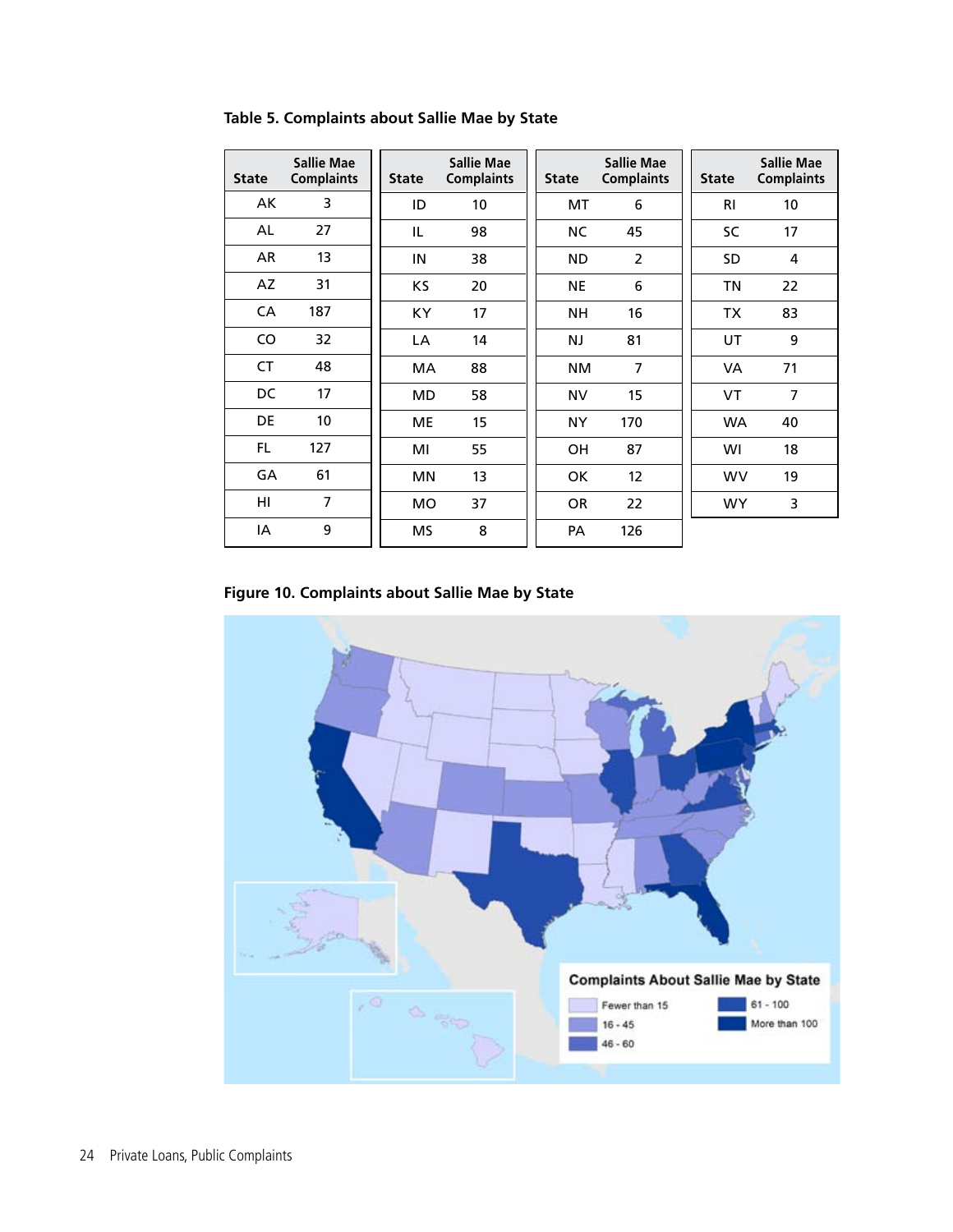![](_page_29_Figure_0.jpeg)

**Figure 11. Most Complained-About Private Student Loan Firm (other than Sallie Mae) by State**

loan repayment. Pennsylvanians were in the top 10 for frequency of complaints about loan repayment, but 22nd in complaints about missing payments. Borrowers from Nevada were 12th-most-likely to complain about missing payments, but 45th in complaints about loan repayment.

#### **Most Complained-About Firms by State**

Sallie Mae was the most complained-about private student loan firm in every state except Minnesota and Alaska due to its dominant share of the private student loan market. Figure 10 breaks out the number of complaints about Sallie Mae by state.

Excluding Sallie Mae, AES/PHEAA was the most complained-about private student loan firm in 28 states. Wells Fargo was the most complained-about company in seven states (Idaho, Minnesota, Montana, North Carolina, Nebraska, Vermont and Washington), while Citibank led in three (the District of Columbia, New York and Delaware), and Discover was the most complained-about lender in Connecticut. There were nine states in which two or more private student loan firms tied for the greatest overall number of complaints. (See Figure 11 and Table 6, next page.)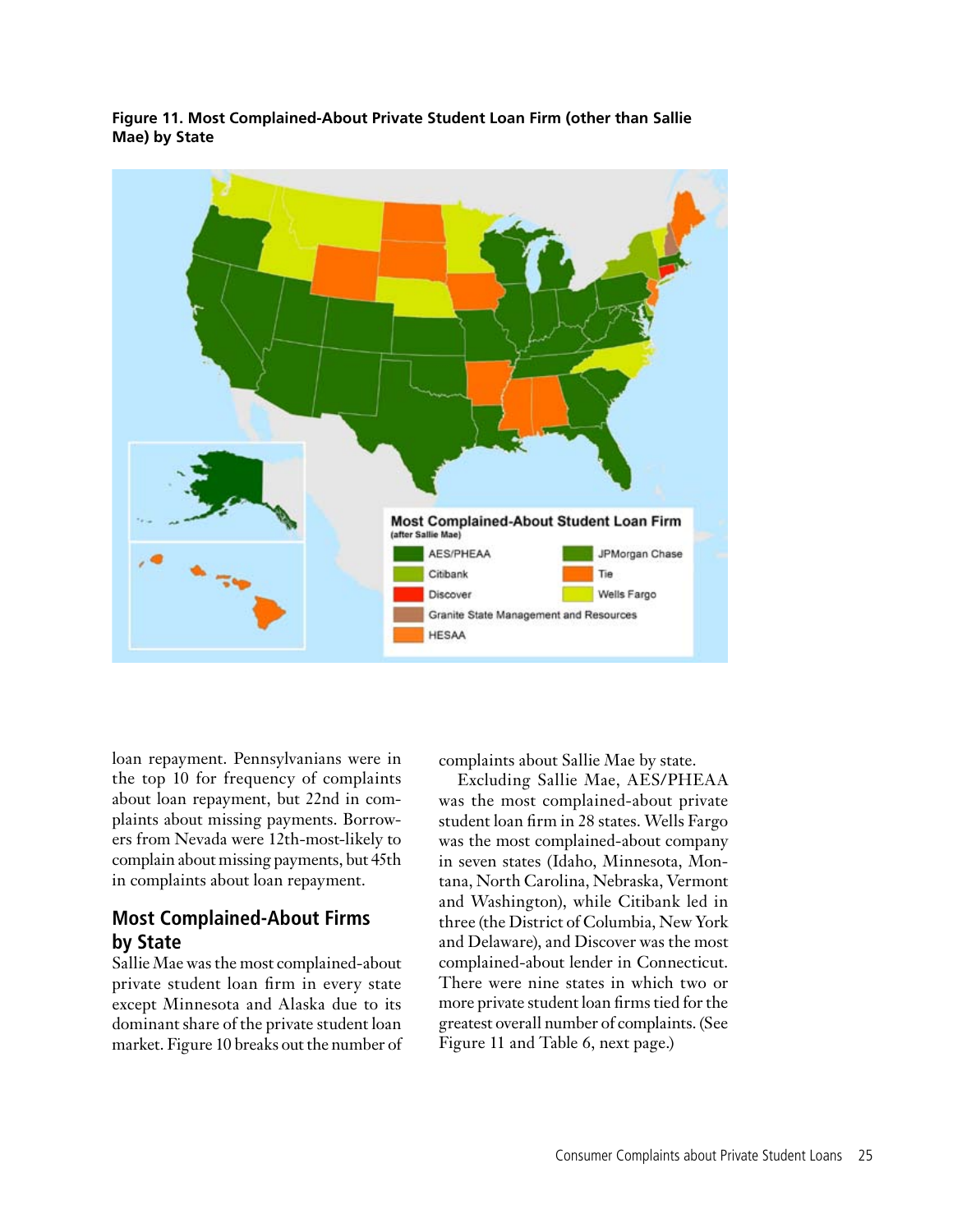#### **Table 6. Most Complained-About Private Student Loan Firm (After Sallie Mae) by State**

| State | <b>Second-Most</b><br><b>Complained-About</b><br><b>Private Student</b><br>Loan Firm <sup>42</sup> |
|-------|----------------------------------------------------------------------------------------------------|
| AK    | AES/PHEAA <sup>43</sup>                                                                            |
| AL    | AES/PHEAA/<br>Citibank (tie)                                                                       |
| AR    | AES/PHEAA/<br>MOHELA (tie)                                                                         |
| AZ    | AES/PHEAA                                                                                          |
| CA    | AES/PHEAA                                                                                          |
| CO    | AES/PHEAA                                                                                          |
| CT    | <b>Discover</b>                                                                                    |
| DC    | Citibank                                                                                           |
| DE    | Citibank                                                                                           |
| FL    | AES/PHEAA                                                                                          |
| GA    | AES/PHEAA                                                                                          |
| нı    | AES/PHEAA/<br>JPMorgan Chase (tie)                                                                 |
| IA    | AES/PHEAA/<br>Iowa Student Loan (tie)                                                              |
| ID    | Wells Fargo                                                                                        |
| IL    | AES/PHEAA                                                                                          |
| IN    | AES/PHEAA                                                                                          |
| KS    | AES/PHEAA                                                                                          |
| KΥ    | AES/PHEAA                                                                                          |
| LA    | AES/PHEAA                                                                                          |
| МA    | AES/PHEAA                                                                                          |
| MD    | AES/PHEAA                                                                                          |
| МE    | ACS Education<br>Services/Citibank (tie)                                                           |
| МΙ    | AES/PHEAA                                                                                          |
| ΜN    | Wells Fargo <sup>44</sup>                                                                          |
| MO    | AES/PHEAA                                                                                          |
| MS    | AES/PHEAA/<br>Wells Fargo/Nelnet (tie)                                                             |

| <b>State</b> | <b>Second-Most</b><br><b>Complained-About</b><br><b>Private Student</b><br>Loan Firm <sup>42</sup> |
|--------------|----------------------------------------------------------------------------------------------------|
| мт           | <b>Wells Fargo</b>                                                                                 |
| NC           | <b>Wells Fargo</b>                                                                                 |
| ND           | ACS/Iowa Student Loan/<br>Wells Fargo (tie)                                                        |
| NE           | <b>Wells Fargo</b>                                                                                 |
| NΗ           | <b>Granite State</b><br>Management<br>and Resources                                                |
| NJ           | <b>HESAA</b>                                                                                       |
| NΜ           | AES/PHEAA                                                                                          |
| NV           | AES/PHEAA                                                                                          |
| ΝY           | Citibank                                                                                           |
| OН           | AES/PHEAA                                                                                          |
| OK           | AES/PHEAA                                                                                          |
| OR           | AES/PHEAA                                                                                          |
| PA           | AES/PHEAA                                                                                          |
| RI           | JPMorgan Chase                                                                                     |
| SC           | AES/PHEAA                                                                                          |
| SD           | Discover/Great Lakes/<br>Wells Fargo (tie)                                                         |
| ΤN           | <b>AES/PHEAA</b>                                                                                   |
| тх           | AES/PHEAA                                                                                          |
| UT           | AES/PHEAA                                                                                          |
| VA           | <b>AES/PHEAA</b>                                                                                   |
| VT           | Wells Fargo                                                                                        |
| WA           | Wells Fargo                                                                                        |
| WI           | AES/PHEAA                                                                                          |
| WV           | AES/PHEAA                                                                                          |
| WY           | <b>ACS Education Services/</b><br>AES/PHEAA/Citibank/<br>Nelnet/Wells Fargo (tie)                  |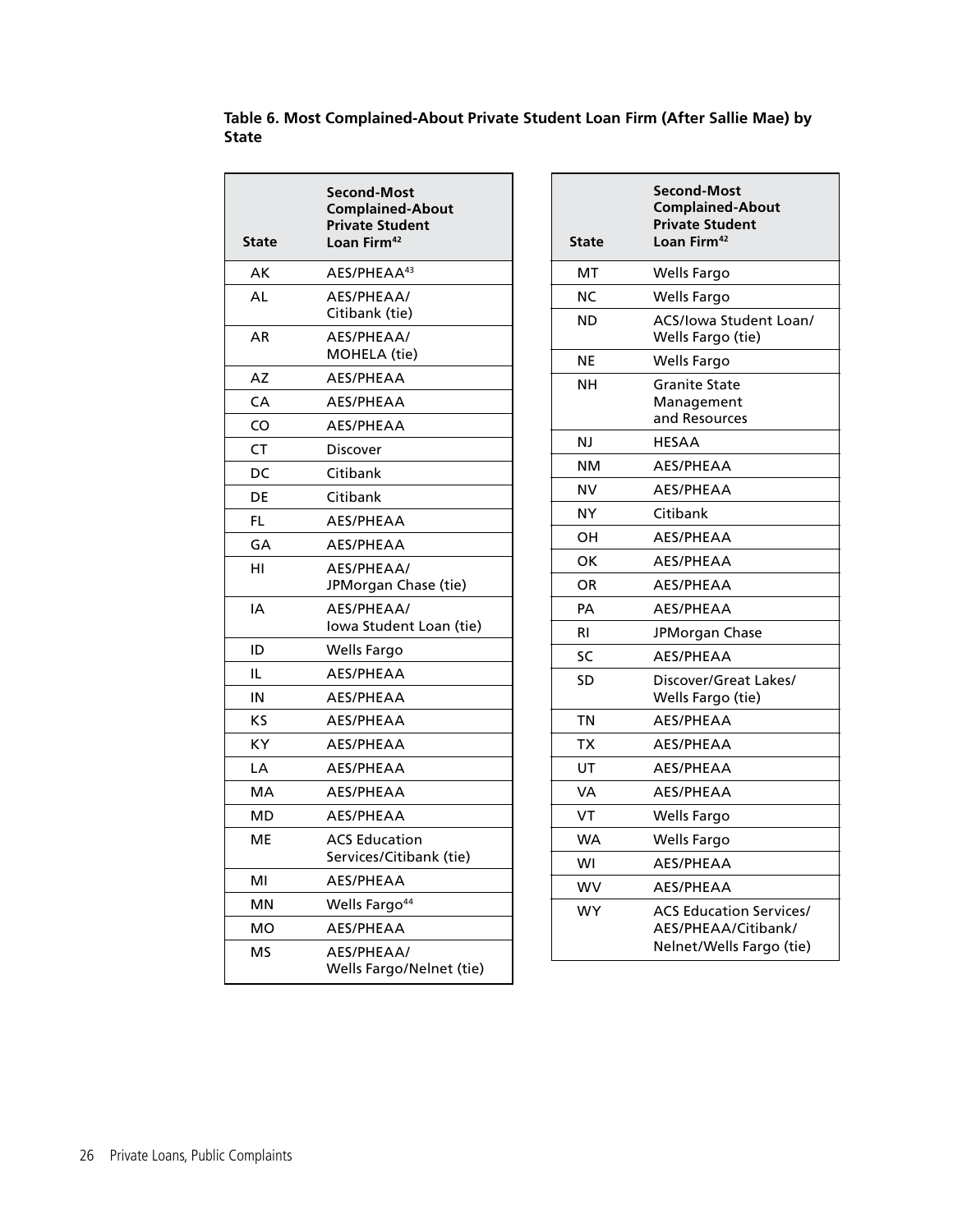#### Trends in Complaints over Time

Consumers have filed an average of 264 complaints about private student loans per month since the CFPB began accepting complaints about student loans in March 2012. A large spike in complaints on June 15, 2012, may be attributable to the CFPB's publication of comments resulting from its public request for information on student loan complaints two days earlier.<sup>45</sup> During the first part of 2013, the level of consumer complaints about private student loan firms has been largely consistent, at about 225 complaints per month. (See Figure 12.)

600 500 400 Complaints 300 200 100 0 January-13 April-13 June-13 April-12 May-12 June-12 July-12 March-13 May-13 Vlarch-12 September-12 October-12 Vovember-12 December-12 August-12 February-13

**Figure 12. Consumer Complaints about Student Loans over Time**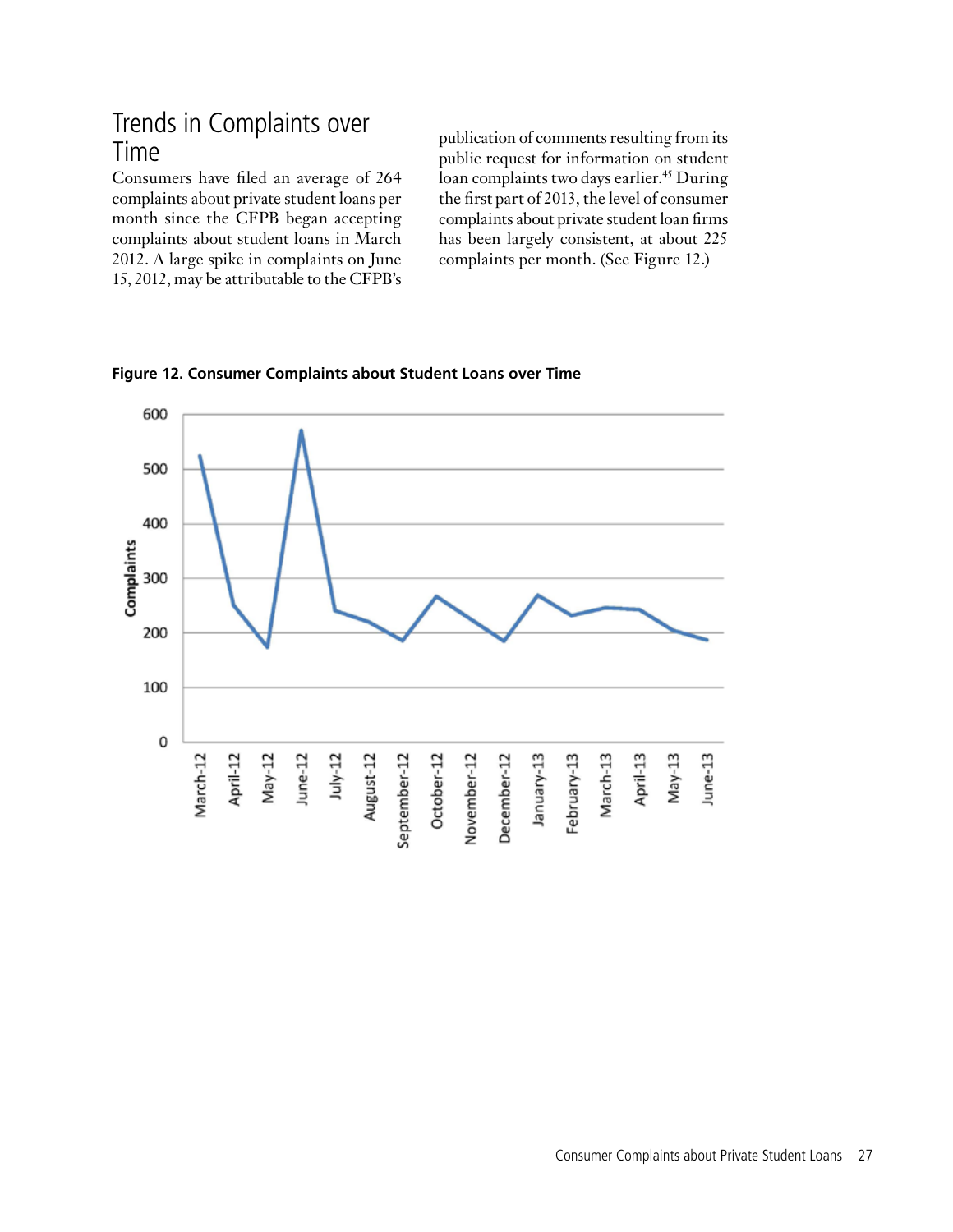## Conclusions and Recommendations

The Consumer Financial Protection<br>Bureau's Consumer Complaint Data-<br>base provides a rich source of infor-<br>mation about the issues facing consumers he Consumer Financial Protection Bureau's Consumer Complaint Database provides a rich source of inforin the financial marketplace. An analysis of the Consumer Complaint Database for complaints about private student loans reveals that:

- More than 4,300 complaints—an average of more than 250 complaints per month—have been processed by the CFPB regarding private student loans.
- Ten U.S. firms account for more than 90 percent of consumer complaints.
- Repayment of loans is the issue that generates the most complaints, followed by difficulties regarding making payments. Only 4 percent of consumer complaints to the CFPB concern initial loan acquisition.
- The CFPB helped about 8 percent of consumers receive monetary relief, while private student loan firms

responded to an additional 12 percent of complaints with non-monetary relief. Companies responded to more than three-quarters of all complaints with an explanation to the consumer.

- Consumers dispute about one out of every five responses to their student loan complaints by private student loan firms.
- The geographic distribution of complaint frequency tends to follow broadly regional patterns, with borrowers from the Northeast most likely to complain and borrowers from the Midwest and South least likely. There is also a positive correlation between average student loan burden by state and the likelihood of state residents to complain to the CFPB about private student loans.

The Consumer Complaint Database is an essential tool in the effort to protect consumers from deceptive and abusive practices in the financial marketplace.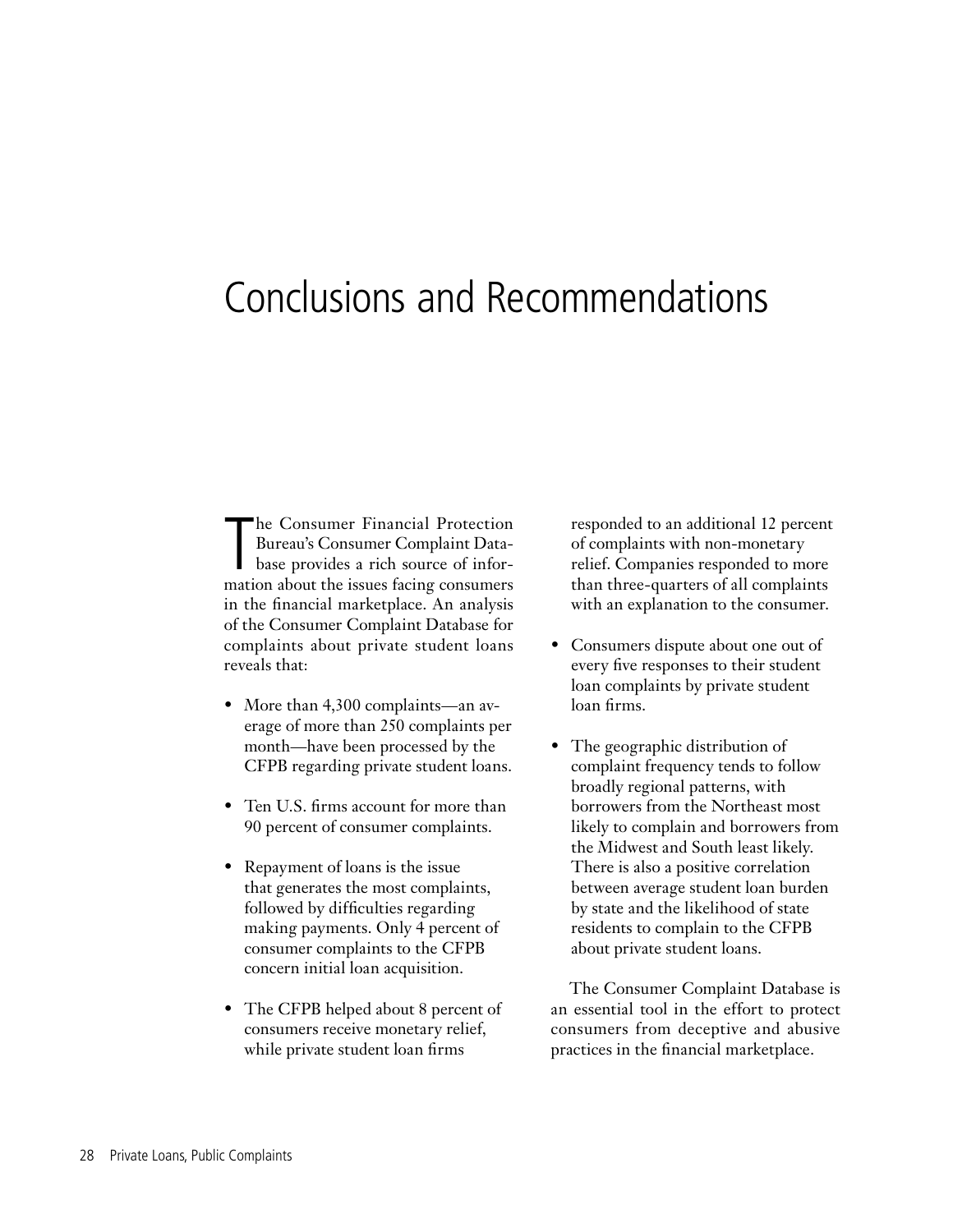To improve the quality of the Consumer Complaint Database, the CFPB should:

- Make the database more user-friendly by:
	- o Adding more detailed information to the database, such as actual complaint narratives, detailed complaint categories and subcategories, complaint resolution details, consumer dispute details, and data regarding membership in classes protected from discrimination by law. Expansion of complaint-level details should include more information about amounts and types of monetary and non-monetary relief. Software and other techniques should be used to protect consumer privacy by giving consumers the right not to provide details and by taking steps to prevent the release of personally-identifiable information or the re-identification of consumers. It is critical that the bureau achieve the disclosure of more individual complaint details while simultaneously making every reasonable effort to protect personal data.
	- o Adding features such as clear definitions of terms and instructions.
	- o Providing regular trend analyses and monthly detailed reports on complaint resolutions and disputes.
	- o Simplifying the interfaces that allow users to summarize complaint database reports in graphical and printable formats.
- Publicize information about the CFPB complaints process in forums that are likely to be seen by consumers

of private student loans. The agency should develop more outreach mechanisms for consumer education about the database and its services for consumers, including through the distribution of educational materials to be distributed on and off-line, through more events outside Washington, D.C., and through non-profit organizations.

- Survey financial institutions and borrowers with both resolved and unresolved complaints in order to better hone the effectiveness of the CFPB database.
- Develop free smartphone applications (apps) for consumers to access information about how to complain about a firm and how to review complaints in the database.

To improve the effectiveness of the CFPB, the agency should:

- Expand the Consumer Complaint Database to include discrete complaint categories for high-cost credit products such as payday and auto title loans, and prepaid cards.
- Continue to use the information gathered from the Consumer Complaint Database, from supervisory and examination findings, and from other sources to require a high, uniform level of consumer protection through guidance and rules in order to protect consumers and ensure that responsible industry players can better compete with those who are using harmful practices.
- Move quickly to implement strong consumer protection rules based on consumer complaints and findings from recent reports to protect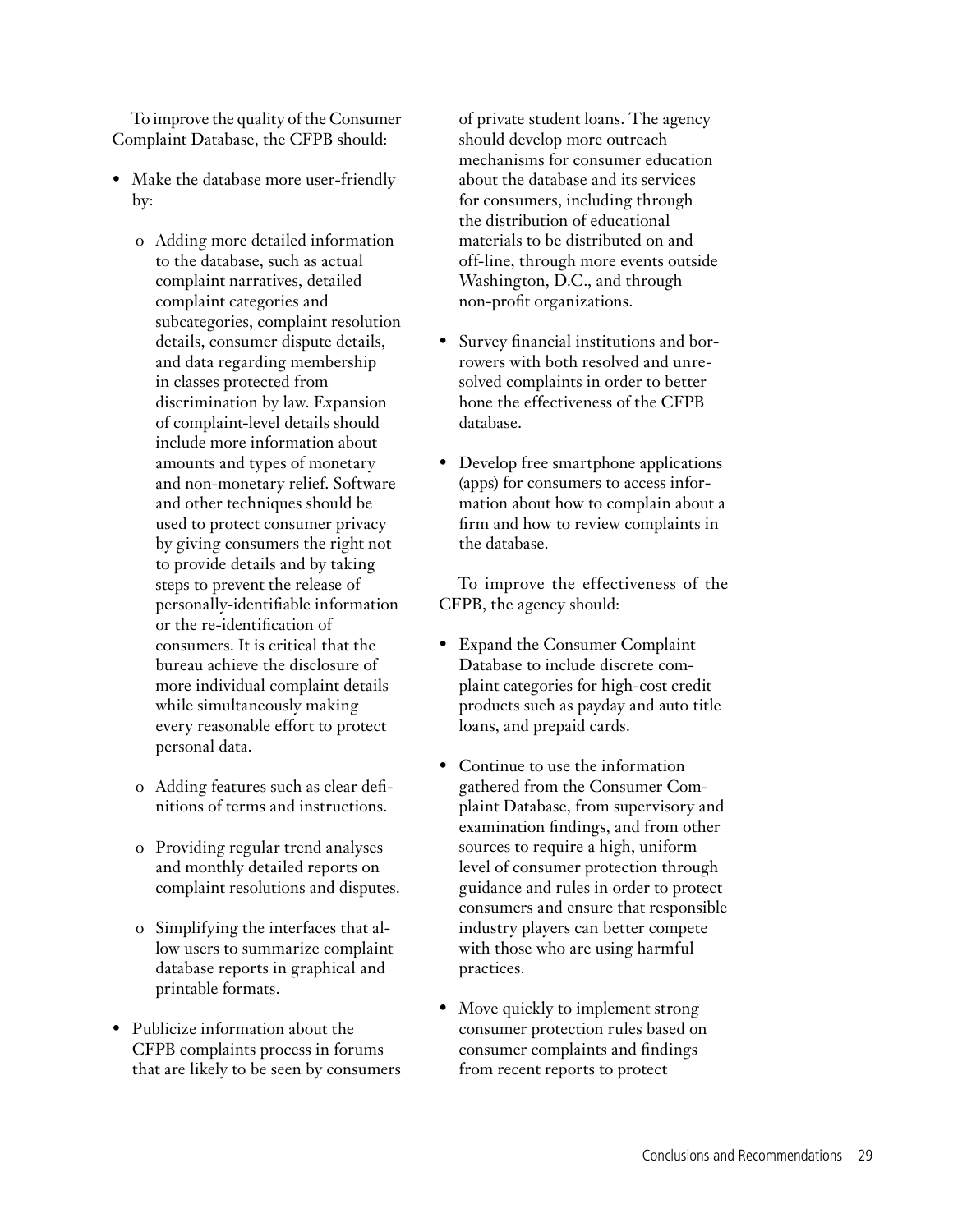consumers from unfair overdraft practices and high-cost direct deposit advance bank loans and payday loans.

Move quickly to complete the mandatory arbitration studies required before it can proceed to banning or effectively regulating the use of pre-dispute mandatory arbitration in consumer financial contracts.

To protect private student loan borrowers, the bureau should:

• Require private student loan certification, so that lenders are required to certify borrower requests for private student loans through college financial aid offices. This system would be mandatory, in contrast to the "selfcertification" process that exists now, through which a lender must receive certification from the student to confirm the total cost of attendance and the financial aid package she has been awarded. It will alert the college that the student has a private student loan, so that the college can check that the borrower has maximized her federal aid before taking on the riskier private student loan and, accordingly, allow the college to provide appropriate counseling.

- Work with the Department of Education and others to collect and report detailed annual data on private education loan usage and terms at the institutional, state and national level.
- Gather and report data on private education loans practices including the types of loans granted, lenders and other entities involved, and how those loans are delivered.
- Launch a secret shopper program to directly observe and record compliance on behalf of PSL borrowers. This could be done through spot checks of loan application/loan origination practices and through CFPB secret shoppers following up on complaints from borrowers to see how servicing problems are handled.
- Work directly with private student lenders to offer more loan repayment and modification options to borrowers, including a bankruptcy option.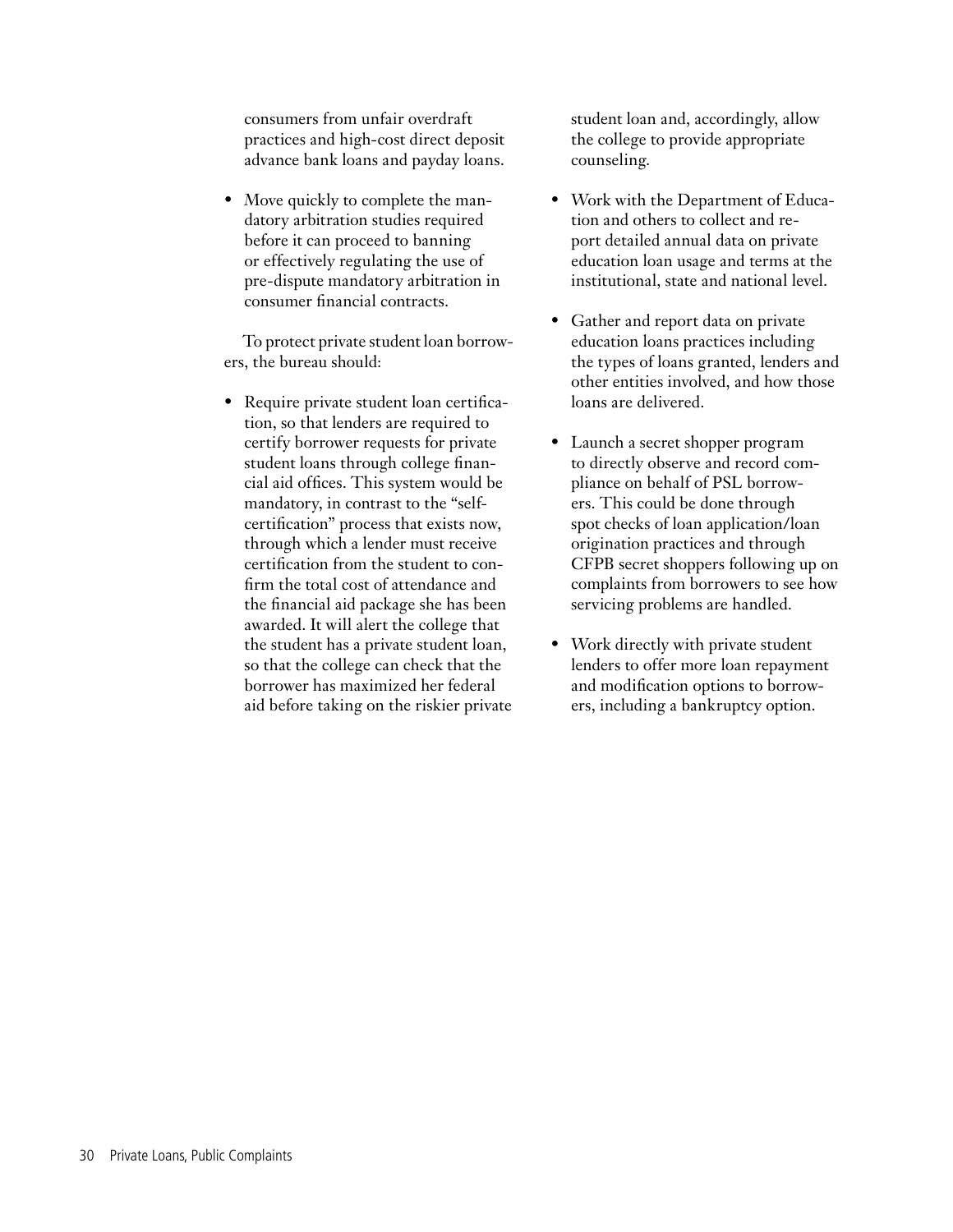## Methodology

The Consumer Financial Protection<br>Bureau (CFPB) maintains a database<br>of complaints submitted by con-<br>sumers about banks and other financial he Consumer Financial Protection Bureau (CFPB) maintains a database of complaints submitted by coninstitutions. The database is available for download online at www.consumerfinance.gov/complaintdatabase/. Our analysis of the student loans sector focuses on the distribution of complaints by state, by company, and by "issue". It includes complaints posted to the database through August 6, 2013.

#### Normalizing Complaints by State

To allow for comparisons across states of different sizes, we normalized the number of complaints filed in each state by computing the ratio of complaints to the number of student borrowers by state. Data on the number of student borrowers by state were from Federal Reserve Bank of New York, *Household Debt and Credit Report*, First Quarter 2013. Note that the data on the number of student borrowers include both those consumers using federally backed and private student loans, only the latter of which are regulated by the CFPB. As a result, variations by state in the propensity of student borrowers to complain about private student loans to the CFPB may reflect variations in the share of student borrowers in the private student loan market rather than true variations in the propensity of private student borrowers to complain.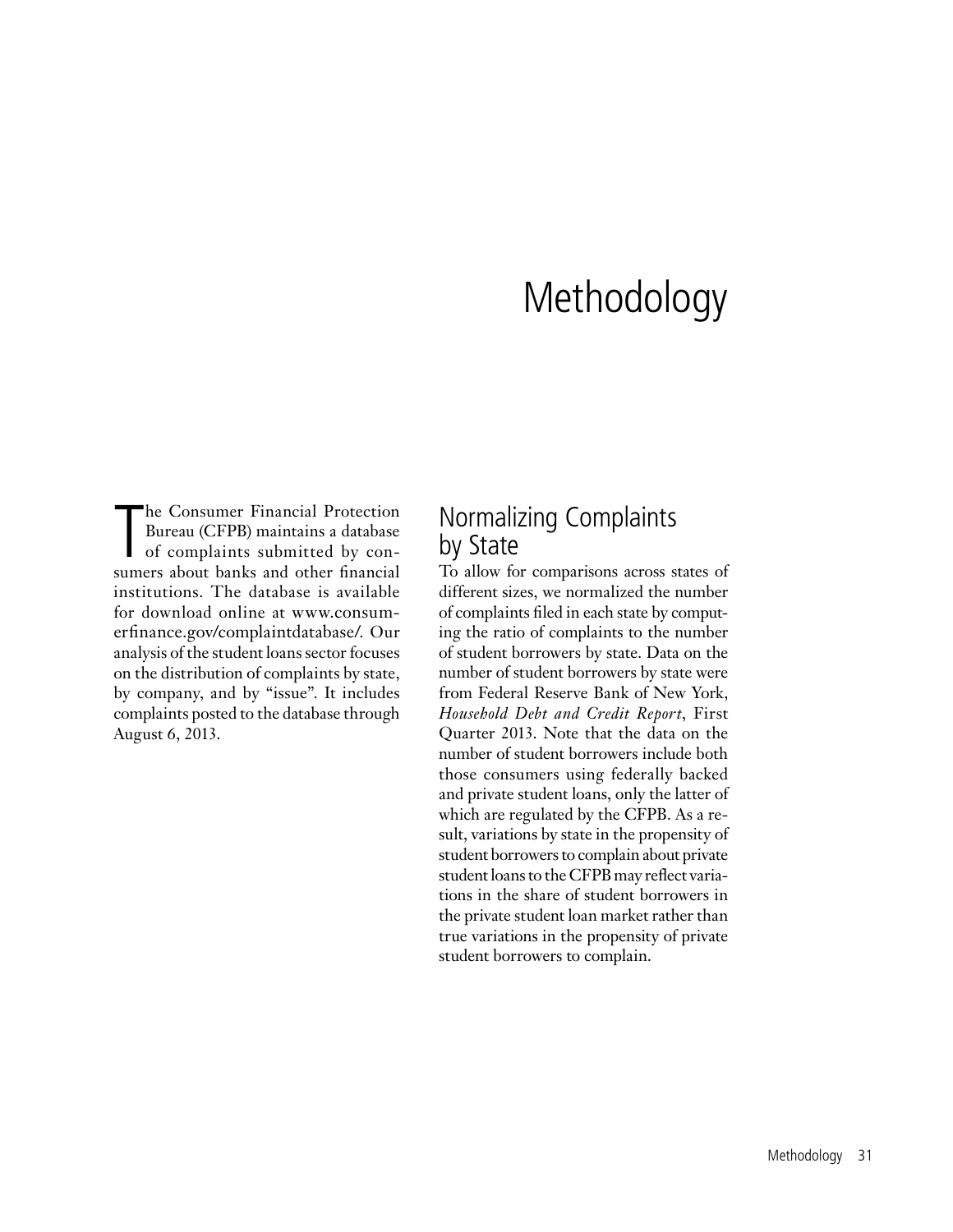## Appendix A: Detailed Data Tables for Complaints Regarding Private Student Loans

**Table A-1. Private Student Loan Companies by Total Number of Complaints by Issue (includes lenders with more than five complaints)**

| Company                                                               | Getting<br>a Loan | <b>Problems</b><br><b>When You</b><br><b>Are Unable</b><br>to Pay | <b>Repaying</b><br>Loans | <b>Total</b>    | <b>Percent</b><br>of Total<br><b>Complaints</b> |
|-----------------------------------------------------------------------|-------------------|-------------------------------------------------------------------|--------------------------|-----------------|-------------------------------------------------|
| Sallie Mae                                                            | 70                | 642                                                               | 1,271                    | 1,983           | 46.0%                                           |
| AES/PHEAA                                                             | 8                 | 165                                                               | 330                      | 503             | 11.7%                                           |
| Wells Fargo                                                           | 22                | 95                                                                | 213                      | 330             | 7.7%                                            |
| Citibank                                                              | 12                | 64                                                                | 192                      | 268             | 6.2%                                            |
| JPMorgan Chase                                                        | 8                 | 93                                                                | 138                      | 239             | 5.5%                                            |
| <b>Discover</b>                                                       | 13                | 25                                                                | 139                      | 177             | 4.1%                                            |
| <b>KeyBank NA</b>                                                     | 4                 | 52                                                                | 111                      | 167             | 3.9%                                            |
| <b>ACS Education Services</b>                                         | 1                 | 23                                                                | 131                      | 155             | 3.6%                                            |
| Nelnet                                                                | $\overline{2}$    | 13                                                                | 40                       | 55              | 1.3%                                            |
| <b>Bank of America</b>                                                | 3                 | 9                                                                 | 24                       | 36              | 0.8%                                            |
| U.S. Bancorp                                                          | 0                 | 8                                                                 | 27                       | 35              | 0.8%                                            |
| <b>RBS Citizens</b>                                                   | 1                 | 15                                                                | 15                       | 31              | 0.7%                                            |
| <b>First Marblehead</b><br><b>Education Resources</b>                 | 0                 | 17                                                                | 12                       | 29              | 0.7%                                            |
| Expert Global Solutions, Inc.                                         | $\Omega$          | 19                                                                | 8                        | 27              | 0.6%                                            |
| <b>Higher Education Student</b><br>Assistance Authority (HESAA)       | 1                 | 8                                                                 | 16                       | 25              | $0.6\%$                                         |
| <b>Access Group</b>                                                   | $\overline{2}$    | 13                                                                | 9                        | 24              | 0.6%                                            |
| Loan To Learn                                                         | $\mathbf 0$       | 9                                                                 | 13                       | 22              | 0.5%                                            |
| <b>MOHELA</b>                                                         | $\Omega$          | 3                                                                 | 14                       | 17              | 0.4%                                            |
| <b>PNC Bank</b>                                                       | 0                 | 6                                                                 | 11                       | 17              | 0.4%                                            |
| <b>SunTrust Bank</b>                                                  | 5                 | 3                                                                 | 8                        | 16              | 0.4%                                            |
| <b>Iowa Student Loan</b>                                              | 0                 | 3                                                                 | 9                        | 12 <sup>2</sup> | 0.3%                                            |
| <b>First Associates Loan</b><br><b>Servicing LLC</b>                  | 0                 | 3                                                                 | 7                        | 10              | 0.2%                                            |
| <b>Great Lakes</b>                                                    | $\Omega$          | $\mathbf 0$                                                       | 9                        | 9               | 0.2%                                            |
| <b>Heartland Payment Systems</b>                                      | $\mathbf{1}$      | 3                                                                 | 4                        | 8               | 0.2%                                            |
| <b>Granite State Management</b><br>& Resources                        | 0                 | 1                                                                 | 6                        | 7               | 0.2%                                            |
| New York State Higher Education<br><b>Services Corporation (HESC)</b> | 0                 | 3                                                                 | 4                        | 7               | 0.2%                                            |
| <b>Texas Higher Education</b><br><b>Coordinating Board</b>            | 1                 | 1                                                                 | 5                        | 7               | 0.2%                                            |
| Weltman, Weinberg & Reis                                              | 0                 | 7                                                                 | $\mathbf 0$              | $\overline{7}$  | 0.2%                                            |
| <b>Genesis Lending</b>                                                | $\overline{2}$    | 1                                                                 | 3                        | 6               | 0.1%                                            |
| <b>Rhode Island Student</b><br>Loan Authority                         | 0                 | 1                                                                 | 5                        | 6               | 0.1%                                            |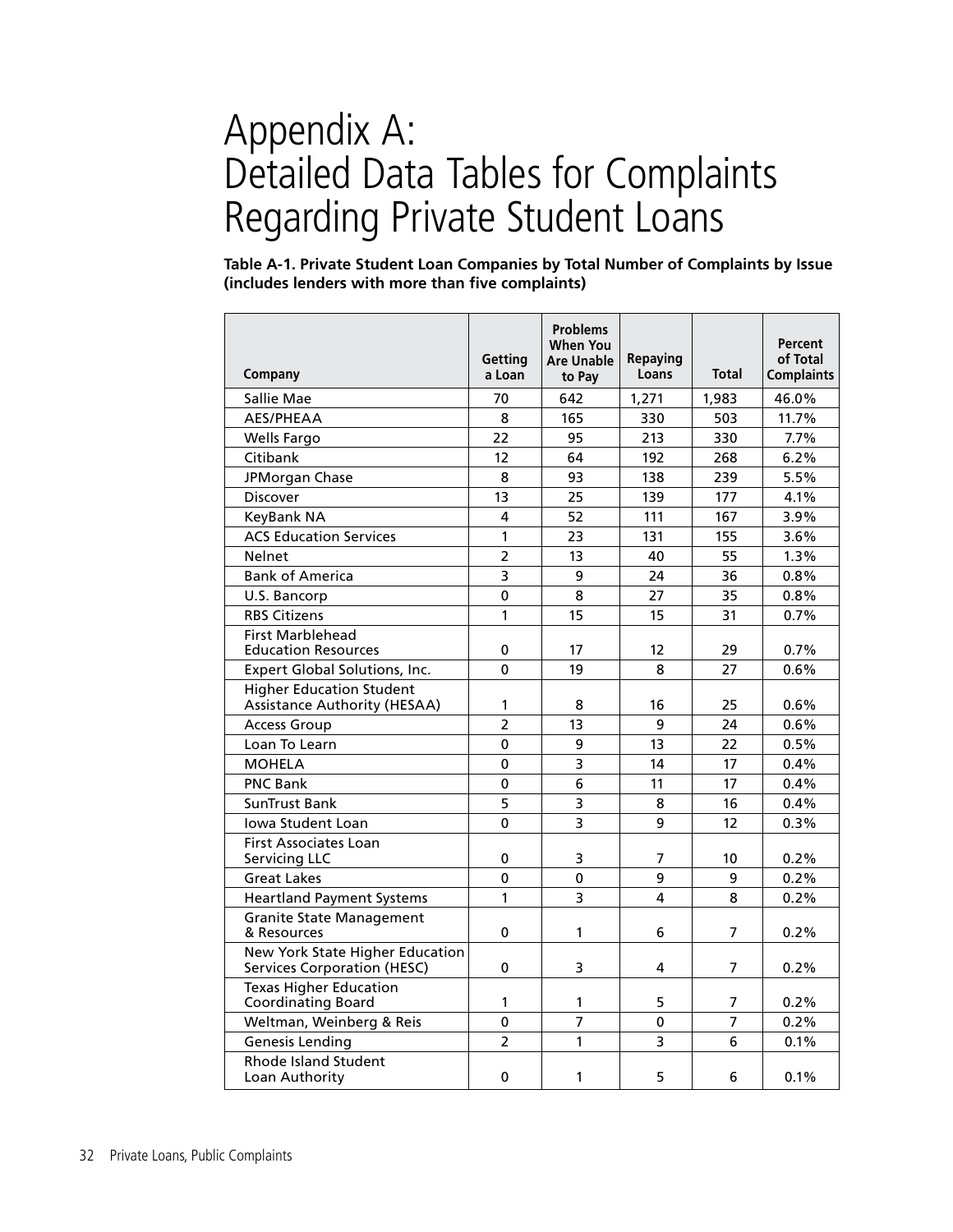| <b>State</b>    | <b>Complaints</b> | <b>Student Loan</b><br><b>Borrowers</b><br>2012 | <b>Complaints</b><br>per 100,000<br><b>Borrowers</b> | Percent of<br><b>National</b><br><b>Complaints</b> |  |
|-----------------|-------------------|-------------------------------------------------|------------------------------------------------------|----------------------------------------------------|--|
| AK              | 8                 | 76,200                                          | 10.5                                                 |                                                    |  |
| AL              | $\overline{39}$   | 498,400                                         | 7.8                                                  | 0.2%                                               |  |
| AR              | 21                | 308,200                                         | 6.8                                                  | 0.9%<br>0.5%                                       |  |
| AZ              | 75                | 748,600                                         | 10.0                                                 | 1.8%                                               |  |
| CA              | 413               |                                                 | 10.9                                                 | 9.7%                                               |  |
|                 |                   | 3,780,900                                       |                                                      | 1.6%                                               |  |
| CO<br><b>CT</b> | 70<br>85          | 744,200                                         | 9.4<br>18.2                                          | 2.0%                                               |  |
| $\overline{DC}$ |                   | 466,600                                         |                                                      |                                                    |  |
| DE              | 47<br>14          | 125,800                                         | 37.4                                                 | 1.1%                                               |  |
|                 | 255               | 108,300                                         | 12.9                                                 | 0.3%                                               |  |
| FL<br>GA        | 136               | 2,208,900                                       | 11.5<br>10.7                                         | 6.0%                                               |  |
|                 |                   | 1,269,700                                       |                                                      | 3.2%                                               |  |
| HI              | 11<br>29          | 116,100<br>479,300                              | 9.5<br>6.1                                           | 0.3%<br>0.7%                                       |  |
| IA              | 18                |                                                 |                                                      |                                                    |  |
| ID              |                   | 206,100                                         | 8.7                                                  | 0.4%                                               |  |
| IL              | 196               | 1,611,700                                       | 12.2                                                 | 4.6%                                               |  |
| IN              | 73                | 905,700                                         | 8.1                                                  | 1.7%                                               |  |
| KS              | 30                | 394,800                                         | 7.6                                                  | 0.7%                                               |  |
| KY              | 31                | 526,000                                         | 5.9<br>5.2                                           | 0.7%                                               |  |
| LA              | 27                | 519,600                                         |                                                      | 0.6%                                               |  |
| <b>MA</b>       | 173               | 967,400                                         | 17.9                                                 | 4.1%                                               |  |
| <b>MD</b>       | 135               | 769,900                                         | 17.5                                                 | 3.2%                                               |  |
| ME              | 26                | 191,100                                         | 13.6                                                 | 0.6%                                               |  |
| MI              | 135               | 1,375,200                                       | 9.8                                                  | 3.2%                                               |  |
| MN              | 71                | 924,600                                         | 7.7                                                  | 1.7%                                               |  |
| MO              | 71                | 814,400                                         | 8.7                                                  | 1.7%                                               |  |
| <b>MS</b>       | 11                | 371,000                                         | 3.0                                                  | 0.3%                                               |  |
| MT              | 14                | 131,300                                         | 10.7                                                 | 0.3%                                               |  |
| <b>NC</b>       | 93                | 1,021,900                                       | 9.1                                                  | 2.2%                                               |  |
| <b>ND</b>       | 5                 | 115,700                                         | 4.3                                                  | 0.1%                                               |  |
| <b>NE</b>       | 22                | 254,400                                         | 8.6                                                  | 0.5%                                               |  |
| <b>NH</b>       | 39                | 209,800                                         | 18.6                                                 | 0.9%                                               |  |
| <b>NJ</b>       | 181               | 1,162,100                                       | 15.6                                                 | 4.3%                                               |  |
| ΝM              | 21                | 219,800                                         | 9.6                                                  | 0.5%                                               |  |
| <b>NV</b>       | 23                | 256,200                                         | 9.0                                                  | 0.5%                                               |  |
| <b>NY</b>       | 442               | 2,513,800                                       | 17.6                                                 | 10.4%                                              |  |
| OH              | 196               | 1,745,900                                       | 11.2                                                 | 4.6%                                               |  |
| OK              | 27                | 453,600                                         | 6.0                                                  | 0.6%                                               |  |
| OR              | $\overline{52}$   | 528,100                                         | 9.8                                                  | 1.2%                                               |  |
| PA              | 267               | 1,880,700                                       | 14.2                                                 | 6.3%                                               |  |
| RI              | 14                | 138,600                                         | 10.1                                                 | 0.3%                                               |  |
| SC              | 41                | 584,000                                         | 7.0                                                  | 1.0%                                               |  |
| SD              | 7                 | 126,800                                         | 5.5                                                  | 0.2%                                               |  |
| TN              | 60                | 701,200                                         | 8.6                                                  | 1.4%                                               |  |
| <b>TX</b>       | 186               | 2,892,700                                       | 6.4                                                  | 4.4%                                               |  |
| UT              | 12                | 295,800                                         | 4.1                                                  | 0.3%                                               |  |
| VA              | 137               | 978,500                                         | 14.0                                                 | 3.2%                                               |  |
| VT              | 16                | 93,600                                          | 17.1                                                 | 0.4%                                               |  |
| <b>WA</b>       | 84                | 760,800                                         | 11.0                                                 | 2.0%                                               |  |
| WI              | 62                | 752,500                                         | 8.2                                                  | 1.5%                                               |  |
| WV              | 36                | 213,300                                         | 16.9                                                 | 0.8%                                               |  |
| <b>WY</b>       | 8                 | 64,300                                          | 12.4                                                 | 0.2%                                               |  |
| <b>TOTAL</b>    | 4,245             | 38,604,100                                      | 11.0                                                 | 100.0%                                             |  |

**Table A-2. Complaints by State with Complaint-to-Borrower Ratio**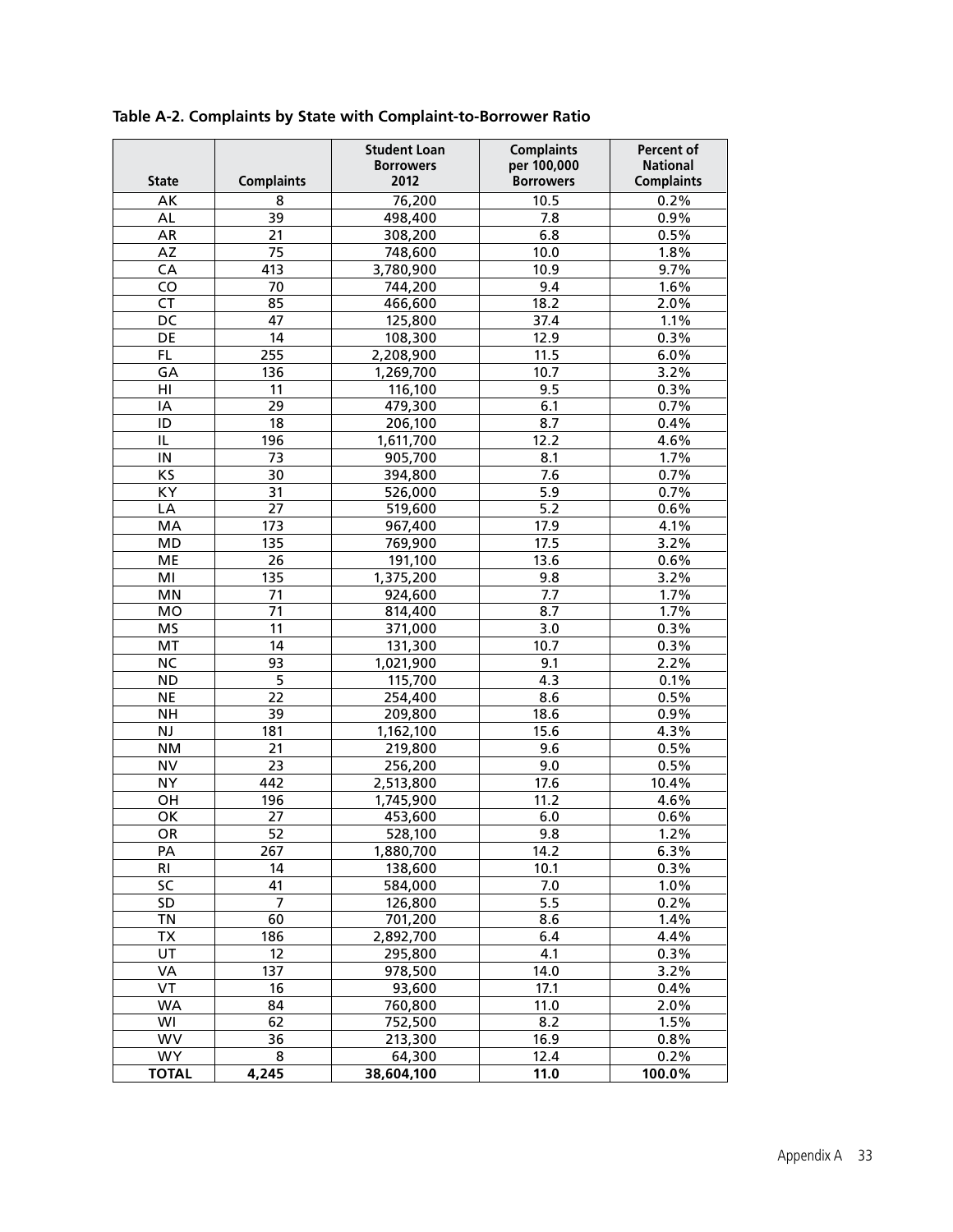| <b>Rank</b>    | <b>State</b>   | <b>Complaints</b><br>per 100,000<br><b>Student</b><br><b>Borrowers</b> |
|----------------|----------------|------------------------------------------------------------------------|
| 1              | DC             | 37.4                                                                   |
| $\overline{2}$ | <b>NH</b>      | 18.6                                                                   |
| 3              | <b>CT</b>      | 18.2                                                                   |
| 4              | MA             | 17.9                                                                   |
| 5              | <b>NY</b>      | 17.6                                                                   |
| 6              | <b>MD</b>      | 17.5                                                                   |
| 7              | VT             | 17.1                                                                   |
| 8              | WV             | 16.9                                                                   |
| 9              | NJ             | 15.6                                                                   |
| 10             | PA             | 14.2                                                                   |
| 11             | VA             | 14.0                                                                   |
| 12             | ME             | 13.6                                                                   |
| 13             | DE             | 12.9                                                                   |
| 14             | <b>WY</b>      | 12.4                                                                   |
| 15             | IL             | 12.2                                                                   |
| 16             | <b>FL</b>      | 11.5                                                                   |
| 17             | OH             | 11.2                                                                   |
| 18             | <b>WA</b>      | 11.0                                                                   |
| 19             | CA             | 10.9                                                                   |
| 20             | GA             | 10.7                                                                   |
| 21             | MT             | 10.7                                                                   |
| 22             | AK             | 10.5                                                                   |
| 23             | R <sub>l</sub> | 10.1                                                                   |
| 24             | AZ             | 10.0                                                                   |
| 25             | OR             | 9.8                                                                    |
| 26             | ΜI             | 9.8                                                                    |

|  |  | Table A-3. Complaints per 100,000 Student Loan Borrowers by State, Ranked |
|--|--|---------------------------------------------------------------------------|
|--|--|---------------------------------------------------------------------------|

| Rank | <b>State</b> | <b>Complaints</b><br>per 100,000<br><b>Student</b><br><b>Borrowers</b> |  |
|------|--------------|------------------------------------------------------------------------|--|
| 27   | <b>NM</b>    | 9.6                                                                    |  |
| 28   | HI           | 9.5                                                                    |  |
| 29   | CO           | 9.4                                                                    |  |
| 30   | <b>NC</b>    | 9.1                                                                    |  |
| 31   | NV           | 9.0                                                                    |  |
| 32   | ID           | 8.7                                                                    |  |
| 33   | <b>MO</b>    | 8.7                                                                    |  |
| 34   | <b>NE</b>    | 8.6                                                                    |  |
| 35   | <b>TN</b>    | 8.6                                                                    |  |
| 36   | WI           | 8.2                                                                    |  |
| 37   | IN           | 8.1                                                                    |  |
| 38   | AL           | 7.8                                                                    |  |
| 39   | MN           | 7.7                                                                    |  |
| 40   | <b>KS</b>    | 7.6                                                                    |  |
| 41   | SC           | 7.0                                                                    |  |
| 42   | AR           | 6.8                                                                    |  |
| 43   | <b>TX</b>    | 6.4                                                                    |  |
| 44   | IA           | 6.1                                                                    |  |
| 45   | OK           | 6.0                                                                    |  |
| 46   | KY           | 5.9                                                                    |  |
| 47   | <b>SD</b>    | 5.5                                                                    |  |
| 48   | LA           | 5.2                                                                    |  |
| 49   | ΝD           | 4.3                                                                    |  |
| 50   | UT           | 4.1                                                                    |  |
| 51   | <b>MS</b>    | 3.0                                                                    |  |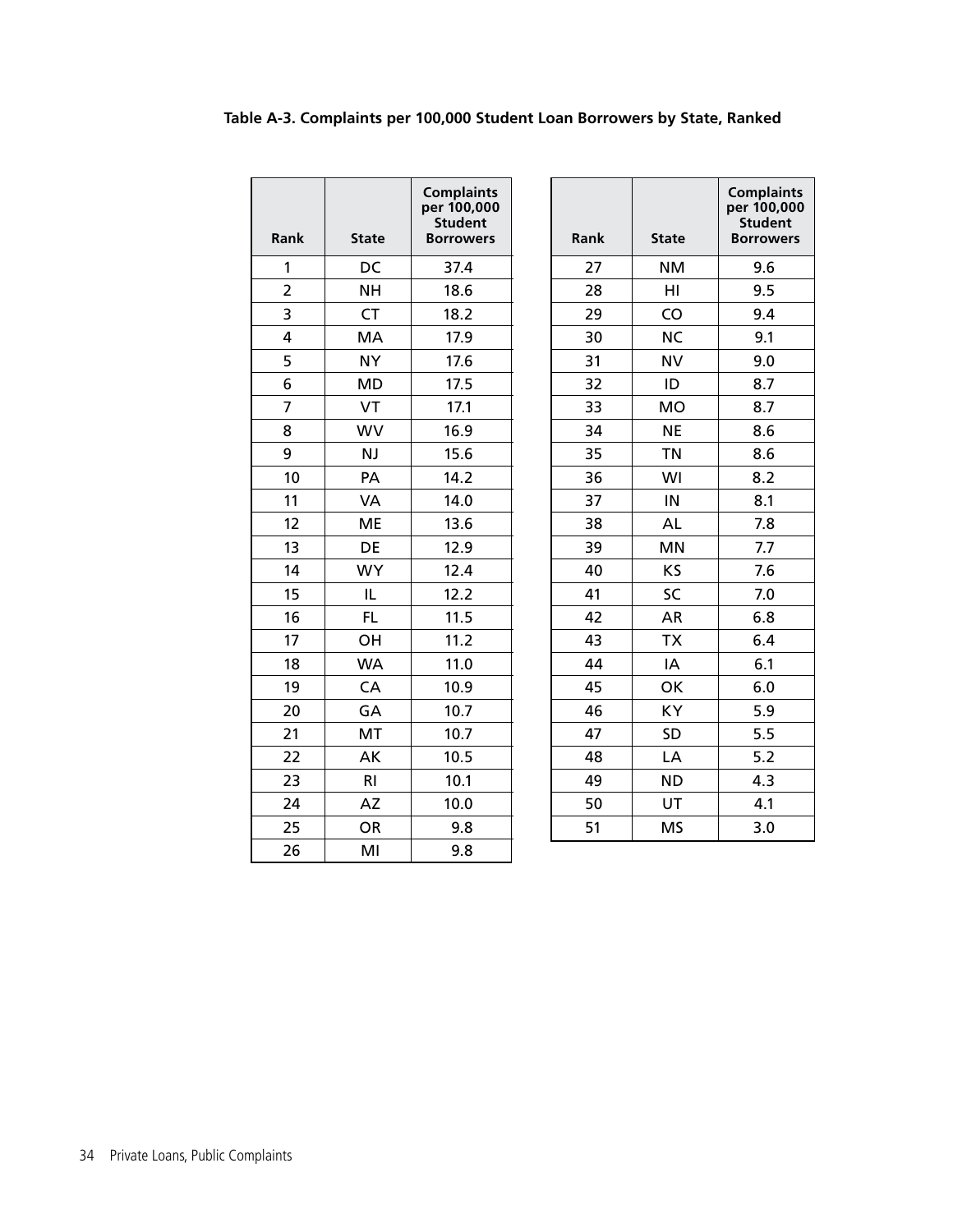#### Table A-4. Student Loan Debt per Borrower by State<sup>46</sup>

|              | <b>Student</b><br>Loan<br>Debt per |  |
|--------------|------------------------------------|--|
| <b>State</b> | Borrower                           |  |
| АK           | \$24,800                           |  |
| AL           | \$25,200                           |  |
| AR           | \$22,400                           |  |
| AZ           | \$24,400                           |  |
| CA           | \$25,700                           |  |
| CO           | \$24,700                           |  |
| CT           | \$25,100                           |  |
| DC           | \$41,200                           |  |
| DE           | \$27,200                           |  |
| FL           | \$25,600                           |  |
| GA           | \$27,600                           |  |
| HI           | \$23,500                           |  |
| ΙA           | \$22,200                           |  |
| ID           | \$22,400                           |  |
| IL           | \$26,400                           |  |
| IN           | \$22,400                           |  |
| KS           | \$23,600                           |  |
| ΚY           | \$22,300                           |  |
| LA           | \$25,100                           |  |
| МA           | \$26,100                           |  |
| <b>MD</b>    | \$28,300                           |  |
| МE           | \$22,600                           |  |
| MI           | \$24,400                           |  |
| MN           | \$22,500                           |  |
| <b>MO</b>    | \$24,000                           |  |
| MS           | \$25,000                           |  |
|              |                                    |  |

|              | <b>Student</b>  |
|--------------|-----------------|
|              | Loan            |
|              | Debt per        |
| <b>State</b> | <b>Borrower</b> |
| мт           | \$22,300        |
| NC           | \$24,300        |
| ΝD           | \$21,500        |
| ΝE           | \$22,600        |
| NΗ           | \$24,000        |
| NJ           | \$25,700        |
| <b>NM</b>    | \$23,100        |
| N٧           | \$22,800        |
| NY           | \$27,300        |
| OH           | \$24,700        |
| ОΚ           | \$22,600        |
| <b>OR</b>    | \$24,400        |
| PA           | \$24,900        |
| RI           | \$24,000        |
| SC           | \$25,200        |
| <b>SD</b>    | \$21,100        |
| TN           | \$24,800        |
| <b>TX</b>    | \$22,800        |
| UT           | \$22,200        |
| VA           | \$26,300        |
| VT           | \$23,500        |
| <b>WA</b>    | \$23,900        |
| WI           | \$22,400        |
| <b>WV</b>    | \$22,900        |
| WY           | \$20,700        |
|              |                 |

Appendix A 35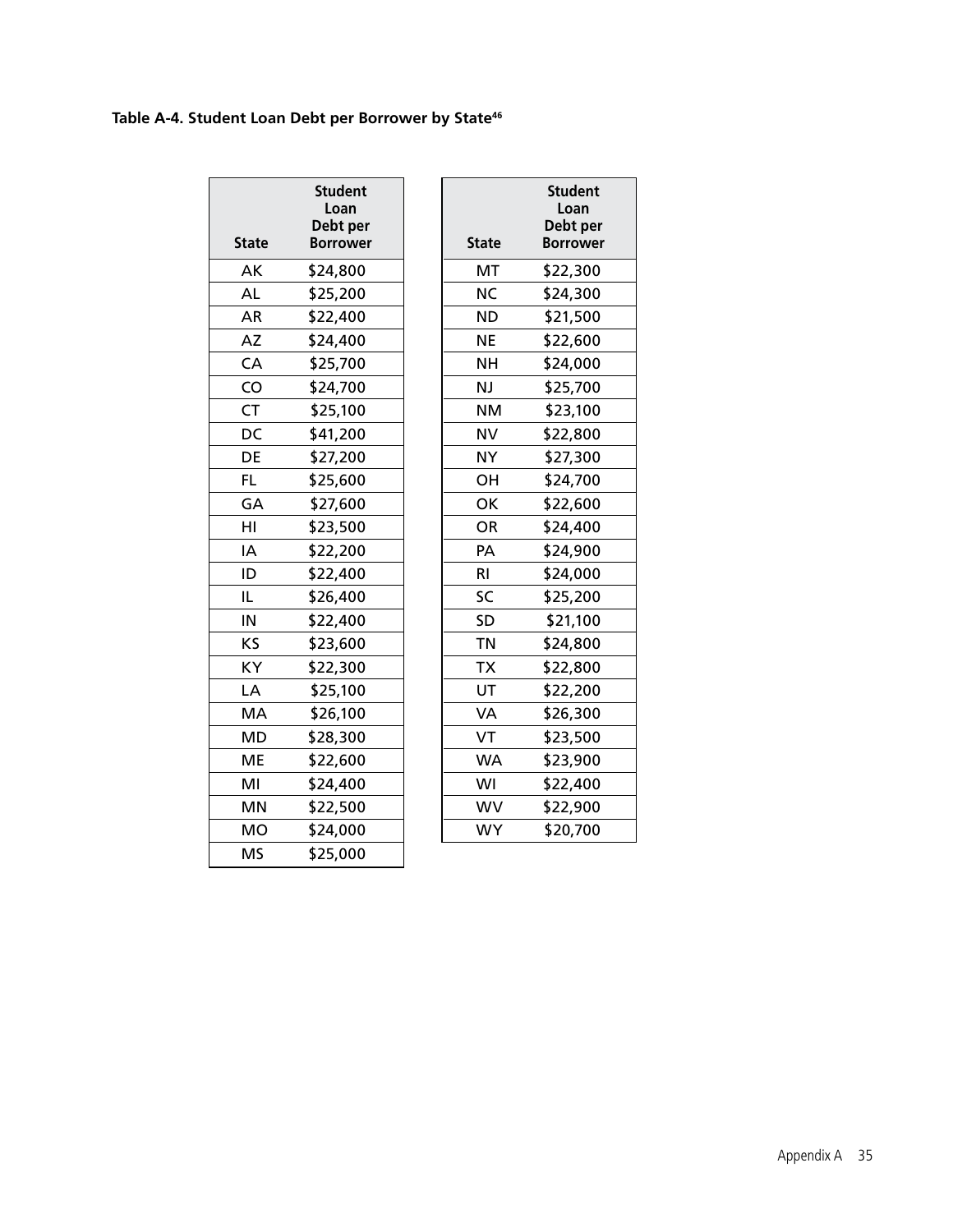## Appendix B: Searchable Public Databases of Complaints to Government Agencies

The CFPB's searchable complaint da-<br>tabase is the newest of a set of federal<br>government complaint databases that<br>help consumers make better economic he CFPB's searchable complaint database is the newest of a set of federal government complaint databases that and safety choices by reviewing others' experiences and searching for problems or product recalls. The transparency also helps firms improve their products and services. Here is information on how to contact the CFPB and some of the other public databases maintained by government agencies. U.S. PIRG Education Fund visited each of the other databases and a quick overview of their contents and ease of use is below. A more detailed review can be found at **www.uspirgedfund. org/issues/usf/consumer-tips**.

**CFPB's Searchable Financial Services Complaint Database:** The CFPB Consumer Complaint Database discloses data associated with financial institutions and their practices, providing consumers with recent and comprehensive information to make responsible decisions concerning their finances and enhancing the market's ability to operate efficiently and transparently. The Bureau provides public access to an electronic database that contains

individual fields for each unique complaint. In short, this allows consumer complaints to be easily accessible in a data-rich form. The CFPB's goal is to improve the transparency and efficiency of the monetary market and further empower the American consumer.

- The database can be viewed at: **www. consumerfinance.gov/complaintdatabase/**.
- Consumers may submit complaints to the CFPB at **www.consumerfinance. gov/complaint/**.

Consumer complaints can also be made by phone (855) 411-2372, fax (855) 237-2392, postal mail (1700 G Street, NW Washington, D.C. 20552), and/or e-mail (**info@ consumerfinance.gov**).

**Safercar.gov:** The National Highway Traffic Safety Administration (NHTSA) was established in 1970 to direct highway safety and consumer programs and is dedicated to excellence in motor vehicle and highway safety. Safercar.gov, established online in 1994, allows consumers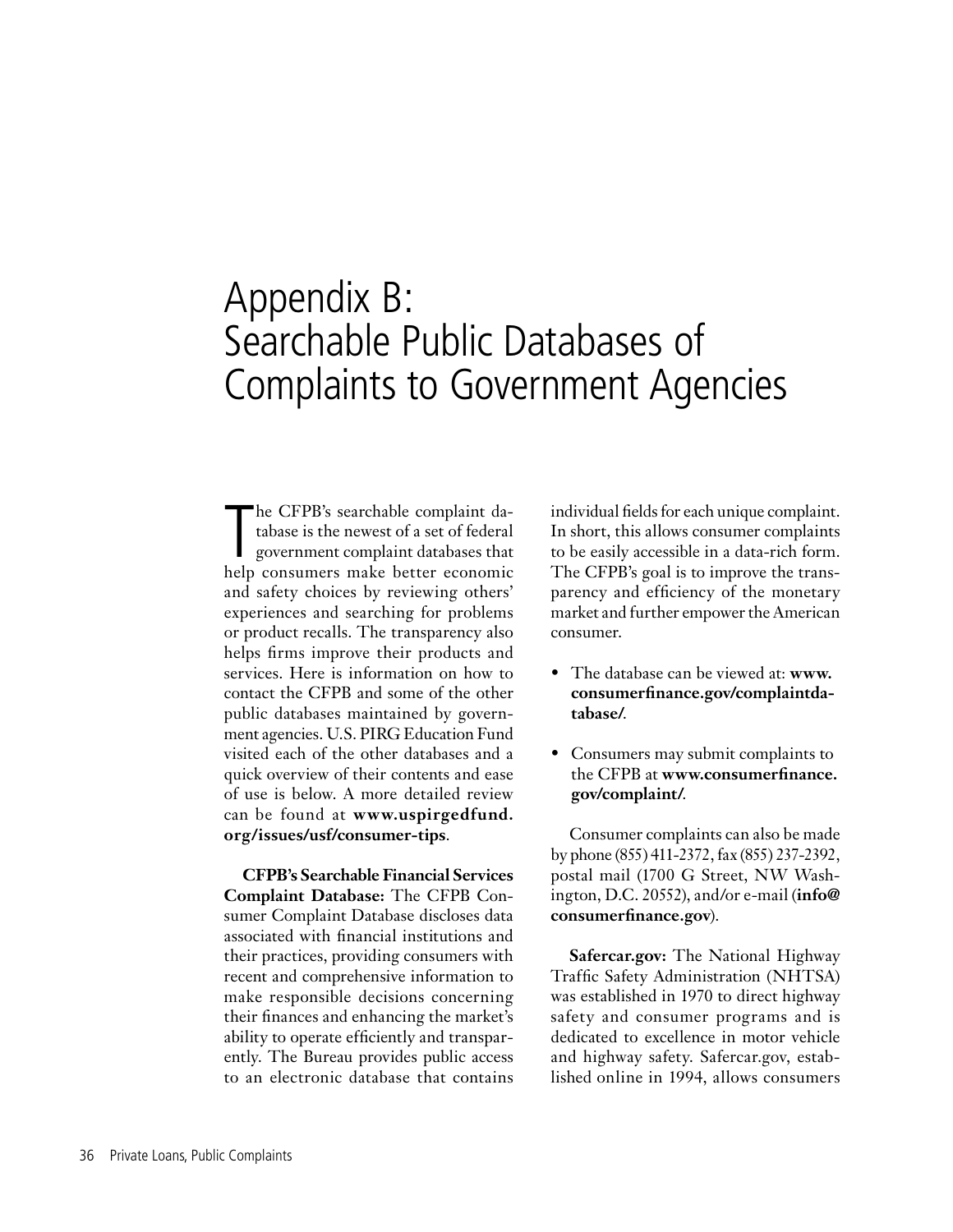to identify and report problems or file a complaint about their vehicle, tires, equipment or car seats by phone, by filling out a PDF for email, or electronically on the agency's website. All information to file a complaint or search the database can be found at on the website's home page, **www. safercar.gov.** Logging onto the website, consumers can quickly and easily navigate to see other complaints (**www.odi.nhtsa. dot.gov/owners/SearchComplaints**) as well as find the link to file their own complaint and access investigations, complaints or recall reports (**www.odi.nhtsa. dot.gov/owners/SearchVehicles**). The database can also be exported (downloaded) for further analysis at **www.odi.nhtsa.dot. gov/downloads/.**

*U.S. PIRG Education Fund's Overall Review:* This user website is generally easy to navigate and accessible for the average consumer. The homepage clearly gives the consumer specific tabs on the homepage labeled "vehicle shoppers," "vehicle owners," "vehicle manufacturers," and "parents central" for general navigation. Also included on the homepage are direct links (on the right side of the page by the scroll bar) to file a complaint, search for recalls and previous complaints, and get help with a car seat. The actual process of filing a complaint is straightforward and is broken down in such a way that is not time consuming.

**Saferproducts.gov:** The United States Consumer Product Safety Commission (CPSC), created in 1972 through the Consumer Product Safety Act, is an independent agency of the United States government. It has authority to investigate and recall 15,000 different types of consumer products ranging from toasters and dishwashers to bicycles, clothing, cribs and children's toys. In 2008 the Consumer Product Safety Improvement Act was passed; the new law established authority for a searchable public consumer products database that went live in 2011.

The home page for the website is: www.saferproducts.gov. Complaints may be filed at: **www.saferproducts.gov/ CPSRMSPublic/Incidents/ReportIncident.aspx.** At the main page (**www. saferproducts.gov/Search/default. aspx**) consumers and researchers can view incident reports or recalls or both, by category, or can export the database for additional analysis.

*U.S. PIRG Education Fund's Overall Review:* When searching recalls on saferproducts.gov, consumers are easily able to search directly for what they're looking for. The website is broken down into easily identifiable sections; whether the consumer is seeking to file a report, or review reports and recalls, the site offers links to each popular section on the homepage for consumers. Although the actual database of consumer reports and recalls is somewhat difficult to download, understand and read, the average consumer isn't looking for details on specific products through use of the full database. The average consumer will instead use the easy to use online search engine, which includes photos and icons for complaint categories, and specific tabs and links to navigate to the pages of the site they wish to view.

**Air Travel Consumer Report:** The United States Department of Transportation (DOT) is a federal Cabinet department of the United States government concerned with transportation, including air travel. The Air Travel Consumer Report is a monthly product of the Department of Transportation's Office of Aviation Enforcement and Proceedings (OAEP). The report is designed to assist consumers with information on the quality of services provided by the airlines.

The home page for the U.S. DOT is **www.dot.gov.** The link for filing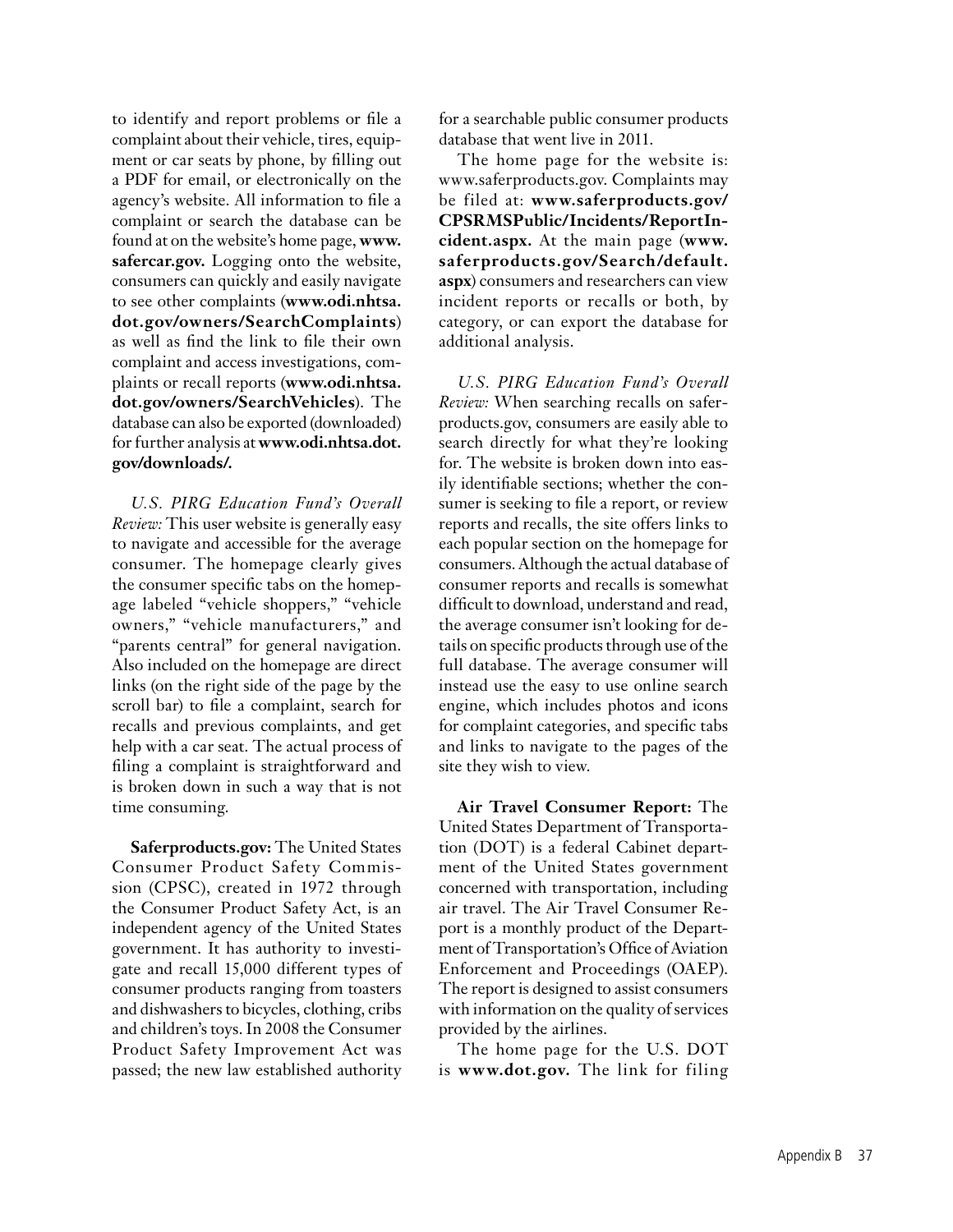complaints is: **www.dot.gov/airconsumer/ file-consumer-complaint**. The link for reviewing monthly reports is **www.dot. gov/airconsumer/air-travel-consumerreports**. The DOT maintains a fact sheet of air travel tips for consumers available here: **www.dot.gov/airconsumer/airtravel-tips**.

*U.S. PIRG Education Fund's Overall Review:* Air travel complaint reports are issued monthly. Unlike the other databases, which can be searched and downloaded. the DOT air travel database is summarized into monthly reports in PDF format. It includes information on air travel problems including on-time arrivals, lost luggage disputes and bumping complaints. U.S. PIRG Education Fund has on several occasions urged the DOT to make these data more user-friendly to consumers and researchers. The DOT does maintain other pages of downloadable information, but not for air travel complaints.

**MyEdDebt.com:** The U.S. Department of Education, at the urging of the National Consumer Law Center, has recently improved the borrower complaint process by allowing access to a centralized complaint system.47 This has been a crucial step forward for defaulted borrowers who previously could not find the complaints section when visiting the Federal Student Aid website, nor were given specific guidance with the most common concerns.

*U.S. PIRG Education Fund's Overall Suggestions:* Using the CFPB's complaints database as a model, we recommend that the Department of Education also create a searchable database to track all federal borrower complaints, outside of those who are in default. Additionally, the department should make aggregated complaint data public. Tracking the data will help borrowers and advocates, but most importantly could be used by the agency to drive oversight and compliance actions.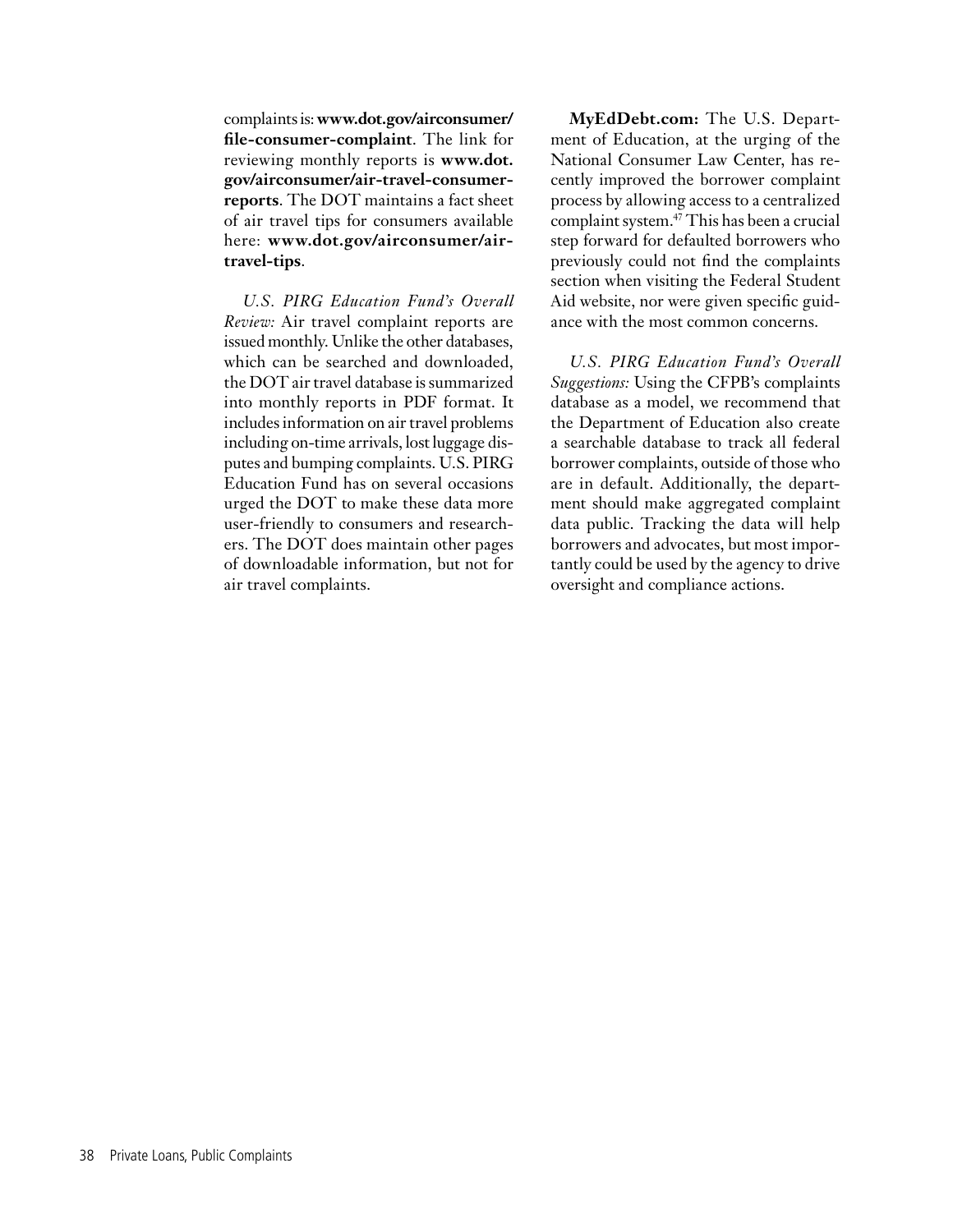## Appendix C: A Partial List of the Lenders and Servicers Mentioned in This Report

The private student loan marketplace is<br>complex and not easy to understand.<br>Both for-profit banks and non-profit<br>state agencies make private loans; many he private student loan marketplace is complex and not easy to understand. Both for-profit banks and non-profit prominent for-profit players have left the marketplace in the wake of the credit crisis of 2008; and loan servicing activity is often contracted out to third parties. Below is a partial list of private student lenders and servicers that demonstrates this variation.

**ACS Education Services** – ACS Education Services is a subsidiary of Xerox Corporation. It services federal student loans as well as private student loans on behalf of other lenders. The list of clients on its website includes: Access Loans, Brazos MedFund, Platinum & A+ Funds Loans, JPMorgan Chase, Chela Cal Edge, CLC Premier Loans, Coopers & Lybrand, EFG Platinum & Select Loans, Education Finance Partners, Davidson College, Goal Financial, GCO Private Loans, Global Loan Program, Key Bank Private Loans, MEFA Loans, MEGA Loans, Med One/ Op One, PNC Resource Loans, Stanford Loans, Student Maximizer, Grove City Loans, TERI Loans, Penn Guaranteed Loans, Univ. of the Pacific Loans, FUEL Loans, JPMorgan Chase Private Loans and PREP Loans.

**AES/PHEAA** – American Education Services is a non-profit organization set up by the Pennsylvania Higher Education Assistance Agency (PHEAA). Proceeds are used to support state aid programs and educational access and outreach. The organization guarantees and services a large federal student loan portfolio. In addition, it owns several private student loan portfolios and provides private student loan servicing to other lenders. Some clients include: Key, Ally Bank, American University Antigua Medical, BAN Health Professional Loan, Bank of America, Chase, Citibank, Citizens, ADEAL and ADEALB (guaranteed by Hemar Insurance Corporation of America), Educational Investment Finance Corporation, FAQS, FCDB, Guaranteed Access to Education Loan (GATE loans), Health Education Assistance Loans, New York State Higher Education Services Corporation, MyRichUncle, National Collegiate Trust, PNC Bank, Rocky Vista College,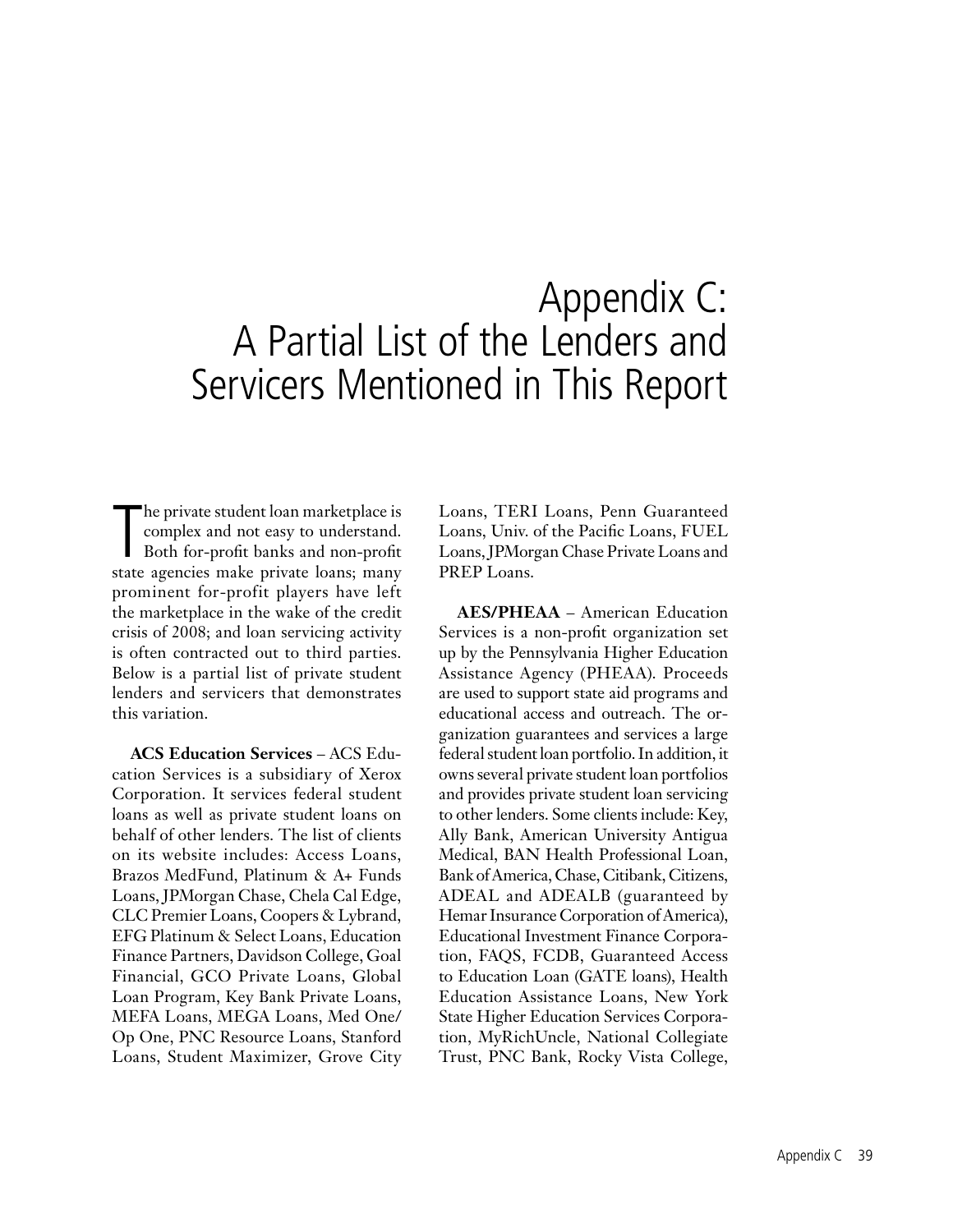SunTrust, Union Federal Savings Bank and Xpress Loans.

**Bank of America** – Bank of America is a national bank that left the private student loan business in 2009. It still services its old federal student loan portfolio.

**Citibank/Citigroup** – Citibank is a national bank that has almost completely left student lending. It sold 80 percent of its private student loan business to Discover in 2010 and 2011 and no longer offers private student loan products. It sold most of its federal student loan portfolio to Sallie Mae in 2010.

**Discover** – Discover is a national bank that is making a big push to grow its student loan business. It bought a \$4.2 billion student loan portfolio from Citigroup in 2010, and another \$2.5 billion from Citigroup in 2011. It is now the nation's third largest private student lender, behind Sallie Mae and Wells Fargo.

**Granite State Management and Resources** – GSM&R is a non-profit organization set up by the state of New Hampshire to service federal student loans and to service the private student loan product made by the non-profit New Hampshire Higher Education Assistance Foundation and the non-profit New Hampshire Higher Education Loan Corporation (NHHELCO), respectively. Proceeds are used to support state aid programs and educational access and outreach. This year, NHHELCO will begin to offer its private student loan product nationwide.

**HESAA** – The New Jersey Higher Education Student Assistance Authority is a non-profit organization set up by the state of New Jersey to service federal student loans. In addition, it offers a private student loan product to students and families. Proceeds are used to support state

aid programs and educational access and outreach.

**JPMorgan Chase** – JPMorgan Chase is a national bank that announced it is leaving the private student loan business in October 2013.

**KeyBank NA** – KeyBank left the private student loan market in 2008.

**Nelnet** – Nelnet is a student loan servicer and originator. It services federal student loans on behalf of 50 third-party companies, including "national and regional banks, credit unions, and various state and non-profit secondary markets," according to its most recent filing with the Securities and Exchange Commission.48 Nelnet is not affiliated with SunTrust Bank, Union Federal Savings Bank or Wells Fargo, but it does receive revenue from these banks through its private student loan referral service. In addition, it originates and services private student loans through Firstmark Services, on behalf of 20 "third-party servicing customers," according to the SEC filing. For instance, the private student loan product IDAPP, made on behalf of the Illinois Student Aid Commission, is serviced by Firstmark.

**Sallie Mae Corporation** – Sallie Mae is the nation's highest-profile student lender. It is closely affiliated with the federal student loan program as a lender and servicer. In addition, it runs a consumer banking business that offers private student loans separate from the government loan products. It also services private student loan products for about 1,000 credit unions. This year, Sallie Mae announced that it will split into two companies, one which will focus on federal student loan servicing, and the other that will grow its banking and private student loan business. It is the largest private student lender, with a 51 percent market share.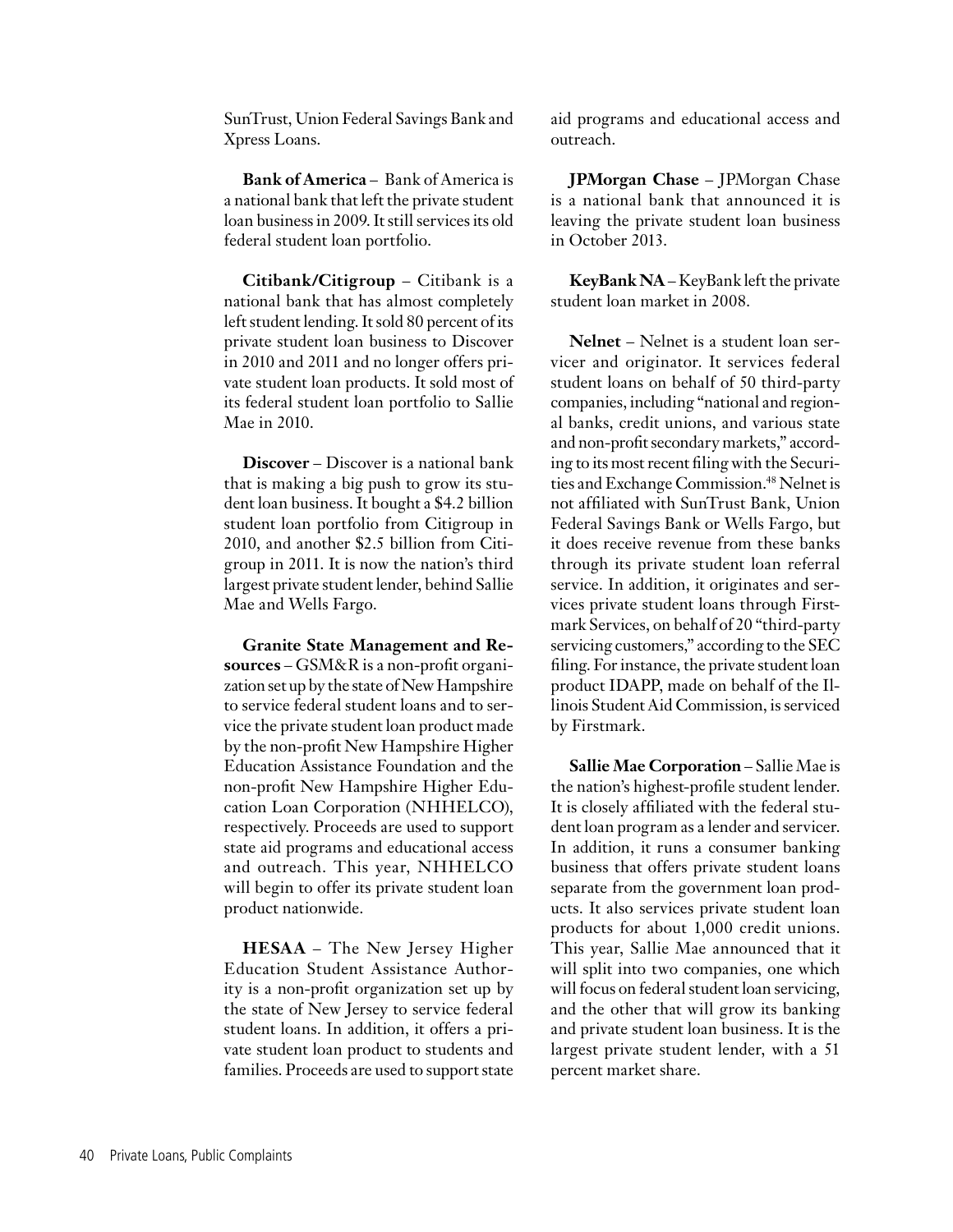**Wells Fargo** – Wells Fargo is a national bank that is increasing its market share in the private student loan market. In 2012 its portfolio grew by 6 percent. It is the nation's second-largest private student lender behind Sallie Mae.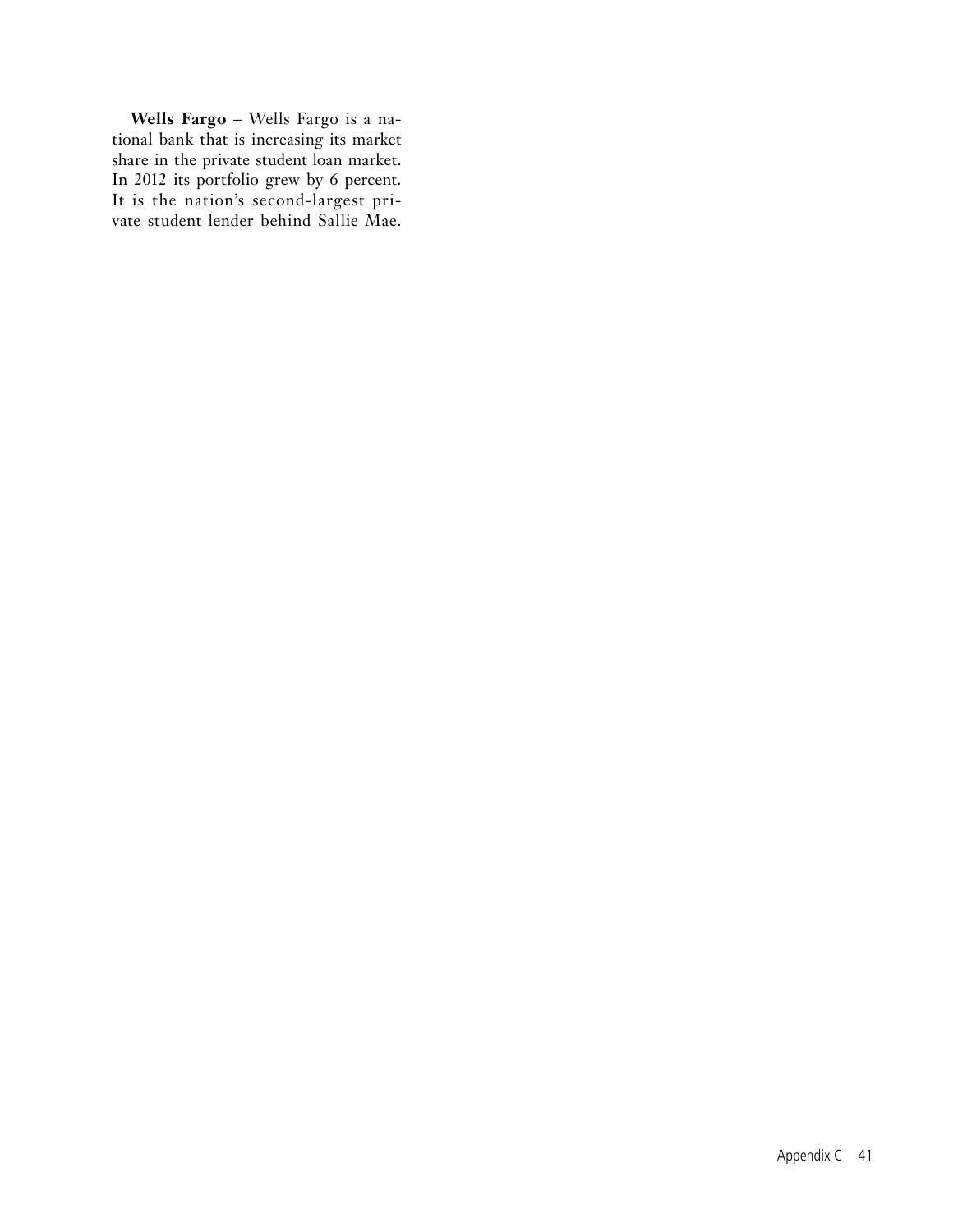### **Notes**

1 Sallie Mae was the most complained about lender in every state other than Alaska and Minnesota.

2 United States Department of Labor, Bureau of Labor Statistics, *Earnings and Unemployment Rates by Educational Attainment*, May 2013.

3 Consumer Financial Protection Bureau, *Request for Information Regarding Private Education Loans and Private Educational Lenders*, *Docket ID CFPB -2011-0037,* 18 January 2012.

4 Consumer Financial Protection Bureau, *The CFPB Takes Action Against Mortgage Insurers to End Kickbacks to Lenders* (press release), 4 April 2013.

5 Consumer Financial Protection Bureau, *Analysis of Differences between Consumer- and Creditor-Purchased Credit Scores*, September 2012.

6 In 2012, CFPB announced enforcement actions against three credit card companies: Discover Bank (\$200 million in restitution to consumers and \$14 million in penalties to the CFPB and FDIC), American Express (\$85 million in restitution and \$27.5 million in penalties

to the CFPB and other agencies) and Capital One (\$140 million in restitution and \$25 million in penalties). In 2013, as of the time of publication, the CFPB had announced a credit card enforcement action against JPMorgan Chase (\$309 million in restitution and \$80 million in penalties to the CFPB and the OCC). See Consumer Financial Protection Bureau, *Administrative Adjudication*, accessed at www.consumerfinance.gov/ administrativeadjudication/, 7 October 2013.

7 Consumer Financial Protection Bureau, *Private Student Loans: Report to the Senate Committee on Banking, Housing, and Urban Affairs, the Senate Committee on Health, Education, Labor, and Pensions, the House of Representatives Committee on Financial Services, and the House of Representatives Committee on Education and the Workforce*, 29 August 2012.

8 Consumer Financial Protection Bureau, *Mid-year Snapshot of Private Student Loan Complaints*, July 2013.

9 The Project on Student Debt, *Student Loans: Facts and Trends*, July 2011.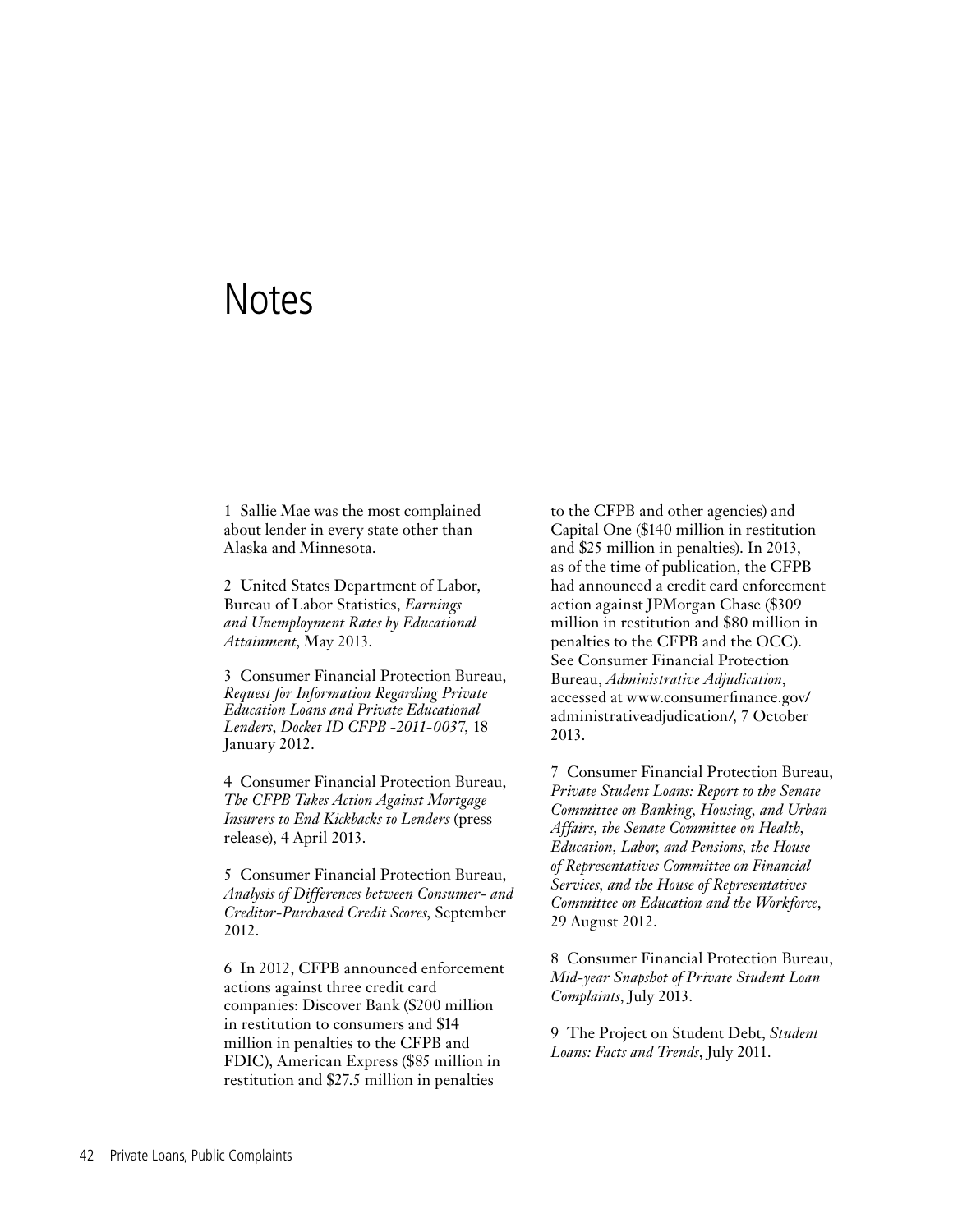10 Holly K. Hacker, "Private Loans for College Often Mask True Cost to Students," *Dallas Morning News*, 27 January January 2008.

11 Jennifer Pae, *Letter to the Federal Trade Commission on behalf of the United States Student Association*, 18 September 2006, accessible online at www.newamerica.net/ files/FTC%20Complaint.pdf.

12 The Associated Press, "New York AG Alleges Student Loan Corruption," 3 March 2007.

13 Diane Loonin, National Consumer Law Center, *Piling it On: The Growth of Proprietary School Loans and the Consequences for Students*, January 2011.

14 Student Lending Analytics, "I Called to Find Out about Getting a Student Loan …", *Student Lending Analytics Blog*, 21 September 2009.

15 Consumer Financial Protection Bureau, *About Us*, accessed at www. consumerfinance.gov/the-bureau/, 23 July 2013.

16 The CFPB, as it has done for consumer reporting agencies (credit bureaus) and debt collectors, and is in the process of doing for student loan servicing companies, can also designate by rule the "larger market participants" in other sectors for supervision and examination. Prior to the CFPB's establishment, only banks and credit unions were subject to federal supervision and examination.

17 See note 15.

18 The Institute for College Access and Success, *Risky Private Student Lending on the Rise Again*, 22 December 2011, accessed at www.ticas.org/files/pub/Private\_Student\_ Lending\_on\_the\_Rise.pdf.

19 John Hechinger and Janet Lorin, "Sallie Mae Split Marks Bet on Abused Private Student Loans," *Bloomberg News*, 31 May 2013.

20 FinAid.org, *Private Student Loans*, accessed at www.finaid.org/loans/ privatestudentloans.phtml, 2 October 2013.

21 Consumer Financial Protection Bureau, *Report on Private Student Loans*, August 2012.

22 See note 15.

23 Consumer Financial Protection Bureau, *Consumer Response: A Snapshot of Complaints Received*, March 2013.

24 Ibid.; Consumer Financial Protection Bureau, *Submit a Complaint*, accessed at www.consumerfinance.gov/complaint/, 23 July 2013.

25 Consumer Financial Protection Bureau, *New Ways to Combat Harmful Debt Collection Practices*, 10 July 2013.

26 Richard Cordray, Consumer Financial Protection Bureau, *Remarks by Richard Cordray Director of the Consumer Financial Protection Bureau: Press Briefing on Consumer Complaint Database*, 19 June 2012.

27 Through June 30, 2013, the CFPB reports having handled approximately 6,000 complaints from consumers regarding private student loans, of which roughly 21 percent were forwarded to another agency for follow-up, 4 percent were incomplete, and 3 percent were pending. Complaints are also excluded from the database that are duplicative or that name the wrong company. Complaints are added to the database once a company has responded or after the complaint has been held by the company without response for 15 days. As of August 6, 2013, there were 4,311 records in the Consumer Complaint Database related to student loans. Sources: Consumer Financial Protection Bureau, *Consumer Response: A Snapshot of Complaints Received*, July 2013; Consumer Financial Protection Bureau, *Consumer Complaint Database: Technical Documentation*, accessed at www. consumerfinance.gov/complaintdatabase/ technical-documentation/, 31 July 2013.